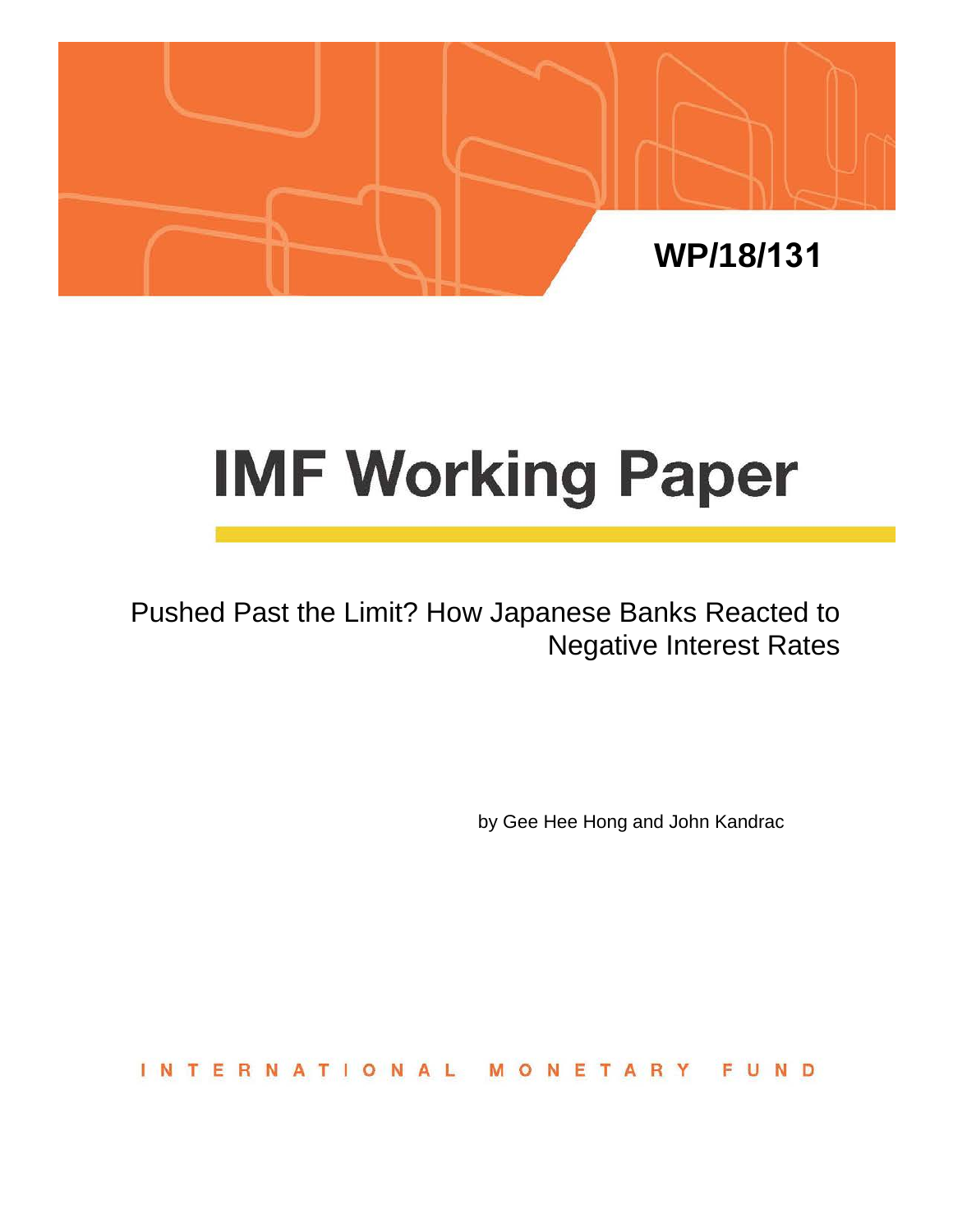## **IMF Working Paper**

## Asia and Pacific Department

## **Pushed Past the Limit? How Japanese Banks Reacted to Negative Interest Rates**

### **Prepared by Gee Hee Hong and John Kandarac[1](#page-1-0)**

Authorized for distribution by Paul Cashin

June 2018

*IMF Working Papers* **describe research in progress by the author(s) and are published to elicit comments and to encourage debate.** The views expressed in IMF Working Papers are those of the author(s) and do not necessarily represent the views of the IMF, its Executive Board, or IMF management.

## **Abstract**

In this paper, we investigate how negative interest rate policy (NIRP) introduced in January 2016 by the Bank of Japan (BoJ) affected Japanese banks' lending and risk taking behavior. The BoJ's announcement was an unexpected surprise to the market and was followed by a sharp drop in equity prices of Japanese financial firms. We exploit the cross-sectional variation in the change of share prices on the day of the announcement to measure banks' differential exposure to NIRP. We show that more exposed banks increased their credit and took on more risk compared to banks that were less exposed to negative rates.

JEL Classification Numbers: E43, E52, E58, G21

Keywords: Negative interest rates, monetary transmission, bank risk taking, lending channel

Author's E-Mail Address: [ghong@imf.org,](mailto:ghong@imf.org) [john.p.kandrac@frb.gov](mailto:john.p.kandrac@frb.gov)

<span id="page-1-0"></span><sup>&</sup>lt;sup>1</sup> We are grateful for valuable comments from Itai Agur, John Caparusso, Matteo Crosignani, Fei Han, Mitsuru Katagiri, Signe Krogstrup, Ben Ranish, Yasushi Sugayama, Francis Vitek and Niklas Westelius as well as seminar participants at the IMF and Federal Reserve Board. We appreciate the excellent research assistance provided by Anya Clowers. Any remaining errors are our own. The views in this paper are solely the responsibility of the authors and do not necessarily reflect the views of the Federal Reserve System and International Monetary Fund.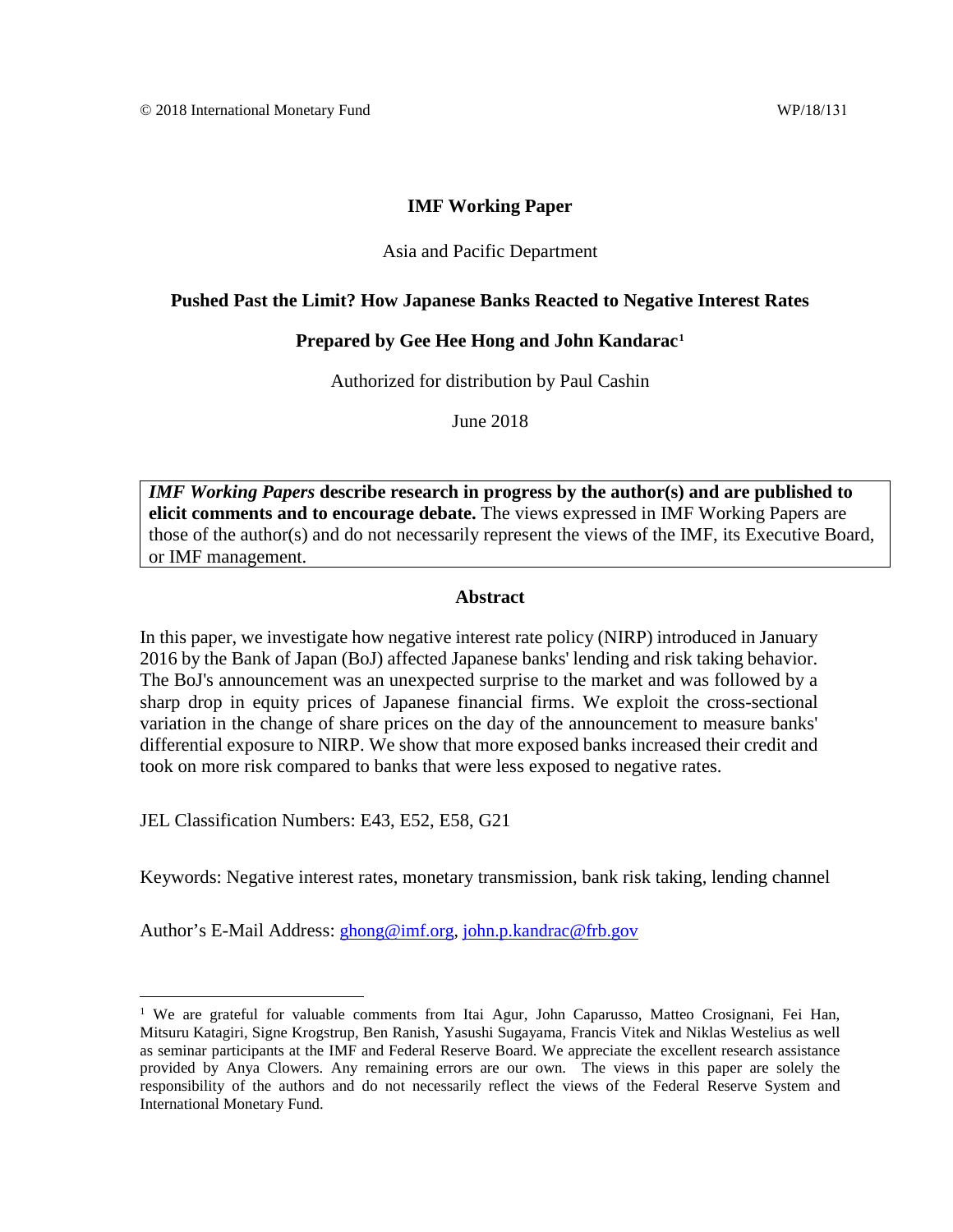## **Table of Contents**

| 2. |                                                                                   |  |
|----|-----------------------------------------------------------------------------------|--|
| 3. | The Reaction to the Announcement and Japanese Banks' Exposure to NIRP10           |  |
|    |                                                                                   |  |
|    |                                                                                   |  |
|    | 3.2. Banking and Economic Conditions in Japan, and the Policy Risks of NIRP  13   |  |
| 4. |                                                                                   |  |
| 5. | Measuring Japanese Banks' Response to NIRP: Data, Methods, and Results17          |  |
|    |                                                                                   |  |
|    |                                                                                   |  |
|    |                                                                                   |  |
|    |                                                                                   |  |
|    |                                                                                   |  |
|    |                                                                                   |  |
|    |                                                                                   |  |
|    |                                                                                   |  |
|    |                                                                                   |  |
|    |                                                                                   |  |
|    | Figures                                                                           |  |
|    |                                                                                   |  |
|    |                                                                                   |  |
|    |                                                                                   |  |
|    |                                                                                   |  |
|    |                                                                                   |  |
|    |                                                                                   |  |
|    |                                                                                   |  |
|    |                                                                                   |  |
|    |                                                                                   |  |
|    | 10. Central Bank Assets Minus Capital and Currency as a Percent of Banking System |  |
|    |                                                                                   |  |
|    |                                                                                   |  |
|    |                                                                                   |  |
|    |                                                                                   |  |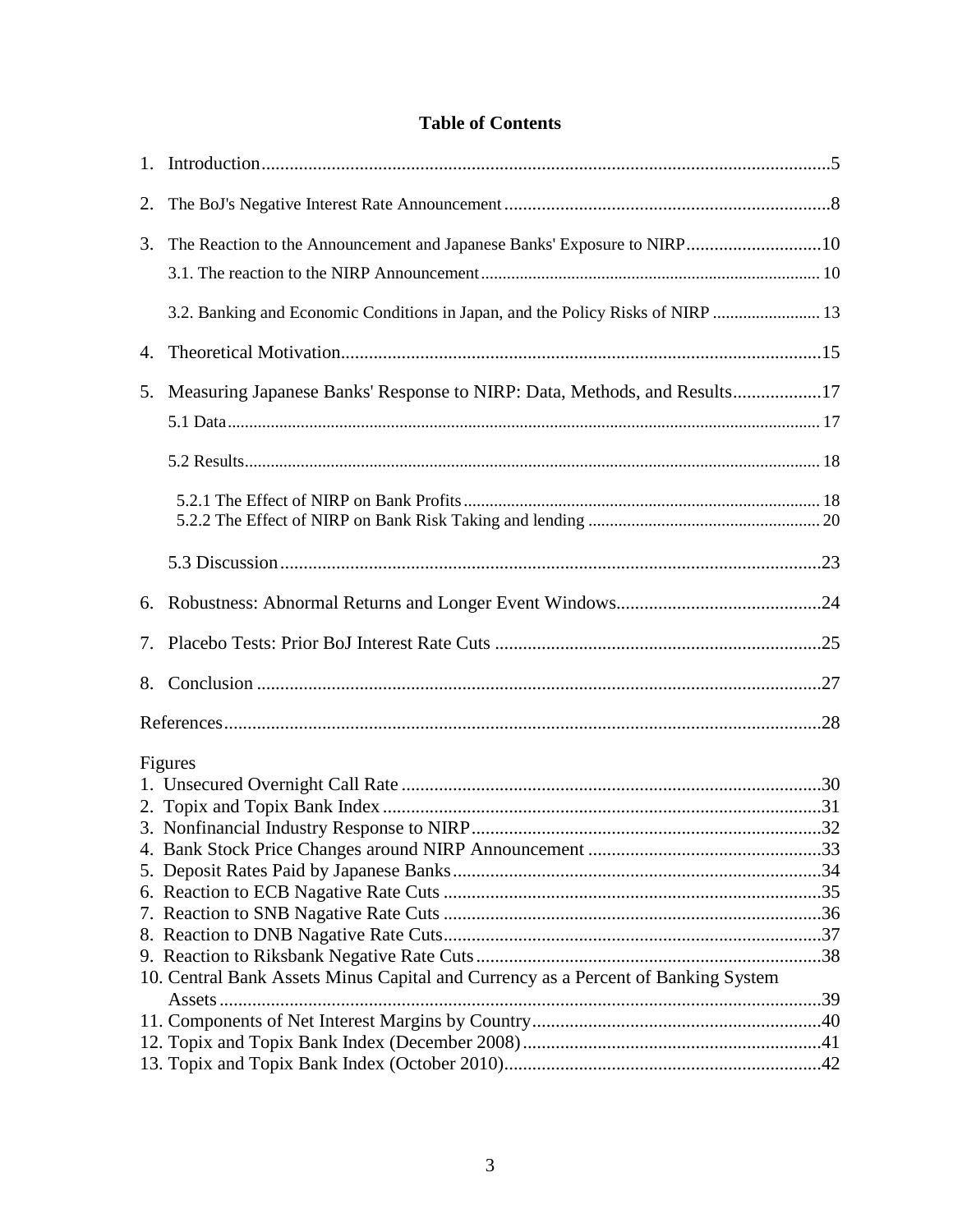# Tables

| 5. Changes in Standard Deviation of Returns, Distance to Default, and Default Probability |  |
|-------------------------------------------------------------------------------------------|--|
|                                                                                           |  |
|                                                                                           |  |
|                                                                                           |  |
|                                                                                           |  |
|                                                                                           |  |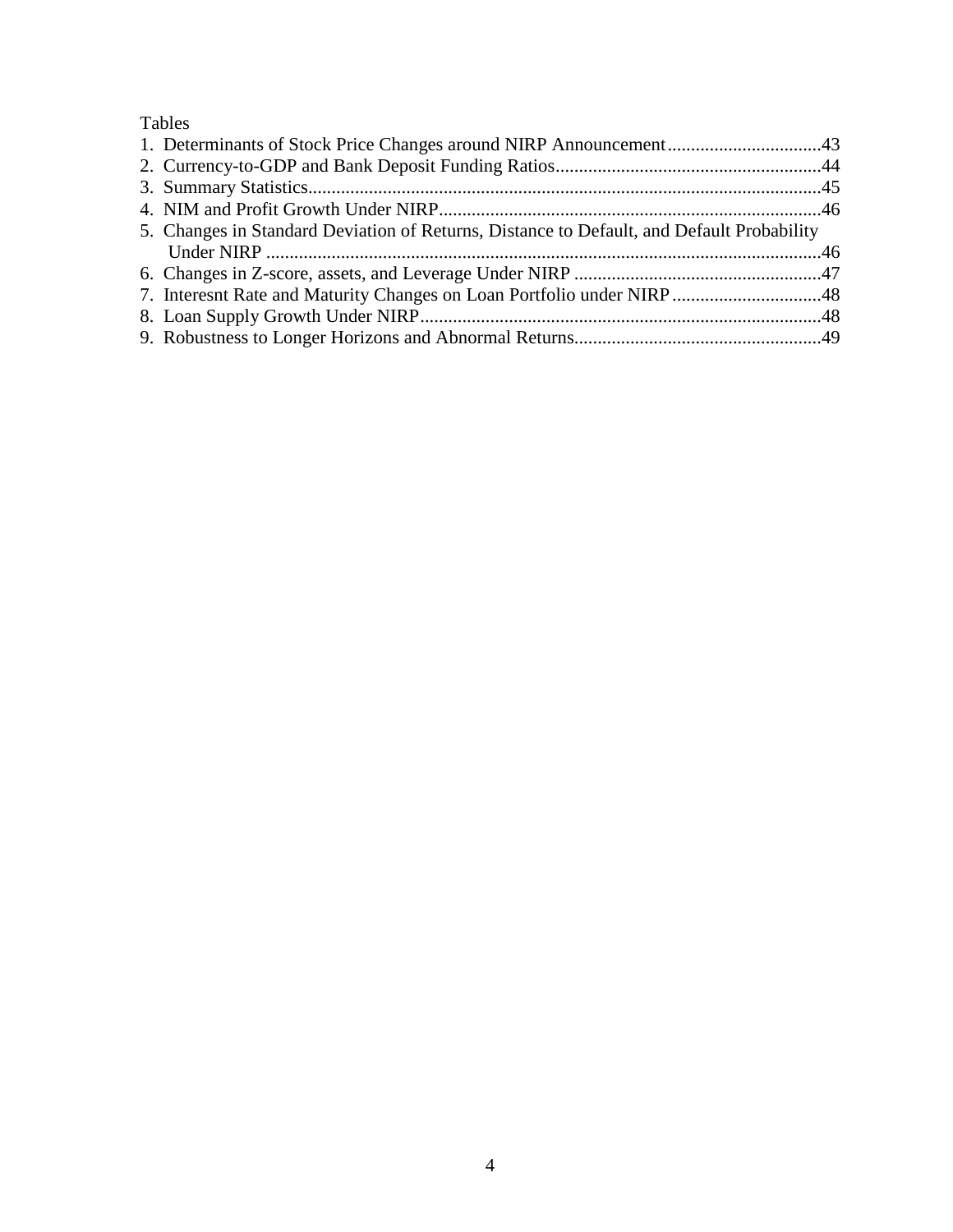## 1 Introduction

Of all the unconventional monetary policy measures employed in the decade since the Global Financial Crisis, the breach of the so-called "zero lower bound" by central banks adopting negative policy rates is perhaps the most striking and controversial. Although the transmission of interest rate cuts to negative territory would not necessarily differ from rate reductions in positive territory, negative policy rates were unprecedented, and possible frictions could limit or negate their intended expansionary effects (Eggertsson et al. 2017, Beck and Malkhozov 2016). Nevertheless, the European Central Bank, Danmarks Nationalbank, Sveriges Riksbank, Swiss National Bank, and Bank of Japan (BoJ) have all adopted a negative interest rate policy (NIRP) in recent years. Because the experience with NIRP is still limited, however, empirical studies of its efficacy are scarce.

In this paper, we examine the transmission of negative rates through the banking system using the experience in Japan. While some evidence exists that the transmission of negative policy rates to longer-term benchmark rates is not impaired (Grisse and Schumacher 2017, Grisse et al. 2017), there is a growing consensus that frictions in the banking system may affect the transmission of negative rates through banks (see, inter alia, Heider et al. 2017; Basten and Mariathasan 2018). However, testing how NIRP impacts banks presents a significant challenge because it is difficult to find a single measure of bank-level exposure to NIRP. This challenge is evident in the variety of factors identified as drivers of banks' differential sensitivity to negative rates, including deposits (Heider et al. 2017), reserves (Basten and Mariathasan 2018), fee income (Nucera et al. 2017), and liquidity provision to borrowers (Arseneau 2017). Of course, all of these factors may contribute to the net effect of negative rates on banks, and the importance of each factor may vary from bank to bank.

A unique feature of this paper is that we employ a summary measure of each bank's exposure to NIRP, which allows us to be agnostic about the channels through which NIRP affects banks' business models. In this way, we are able to examine the effects of NIRP on banks without facing issues that arise from choosing a single characteristic to determine a bank's NIRP exposure.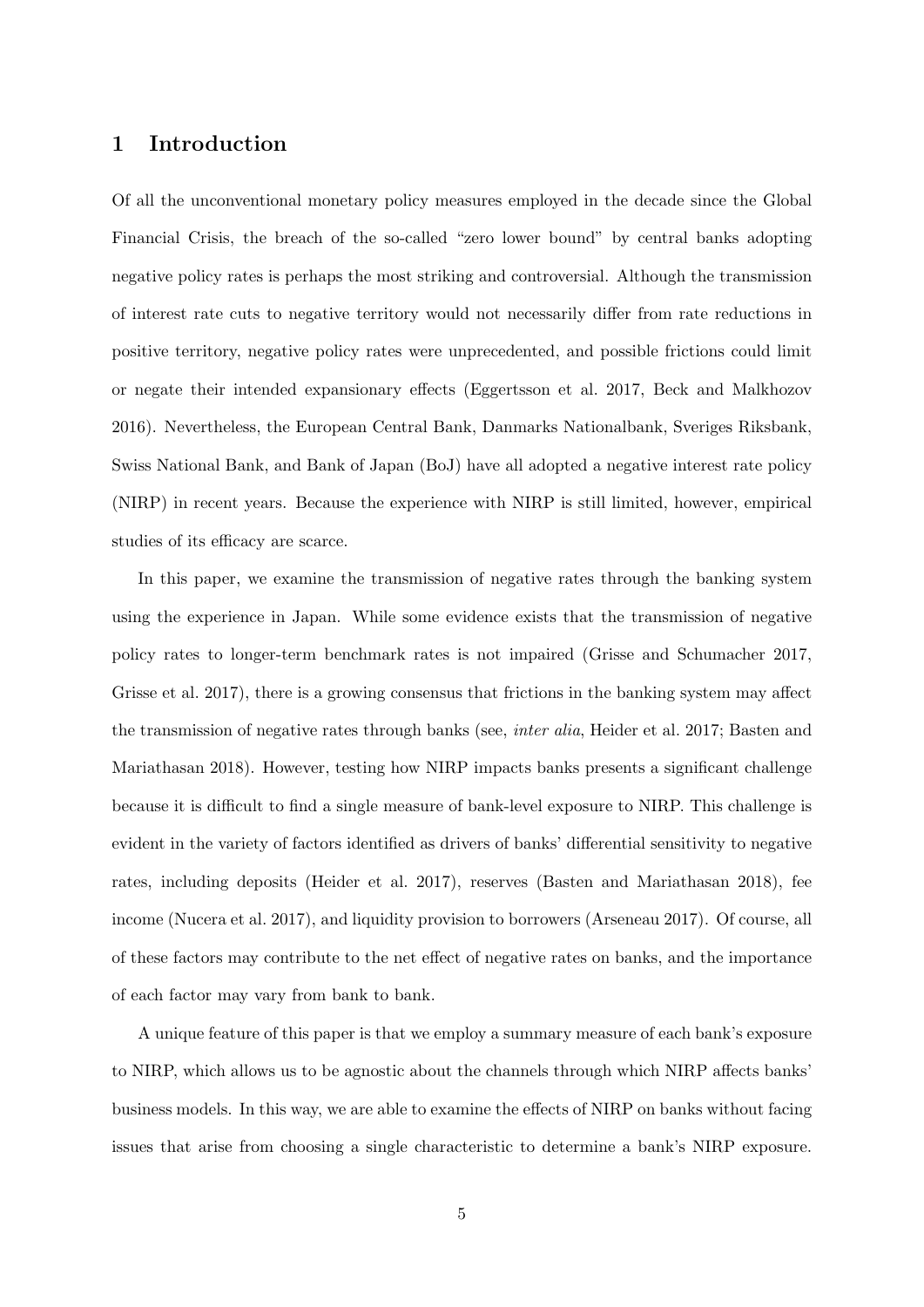Specifically, we exploit the wholly unexpected nature of the BoJ's NIRP announcement, which resulted from misdirection by Governor Kuroda in the week leading up to the announcement. We show that the introduction of NIRP was clearly interpreted as an accommodative policy surprise, which resulted in unequivocally positive implications for non-financial businesses. In contrast, the financial sector experienced an uncharacteristic and uniquely adverse reaction. Such a reaction indicates an assessment that banks would see their profits decline and/or that investors required a higher rate of return for holding bank shares. Therefore, the extent of each bank's stock price decline in the minutes after the NIRP announcement can be used as a summary measure of the net exposure of the bank's business model to NIRP.

We proceed to show that measures of profitability did not correlate with our measure of exposure to negative rates in the first year of the new policy. Instead, banks with business models that were more exposed to NIRP were evidently able to counteract the additional pressure on profits by, at least in part, taking on more risk. Market-based measures of riskiness increased markedly for the most exposed banks after NIRP was announced, and measures of riskiness or vulnerability based on balance sheet adjustments also rose. Turning to more important measures for monetary policy transmission under negative rates, we examine banks' lending activity and find that more exposed banks did not lower interest rates on their loans as much, which may in part result from a shift towards longer-maturity loans. Finally, we show that credit supply increased more for banks that were more affected by NIRP. This result is consistent with a decrease in credit standards (and an increase in risk taking) by banks that are more exposed to NIRP, leading them to originate loans that less affected banks would not. Because banks looking to manage earnings to avoid reporting a decline in profitability under-provision for loan losses (Beatty et al. 2002), the additional risk taking can help offset contemporaneous negative profit shocks.

We rule out the possibility that our measure of bank exposure to NIRP captures variation in exposure to different types of industries. We also examine a measure of "abnormal" returns around the announcement that purges the effects owing to changes in the benchmark stock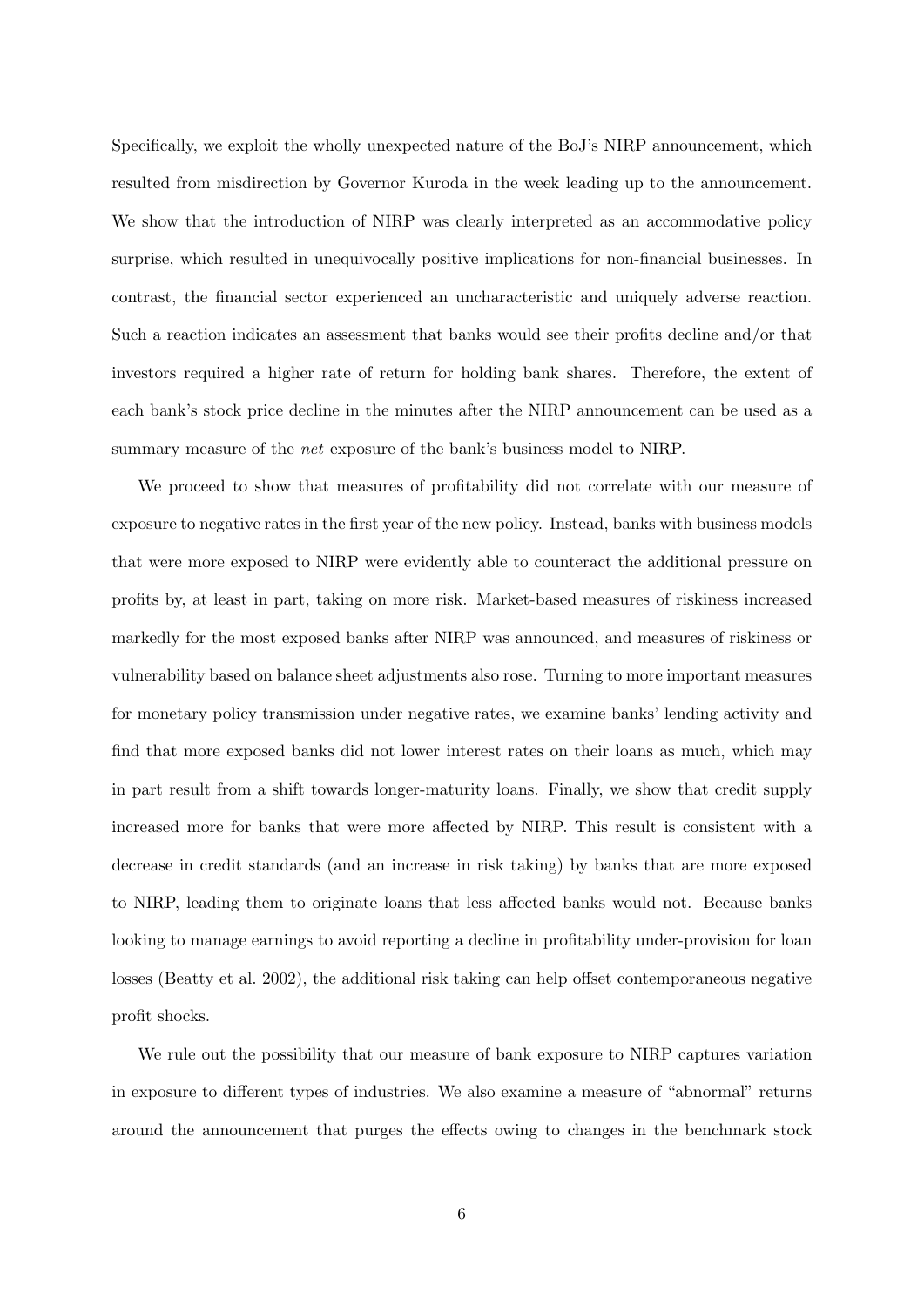prices, bond yields, and currency movements to ensure that our exposure measure is not polluted by differences in cyclical sensitivity, duration gaps, or debt denominated in foreign currency. In a final exercise, we confirm that the reaction of bank stock prices to NIRP did not characterize banks' response to previous announcements of rate cuts into nonnegative territory, offering evidence that negative rate policy is indeed special in its effects on banks.

Our paper joins the nascent literature examining the transmission of NIRP and its effects on banks. Most of the studies acknowledge that a key potential challenge for banks facing negative rates is the inability to adjust borrowing costs downwards, even as interest income continues to fall. In fact, theory suggests that the resultant pressure on financial institutions' profits can possibly negate the intended expansionary effects of NIRP (Van den Heuvel 2002; Brunnermeier and Koby 2017; Eggertsson et al. 2017).

Due to the earlier adoption of NIRP in Europe, the existing empirical studies of negative rates focus on the European experience. Heider et al. (2017) broke the ground in this literature by examining the syndicated lending behavior of banks in the Euro area, and find that banks that are less able to translate the rate cut to lower funding costs shift their loan composition towards riskier borrowers. Notably, this reaction is not present following earlier rate cuts to positive values. Also examining Euro area banks, Nucera et al. (2017) find that bank risk falls on average following cuts to negative rates, but that this effect obscures the substantial heterogeneity in responses across different business models. The authors also use the same placebo as that in Heider et al. (2017) to demonstrate that banks' reaction to negative rates is unique under NIRP. Basten and Mariathasan (2018) study the Swiss experience with negative rates using excess reserves as the key determinant of exposure, and find that retail banks witnessed no net change in profitability as a result of NIRP, but that banks increased their risk taking. Importantly, the authors are unable to identify any increase in corporate lending. Finally, Arseneau (2017) uses stress test responses of large US bank holding companies to investigate the cross-sectional differences in the effects of negative rates. A substantial degree of heterogeneity in the effect of NIRP on banks' profitability is demonstrated, and it appears that incomplete pass through to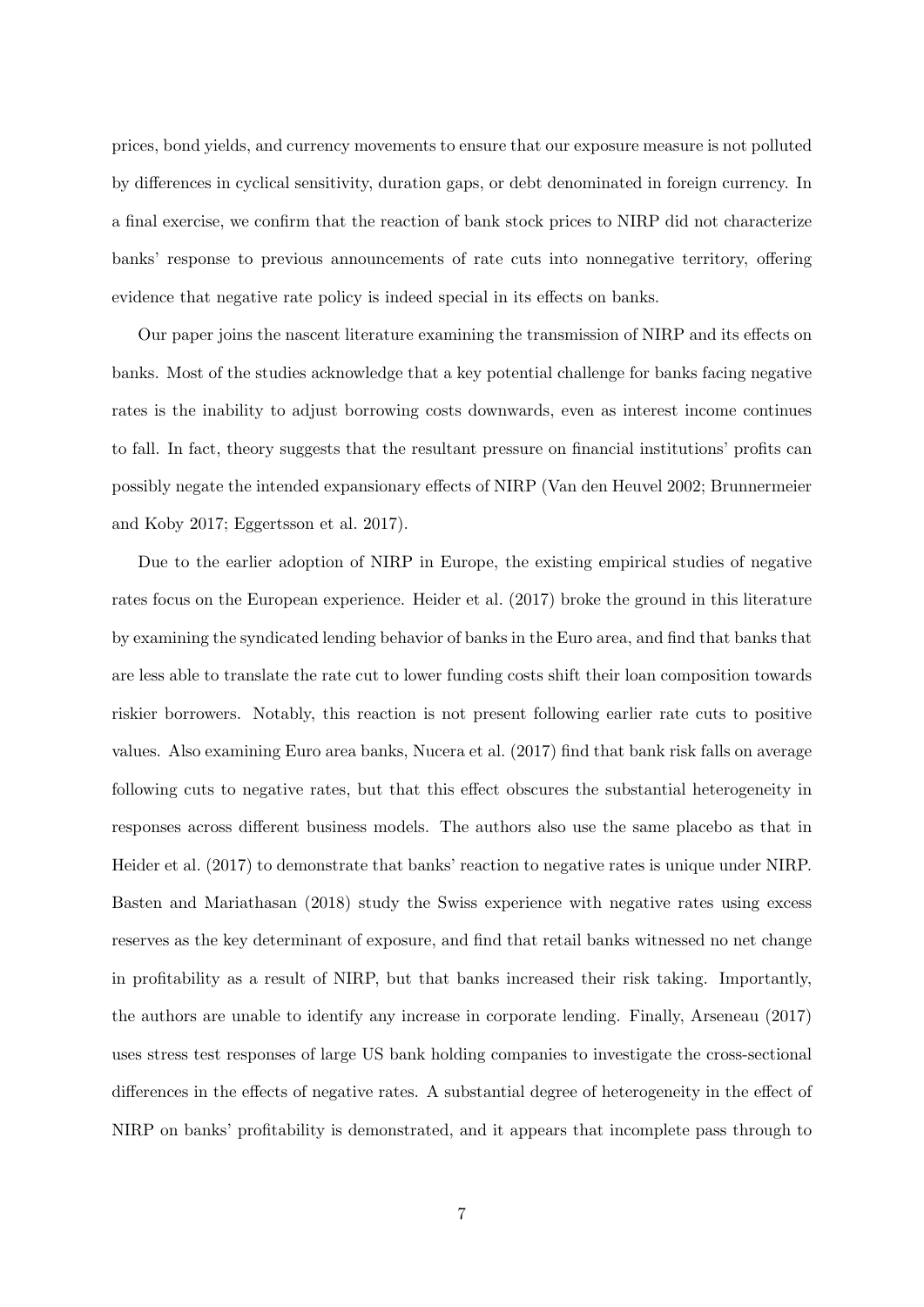deposit rates is not necessarily a concern for banks. Rather, he finds that the degree of liquidity provision to borrowers is evidently the most important determinant of adverse effects on profits for large US banks.

We contribute to the literature in four ways. First, to our knowledge, this constitutes the first study of the negative rate experience in Japan. Second, recognizing that banks are affected by NIRP in myriad ways, we construct a novel summary measure of bank-level exposure to NIRP. Third, we document some of the economic and banking conditions under which NIRP will be detrimental to the banking sector, as was evidently the case in Japan. Fourth, we show that banks will engage in additional risk taking in an effort to offset the expected pressure on their profits engendered by NIRP. Such behavior can help explain the relative expansion in loan supply that we observe among banks that are most affected by NIRP.

## 2 The BoJ's Negative Interest Rate Announcement

Having first introduced zero interest rate policy (ZIRP) to modern central banking in the late 1990s, the BoJ has operated with ultra-low short term interest rates for most of the last two decades. Since famously targeting a rate "as low as possible" in 1999, the BoJ has not targeted a level for the overnight unsecured interbank lending rate (the call rate) above 0.5%. Consequently, the Bank pioneered unconventional policy measures such as quantitative easing (QE) and forward guidance years before the financial crisis. Faced with low policy rates in the years since the crisis, major central banks around the world have pursued similar policies.

Since the crisis, the BoJ has also pioneered so-called "quantitative and qualitative" (QQE) monetary easing in 2013, which combines an emphatic commitment to achieving the inflation target with an unprecedented scale of asset purchases (Kuroda 2016). Compared to this pioneering history, however, the BoJ was relatively slow to adopt negative interest rate policy (NIRP). By early 2015, Denmark, Sweden, Switzerland, and the Eurozone had all adopted NIRP while the BoJ maintained a target for the call rate of no less than zero percent.

At the conclusion of its monetary policy meeting on January 29, 2016, the Policy Board of the BoJ announced its decision (by a narrow 5-4 majority) to target a negative call rate by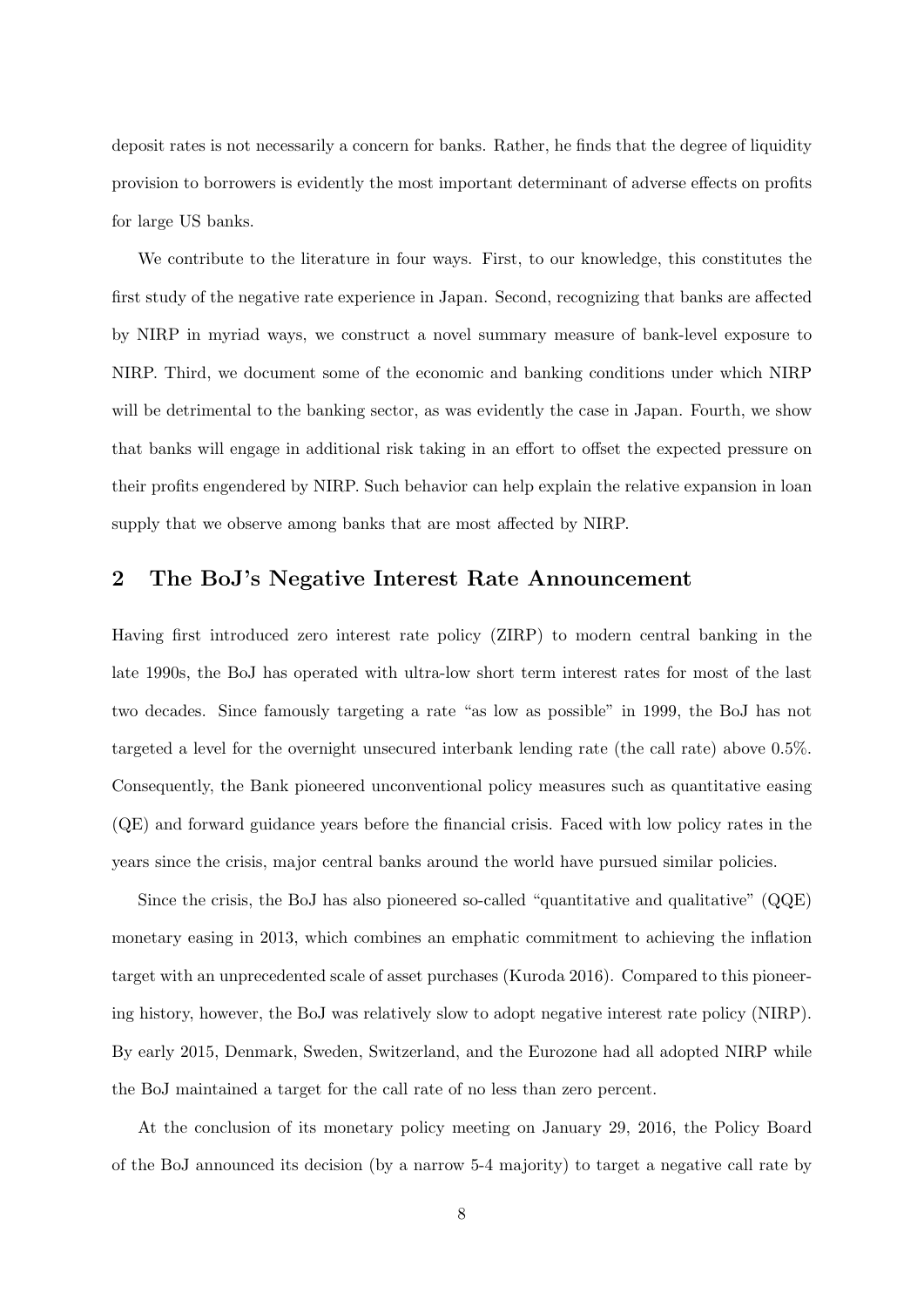imposing a negative interest rate of minus 0.1 percent to banks' current accounts held at the BoJ. The announcement explained that bank deposits would be remunerated using a three-tier system that subjected only a portion of banks' balances to the negative rate, while the remainder would earn a rate of either positive 0.1 or zero percent. Importantly, the announcement made clear that rates would be cut further into negative territory if judged necessary.<sup>1</sup> According to the minutes of the meeting (released on March 18, 2016), the stated reasons for the additional monetary accommodation included financial turmoil abroad, and the recognition that recent modest gains in inflation and inflation expectations should be reinforced through additional easing. Policy Board members worried that Japanese firms' deflationary mindset was not fully expunged and thus, absent a further commitment to monetary easing, a rise in wages might not materialize. In light of these threats to its mandate, the Policy Board voted to cut rates into negative territory in the hopes of hastening the achievement of its 2 percent inflation target.

Although there was some speculation in advance of the meeting that additional easing measures would be announced, contemporaneous policy surveys reported modal expectations of no additional accommodation, and the adoption of negative rates was entirely unexpected. The implementation of NIRP came as a surprise primarily because Governor Kuroda denied that such a move was on the table just one week prior to the monetary policy meeting. Speaking to the Japanese parliament on January 21, the Governor seemingly ruled out negative rates as a policy option, claiming that, "we are not considering a cut in the interest on bank reserves." Following these remarks, it was widely reported in the financial press that the BoJ was opting to follow a different path than the ECB and other European central banks by choosing not to charge banks a fee on their central bank deposits. In fact, the NIRP announcement came as such a shock that BoJ officials were reportedly calling commercial banks to explain and apologize for the surprising change.<sup>2</sup>

The fall in the overnight call rate subsequent to this announcement is shown in Figure 1.

<sup>&</sup>lt;sup>1</sup>On March 16, BoJ Governor Kuroda told lawmakers that it would be theoretically possible to lower the rate to as low as negative 0.5 percent as a policy space.

<sup>2</sup>See the Reuters article "Bank of Japan scrambles to find positives in negative rates." http://www.reuters. com/article/us-japan-economy-boj-insight-idUSKCN0WG04E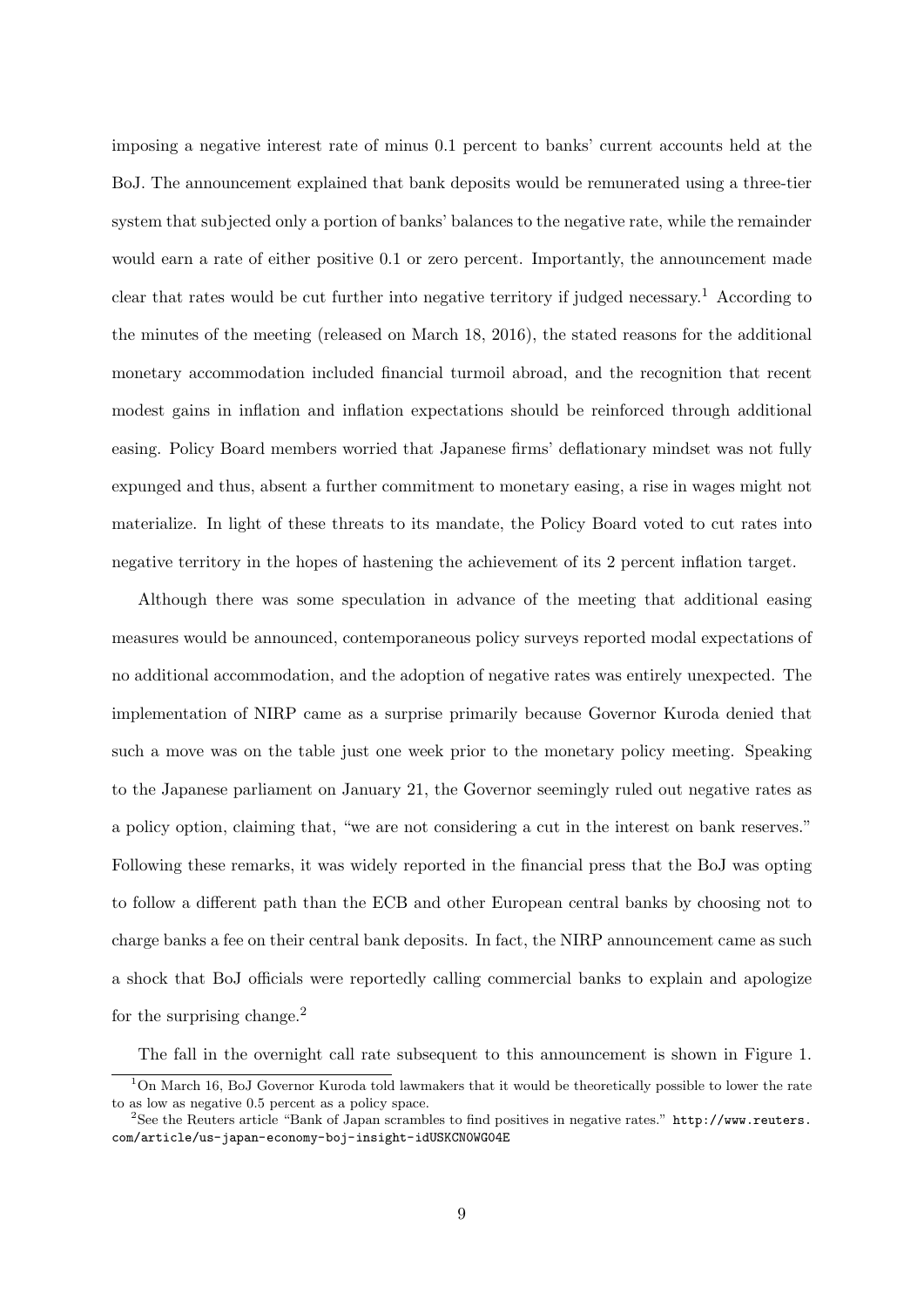The call rate did not fall below zero immediately for two reasons. First, the implementation of NIRP did not take effect until the maintenance period beginning February 16, 2016. Second, it took time for banks to adjust their trading software to handle negative rate trades in this market. Although manually entered trades could be conducted, trading at negative interest rates expanded beginning on April 18th when some larger banks completed IT upgrades and investment trusts began lending at rates well below zero. This lack of advanced preparation on the part of banks to handle negative rates underscores the unexpected nature of the BoJ's NIRP announcement.

# 3 The Reaction to the Announcement and Japanese Banks' Exposure to NIRP

#### 3.1 The reaction to the NIRP announcement

In light of the relatively low expectations for policy action at the January meeting, the surprise NIRP announcement led to sharp reactions in financial markets. After changing little during the day prior to the announcement, the Tokyo Stock Price Index (TOPIX) increased by about 3% by the close of trading. These gains were extended on the following trading day (February 1), for a total two-day change of over 5% (see the solid line in Figure 2). In currency markets, the Japanese Yen fell about 2% versus the U.S. dollar on the day of the announcement, with little net change on the following day. The 10-year Japanese government bond (JGB) also moved sharply, with its yield falling by more than half from 0.23% to 0.10%. Long-term bond yields continued to decline on the day after the announcement, closing at 0.07% on February 1.

The combination of a rise in stock prices and a fall in the exchange rate and longer-term interest rates is consistent with an accommodative monetary policy surprise. Of course, absent any special frictions unique to NIRP, cutting rates into negative territory by the central bank should transmit to the economy through interest rate and credit channels in familiar ways that have been well documented. Lower rates should improve the financial positions of borrowers, increase the number of profitable investment projects, and boost the demand for credit. The interpretation of the announcement as an accommodative surprise is bolstered by the broad-based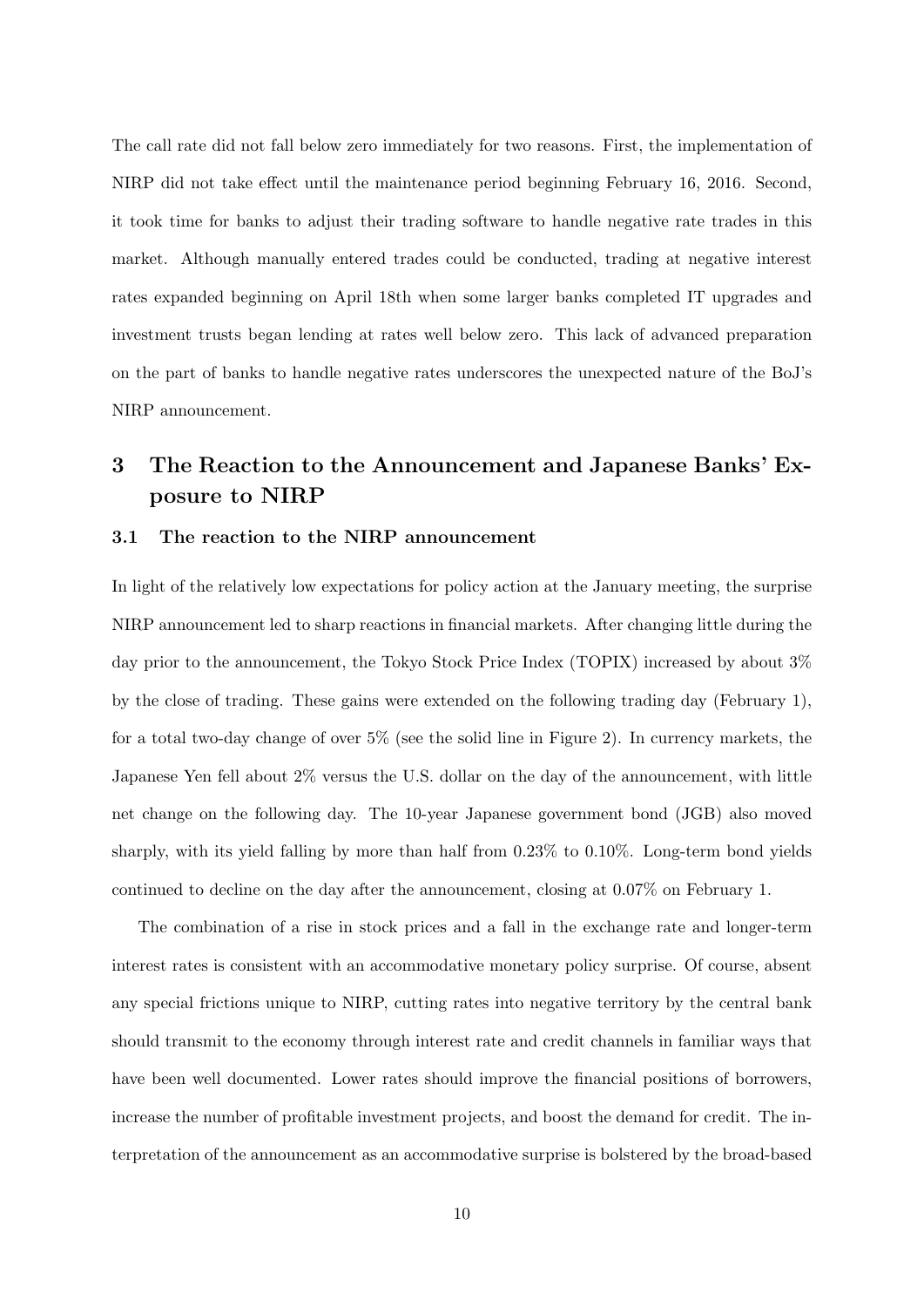increase in equity prices of nonfinancial Japanese companies. For example, Figure 3 demonstrates that investors took an optimistic view of the effects of NIRP on Japanese businesses across industries. Share prices for nonfinancial companies rose dramatically on the 29th, and maintained their gains over the next two trading days.

The stock price reaction of Japanese banks, shown in Figure 2, indicates that the NIRP announcement carried different implications for the financial sector. Such a reaction runs counter to the typical pattern of stock price increases for banks subsequent to accommodative monetary announcements (Altavilla et al. 2017).<sup>3</sup> Why might NIRP have detrimental effects on banks? Statements by BoJ Policy Board members and contemporaneous reports of financial analysts offer some insight into the negative response of bank shares. In a 2015 speech outlining key differences in the unconventional monetary policies of the BoJ and ECB, a BoJ Policy Board member explained that the decision to maintain a nonnegative interest on reserves rate in Japan was based at least in part on a concern for the banking sector (Shirai 2016). Specifically, the concern was that instituting NIRP risked "undermining the intermediary function of financial institutions by lowering profitability in the banking system," as banks would be unlikely to pass on the increased cost to their retail depositors. According to the minutes from the January BoJ meeting, a dissenting Policy Board member echoed this concern, noting that "a negative interest rate policy would have large side effects on the functioning of financial markets and the financial system."

Commentary from ratings agencies and financial firms near the time of the announcement corroborated the assessment that bank profits were vulnerable to NIRP. Standard & Poor's estimated that NIRP would reduce the profitability of banks by 8 to 15%. Similarly, Fitch Ratings included NIRP as one of three key profitability pressures faced by Japanese banks in a report released after the adoption of NIRP. Lastly, Tokyo-based analysts at SMBC Nikko Securities initially estimated that NIRP would lower net interest margins by as much as six basis points, which could translate into a 4-5% reduction in banks' ordinary profit.

<sup>3</sup>As we show in Section 7, this decoupling of Japanese banks' stock prices from the broader market around monetary policy announcements does not characterize the behavior around previous announcements of rate cuts in Japan.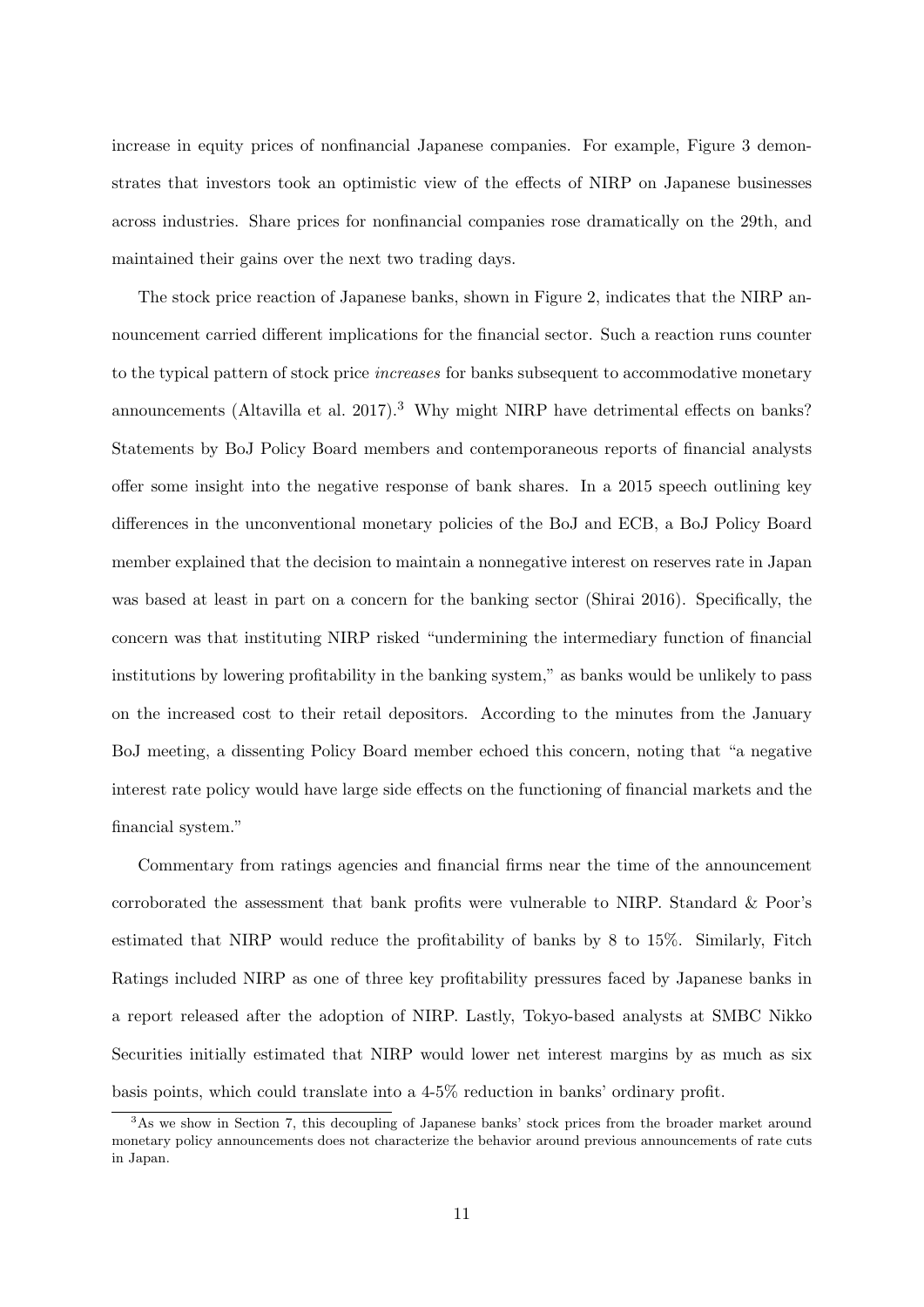Japanese banks' stock price responses to the NIRP announcement are summarized in Figure 4 for several time intervals beginning at 12:35pm, about five minutes before the policy decision was issued. It is evident that the decline was broad-based, with not a single bank's stock achieving a positive return over the 40 and 60 minute intervals. In less than one hour after the announcement, the median publicly-traded Japanese bank stock price was over 5% lower. Judging from this universally negative reaction unique to banks, it is natural to interpret the introduction of NIRP as an adverse shock to Japanese banks.

However, the channels through which NIRP negatively affects banks may differ across banks depending on their characteristics. For example, some trust banks may be forced to hold a disproportionately high share of reserves that earn the negative rate, while other banks may have a large retail deposit base that makes it difficult to reduce interest expense further. Other factors such as the level of competition in a bank's loan or deposit market and the extent of increase in the share of fee income during the ZIRP years could also play an important role in a bank's ability to protect income and reduce interest expense amid falling rates. Because there are myriad bank characteristics that can differentially expose banks to NIRP, we use each bank's stock price change around the unexpected NIRP announcement as a single summary measure of the net exposure of a bank's business model to NIRP.

As a check to verify that banks' stock price response to the announcement reflects the vulnerability of its business model to negative short-term rates, we estimate cross-sectional regressions to explain the observed variation in price changes. Using the percent change in each bank's stock price over several different horizons around the announcement as dependent variables, our specifications take the following form:

$$
\Delta ln(\text{Price}_i) = \alpha + \beta \cdot \left(\frac{Reserves_i}{Assets_i}\right) + \gamma \cdot \left(\frac{TimeDeposits_i}{Assets_i}\right) + \delta \cdot Controls_i + \varepsilon_i. \tag{1}
$$

In Equation (1), we focus on the effect of reserves and time and wholesale deposits as a share of assets. These bank-level controls are measured as of year-end 2015, and reflect commonly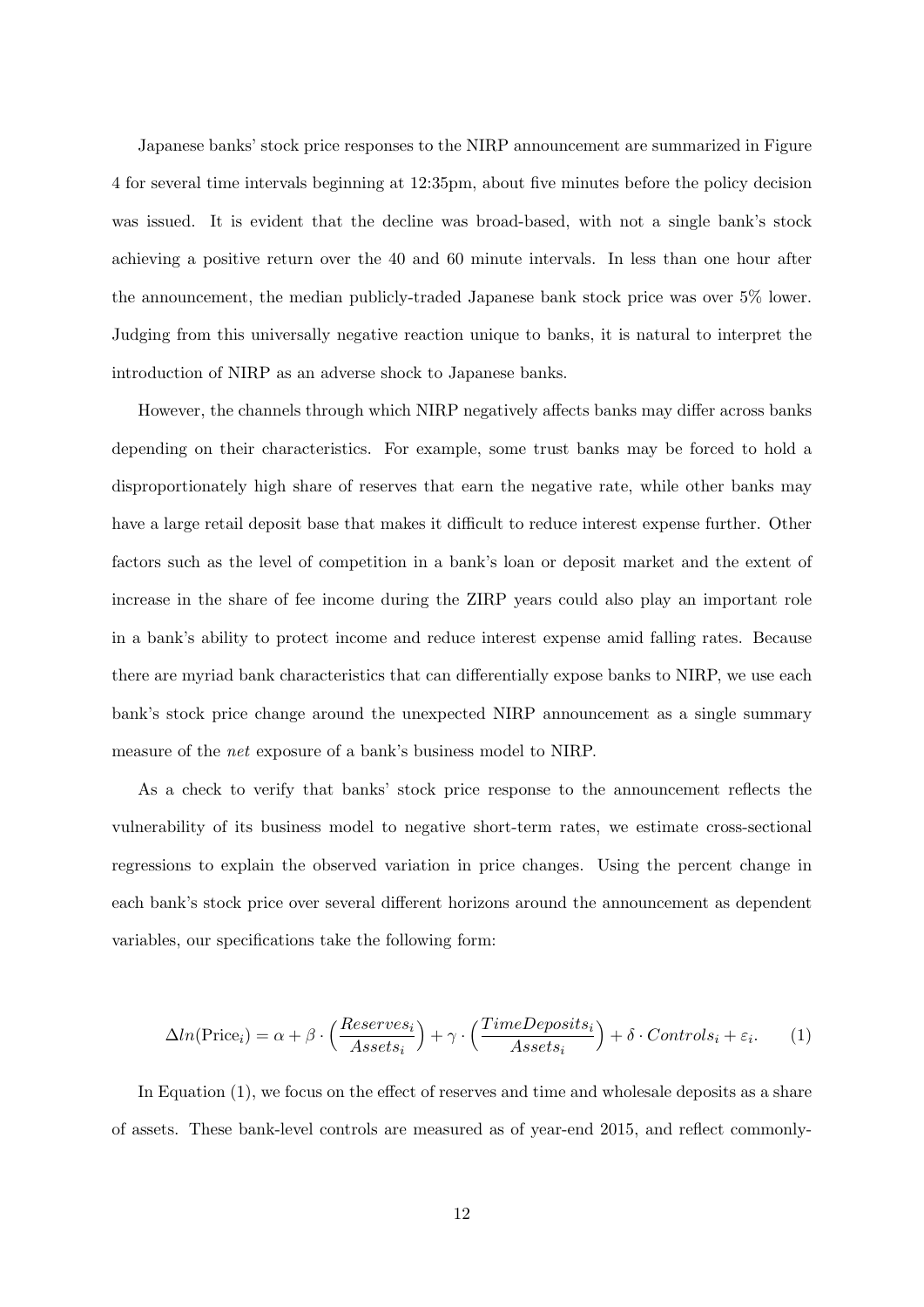cited risk measures for banks subject to NIRP (Heider et al. 2017, Basten and Mariathasan 2018). Negative rates are applied directly to reserve holdings, subjecting banks to a new fee, and banks that rely more on non-retail wholesale deposits (including negotiable CDs) would have funding costs that are more downwardly-flexible than banks that have a higher share of ordinary retail deposits.<sup>4</sup> As shown in Figure 5, retail deposit rates were very low in absolute terms prior to the introduction of NIRP, and banks appear to be reluctant to cut deposit rates below zero as argued in Heider et al. (2017). By contrast, rates on wholesale time-deposits with longer stated maturities had much more room to fall in absolute terms. The vector of controls includes other factors that could explain the response of a banks' stock price to the NIRP announcement, including the return on assets, dividend yield, risk-weighted assets divided by total assets, assets, the square of assets, the capital ratio, and loan exposures to different industries. Bank-level financial information is gathered from S&P Global Market Intelligence (formerly SNL Financial).

The results are reported in Table 1, and show that at all time horizons, the change in a bank's stock price was negatively associated with its reserve holdings, and positively associated with its share of wholesale deposit funding. These results are consistent with contemporaneous explanations that NIRP would threaten bank profits. Lastly, we note that although we focus on the 40 minute price change in the analysis below, our results are robust to using longer 1 or 2 day windows. As we later show in robustness tests, our results are not sensitive to using abnormal returns that strip out the portion of each stock's response that can be accounted for by changes in stock prices, JGB yields, or exchange rates.

#### 3.2 Banking and economic conditions in Japan, and the policy risks of NIRP

Although NIRP evidently posed issues for banks in Japan, it is not necessarily the case that NIRP has the same deleterious implications for banks when implemented in other countries, particularly at only -0.1%. In fact, the experience when other central banks have cut rates into negative territory indicates that the Japanese experience is unique, as shown in Figures 6–9.

<sup>&</sup>lt;sup>4</sup>Banks can engage in transactions to reduce their individual reserve holdings in response to a shock, though we note that some features of a banks' business models may necessitate higher-levels of reserves relative to assets.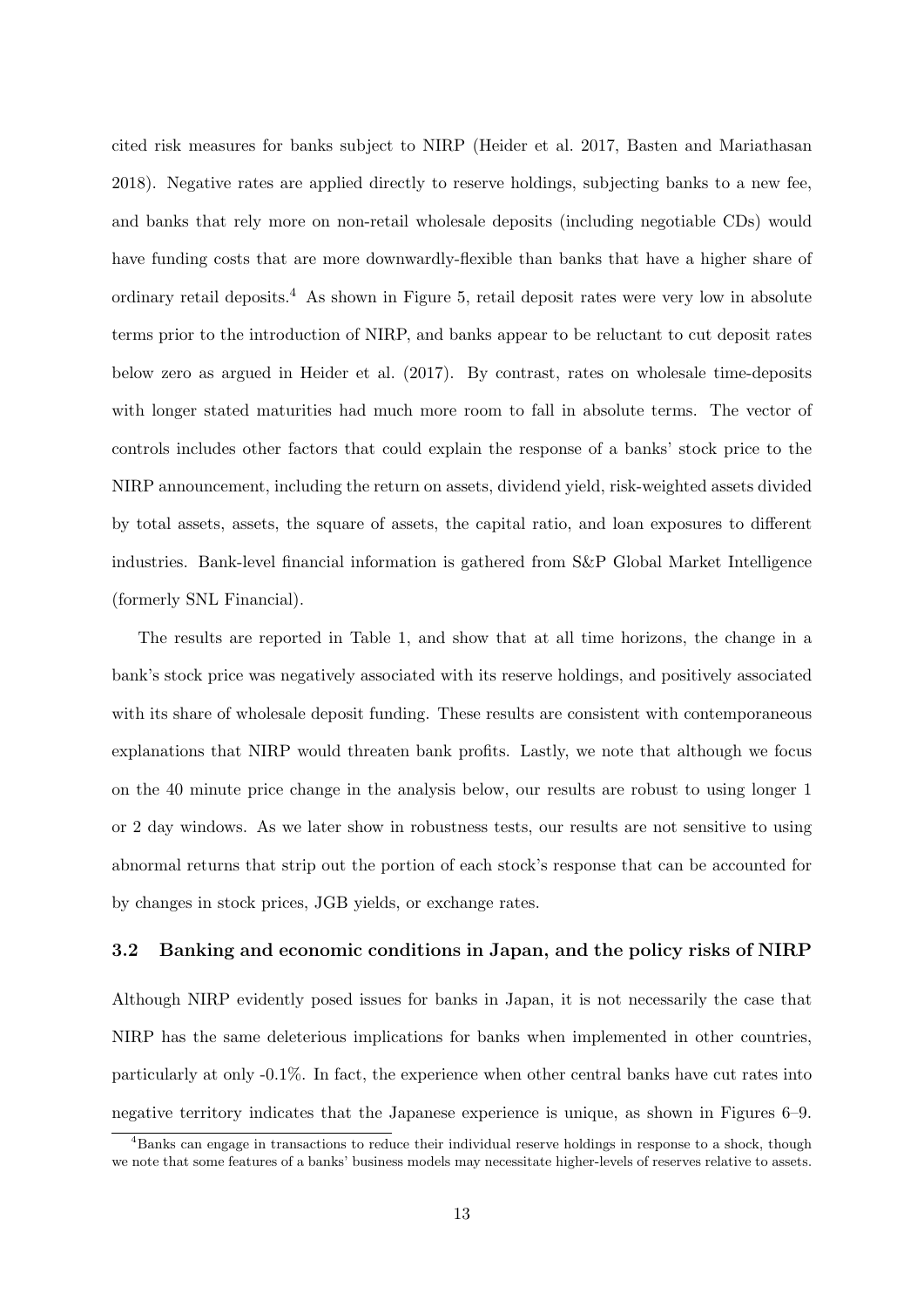It is likely that some features of the Japanese economy and financial sector uniquely expose Japanese banks to even modestly negative rates. Such factors could lead to a higher effective lower bound or "reversal rate" (Brunnermeier and Koby 2017) in Japan compared with other countries.

First, as shown in the first two columns of Table 2, currency in circulation in Japan is substantially higher than that for other G7 countries and other NIRP countries. In fact, after the introduction of NIRP, sales of safes spiked, and production of high-denomination  $\text{\yen}10,000$ notes increased as demand for hard currency grew. Even if banks could pass on negative rates to their depositors, a willingness to substitute into other assets, such as currency, can still present issues for banks (Arseneau 2017). For this reason, the more common practice of hoarding physical cash in Japan likely raises the effective lower bound relative to other countries.

Also evident in Table 2 is the heavy reliance of Japanese banks on deposit funding. To the extent that this reliance limits banks' ability to pass on lower rates to deposit holders, profit margins would be disproportionately squeezed in Japan (Heider et al. 2017).<sup>5</sup>

Another unique feature of the Japanese banking environment relative to other countries that have adopted NIRP is the high level of reserves. Figure 10 plots home-country (or monetary area in the case of the ECB) central bank assets minus central bank capital and total currency in circulation as a percent of total banking system assets. Essentially, Figure 10 shows the aggregate reserve composition of bank assets. Banks in countries with higher values of this measure may be more negatively affected by NIRP, because the central bank levies a fee on a larger share of banks' assets. It is clear that at the time of the NIRP announcement in 2016, Japan was on pace to have the highest reserves-to-assets ratio of any country. Only the US witnessed comparable levels at the end of QE3. While redemptions and the growth of currency produce a declining measure for the US, the continuation of QQE in Japan means that banks could anticipate this measure to rise further in coming years.

Finally, the low interest rates that persisted for well over a decade in Japan before the finan-

<sup>&</sup>lt;sup>5</sup>Only Canada and the U.S. have similar levels of deposit funding. Neither the Bank of Canada nor the Federal Reserve bank opted to implement NIRP.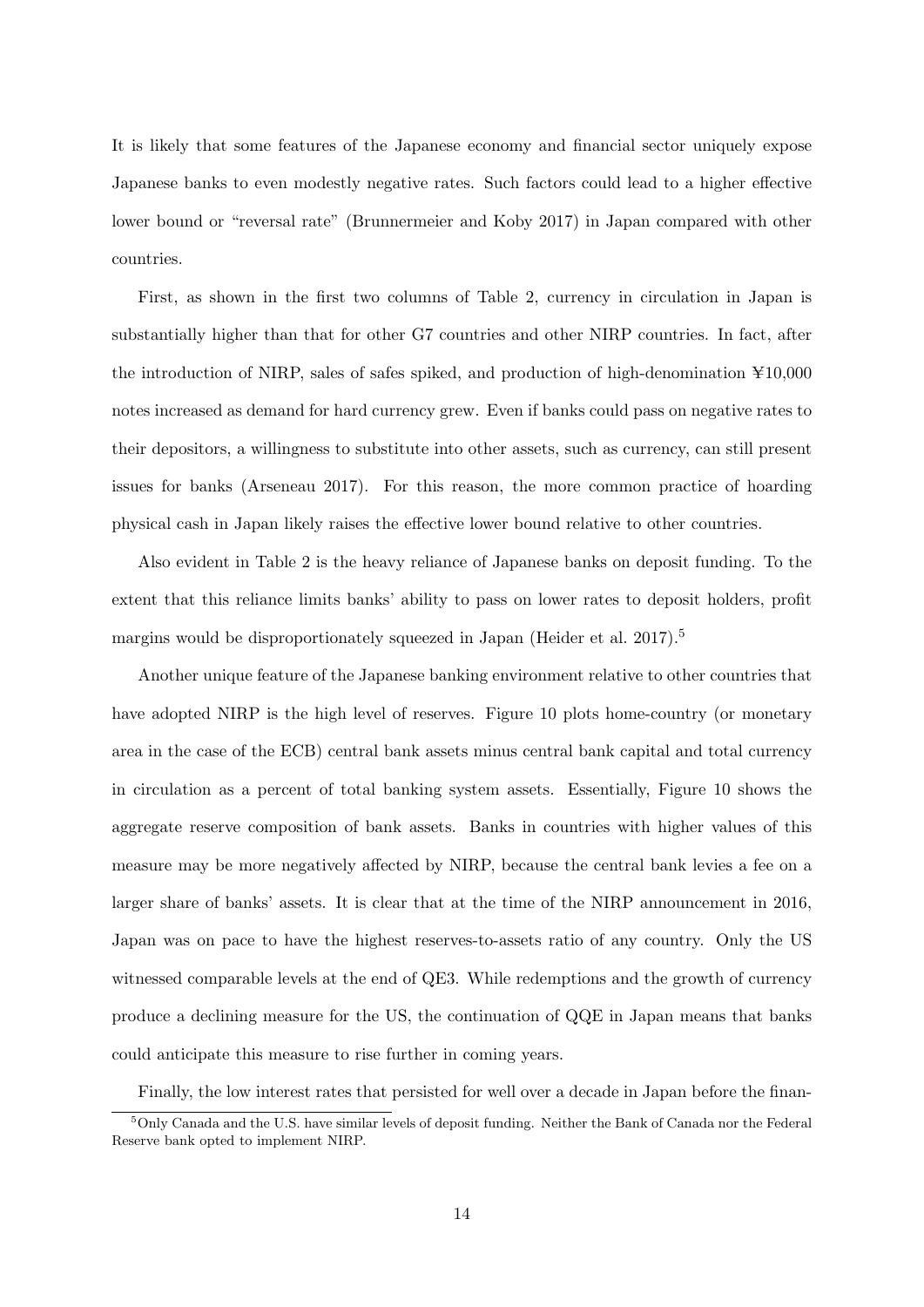cial crisis resulted in an unfavorable composition of net interest margins (NIMs). Specifically, Japanese banks had reduced interest expense nearly as much as possible prior to the introduction of NIRP, leaving little room to offset the blow to interest income. As seen in Figure 11, the rate paid on bank liabilities in Japan was roughly constant from 2011 through 2016. Conversely, banks in other countries had comparatively high liability yields. Consequently, banks facing falling and ultimately negative policy rates in other countries were able to react to the reduction in interest income by simultaneously reducing their interest expense. Although NIMs in other NIRP countries have been roughly stable, they have fallen from already low levels in Japan. We additionally note that NIM compression during a protracted period of ultra-low rates is a mechanism by which the reversal rate can edge up over time in the model of Brunnermeier and Koby (2017).

In summary, it appears that the frictions presented when breaching the zero "lower bound" combined with the unique features of the Japanese economy and banking environment to produce an adverse outcome for banks. The ultimate effects of NIRP could therefore depend upon the response of banks to the anticipated profit shock. As we demonstrate in the next section, banks face a trade-off between profit stability and risk-taking. Although the decline in profitability could result in a credit supply contraction (Kishan and Opiela 2000; Van den Heuvel 2002) thereby reducing the efficacy of NIRP, if banks take on additional risk to mitigate the effects on profits, this could counteract the contraction and preserve the accommodative effects of rate cuts under NIRP.

## 4 Theoretical Motivation

In this section, we provide a simple theoretical framework to motivate how and why banks may take on additional risk to reduce reported losses that stem from an industry-wide profit shock such as NIRP. First, we assume banks are loss-averse in future profit changes. Facing a negative profit shock, banks will then engage in practices that can offset a fall in reported profits. Particularly in publicly-traded banks, the literature has documented banks' willingness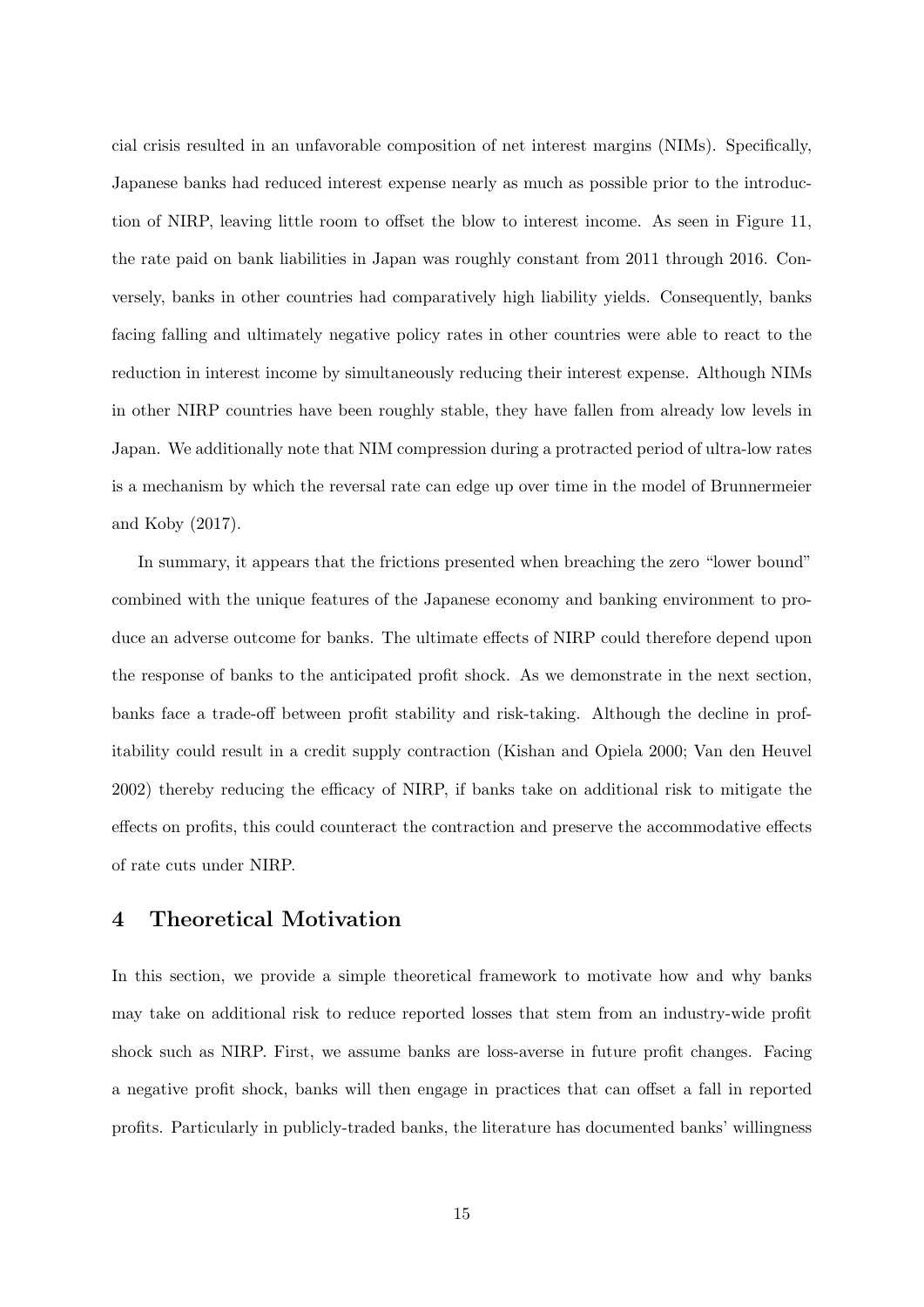to offset declines in profits by possibly undermining their safety and soundness (see, e.g., Beatty et al. 2002, Willman et al. 2002).

As a result of banks' loss aversion to profit declines, we specify a state-dependent profit function as follows:

$$
\pi_{it} = \begin{cases}\n\Gamma_i \cdot \Phi_i + \alpha_i \varepsilon_t & \varepsilon_t \ge 0 \\
\Gamma_i \cdot \Phi_i + r_i(\varepsilon_t) + \alpha_i \varepsilon_t & \varepsilon_t < 0\n\end{cases}
$$

where  $r_i(\varepsilon_t) \geq 0$ ;  $r'_i(\varepsilon_t) < 0$ ;  $r''_i(\varepsilon_t) < 0$ and  $r'_i(\varepsilon_t) = 0$  for  $r_i(\varepsilon_t) > R_i^*$ .

A bank's profit is determined by a vector of typical factors  $\Phi_i$  (such as overhead, borrowing costs, wages, fee income, etc.), from which we abstract. Additionally, profits are affected by an industry-wide shock,  $\varepsilon_t$ , to which banks are differentially exposed  $(\alpha_i > 0)$ . An individual bank's sensitivity may differ depending on the nature of the industry-wide shock. Banks passively accept the abnormal industry-wide profit shock if it is nonnegative. If the shock is negative, however, banks engage in some degree of *abnormal* risk-taking determined by  $r_i(\varepsilon_t)$ . In this setting, banks engage in abnormal risk taking until their ability or willingness to offset a profit decline is exhausted at  $R_i^*$ . This maximum level of abnormal risk taking can be motivated by, among other things, regulatory capital or liquidity requirements, asset holding restrictions, management preferences/risk aversion, debt covenants, or supervisory pressure.

To the extent that NIRP represents a substantial negative shock to the banking sector, banks would maximize profits conditional on the expected value of  $\varepsilon_t$ . The first order condition yields the simple relationship:

$$
-r'_i(\varepsilon_t) = \alpha_i
$$
  
s.t.  $r_i(\varepsilon_t) \le R_i^*$ .

This relationship implies that a bank will set the marginal benefit of abnormal risk taking equal to the (bank-specific) marginal cost of the industry-wide profitability shock. In other words,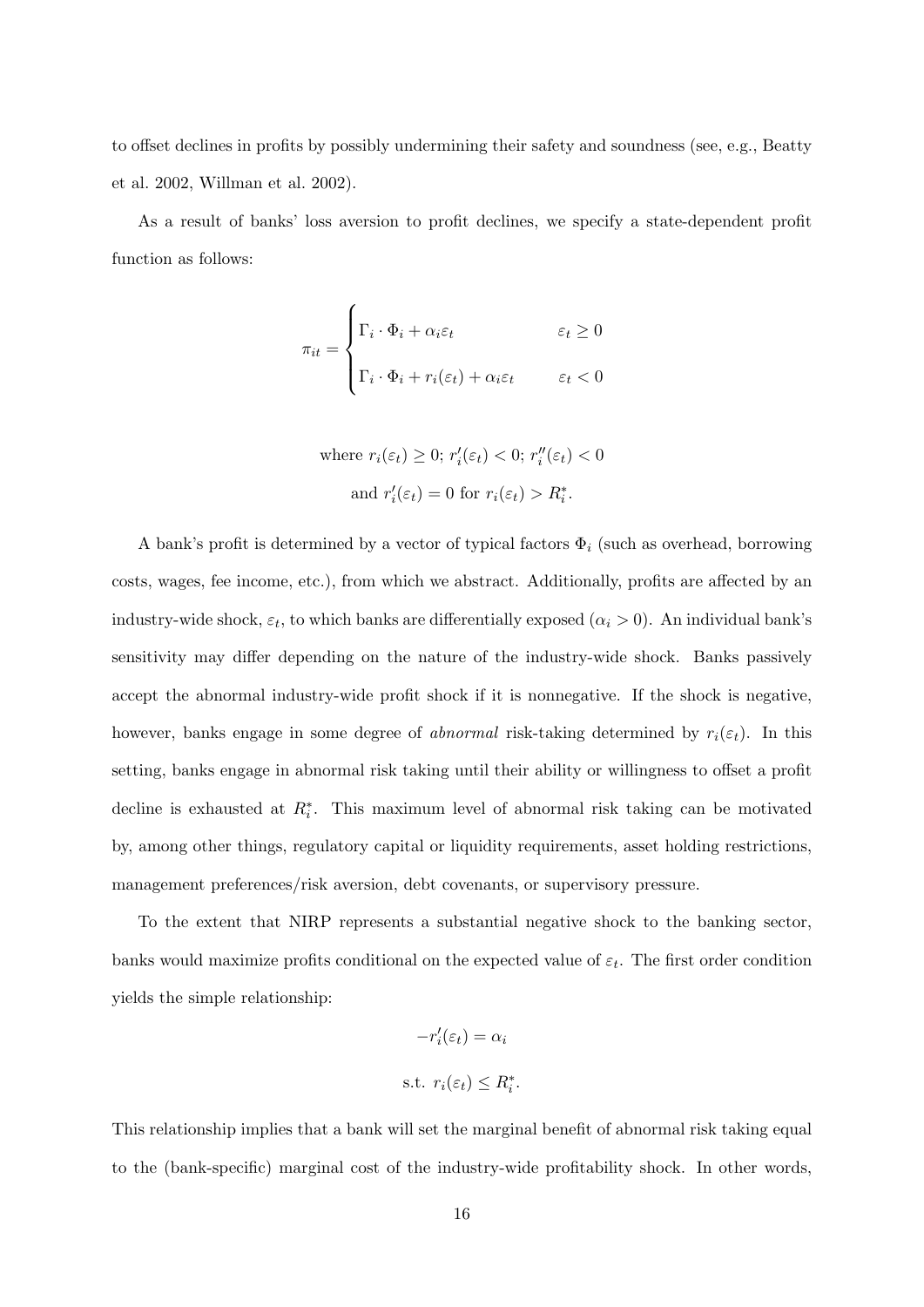banks' loss-aversion with respect to future profit changes would cause them to take more risks to compensate for the expected reduction in earnings caused by NIRP. For a given shock  $\varepsilon_t$ , more exposed banks would optimally choose to shift up their abnormal risk taking function more than less exposed banks.<sup>6</sup> If banks' additional risk taking simply takes the form of higher leverage, insufficient loan loss provisioning, etc., then the effects of NIRP on the banking system will only serve to increase its financial vulnerability. However, if banks in part take on additional risk by easing credit standards, lending to riskier borrowers and increasing credit supply, the stimulative transmission of NIRP through the banking system can be preserved.

# 5 Measuring Japanese Banks' Response to NIRP: Data, Methods, and Results

#### 5.1 Data

To measure how Japanese banks' profits and risk taking evolved after the implementation of NIRP, we merge data from three main sources. First, we collect balance sheet and income statement items for each bank from S&P Global Market Intelligence (formerly SNL Financial). Because some of the detailed line-items we require for our analysis are not reported for each individual quarter, we sample at the annual frequency. We do not view this as a particularly significant limitation, however, as banks' financial positions can take time to adjust. Second, we use a measure of expected default probability from the Kamakura Corporation. In particular, we examine the 5-year Kamakura Default Probability to assess changes in banks' creditworthiness. Kamakura Default Probability scores have been shown to perform well relative to other commonly used measures of expected default frequency. Finally, we collect stock price information from Bloomberg.<sup>7</sup>

<sup>6</sup>Although we have presented a simple static problem, a bank could be thought to maximize the discounted sum of future profits. If banks' current abnormal risk taking adversely affects future profits, this could mitigate banks' willingness to engage in measures to offset profit shocks. However, even if the current increase in profits was offset one for one in future periods, discounting implies that there must be some values of the parameters for which banks will optimally engage in additional risk taking today. Moreover, short-termism may cause discount rates to be somewhat higher for publicly traded firms.

<sup>&</sup>lt;sup>7</sup>Stock price responses to NIRP are measured beginning in February 2016, after the announcement.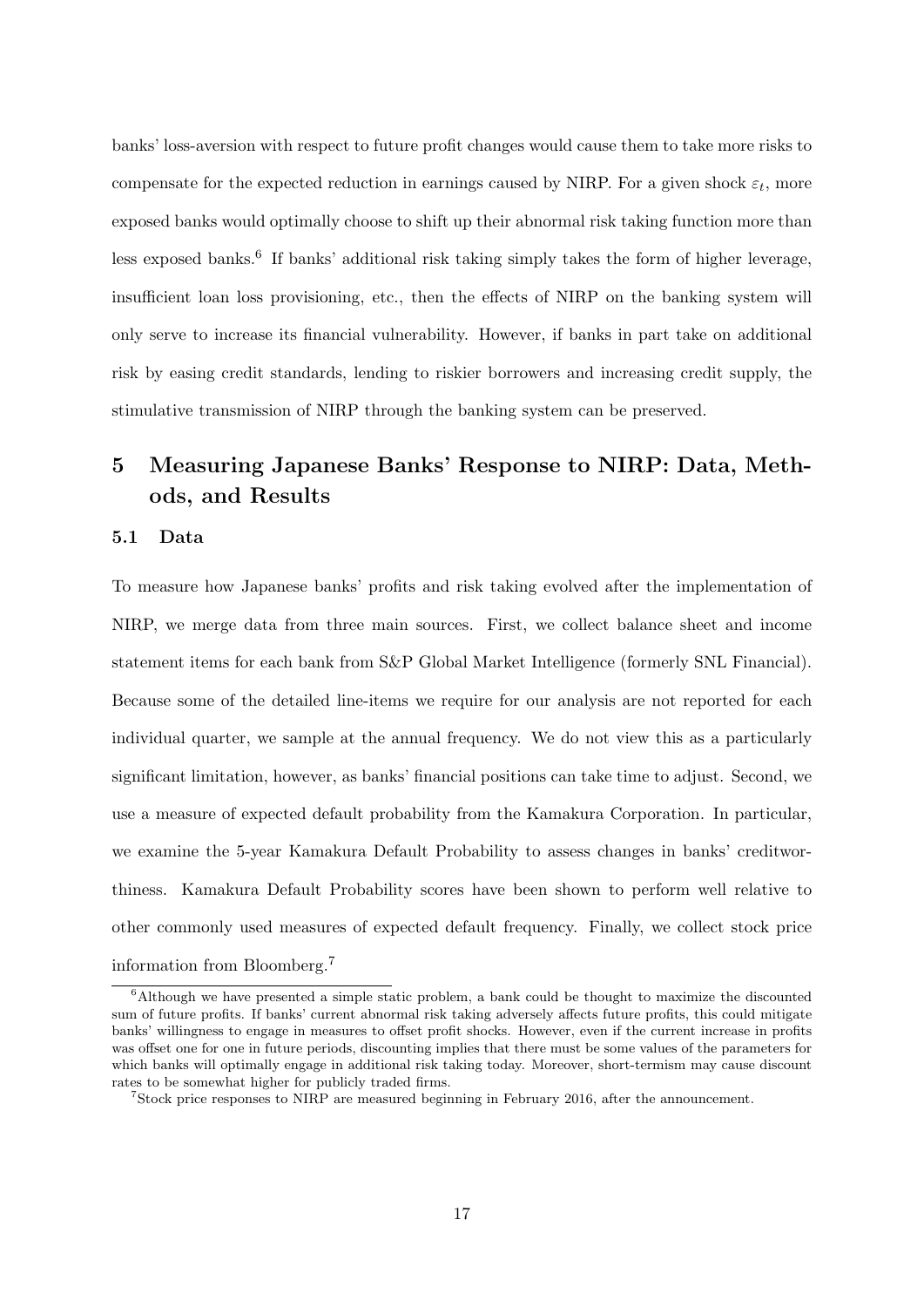A summary of some key variables is presented in Table 3. Data are reported for the entire sample of banks, the highest 40-minute stock return tercile (i.e., the least affected banks), and the lowest tercile, as indicated. NIMs dropped a bit overall for both cohorts during the first year of NIRP, but no stark differences were present between the two groups. Return on average assets fell about 17 basis points from already low levels after the introduction of NIRP, with nearly identical declines for both groups of banks. Although banks' profits clearly declined under the negative rate regime, univariate results do not demonstrate any stark differences between more and less exposed cohorts.

Neither group altered its loan share of assets much, with both hovering around 60%. One notable feature of data is that a few very large banks in the lowest tercile skew the average assets higher for this group (the medians are much closer).<sup>8</sup> The most affected banks witnessed a smaller reduction in the yield on their overall loan portfolio, and their capital-to-asset ratios did not increase as much over the year. Turning to other measures of risk taking, the banks that were expected to be more affected by NIRP saw their z-scores fall more, the volatility of their stock price increase more, their distance to default decrease more, and their 5-year default probability increase more. This pattern—more exposed banks becoming riskier—is consistent with the stylized model outlined above. For all banks, the changes in z-scores, standard deviation of stock returns, distance to default, and 5-year default probability all point to an increase in bank riskiness after the implementation of NIRP.

#### 5.2 Results

#### 5.2.1 The Effect of NIRP on Bank Profits

In our first analysis, we examine the effect of NIRP exposure on profits in the year after the announcement. We take two approaches to estimating this relationship. In the first specification, we estimate a straightforward cross-sectional regression in order to examine the effect of banks'

<sup>8</sup>By far, the largest Japanese banks in the sample are Mitsubishi UFJ, Japan Post, Mizuho Financial, and Sumitomo Mitsui Financial. Three of these banks are in the lowest tercile, while the fourth is in neither group. Excluding these banks from our sample does not change the conclusions reached below.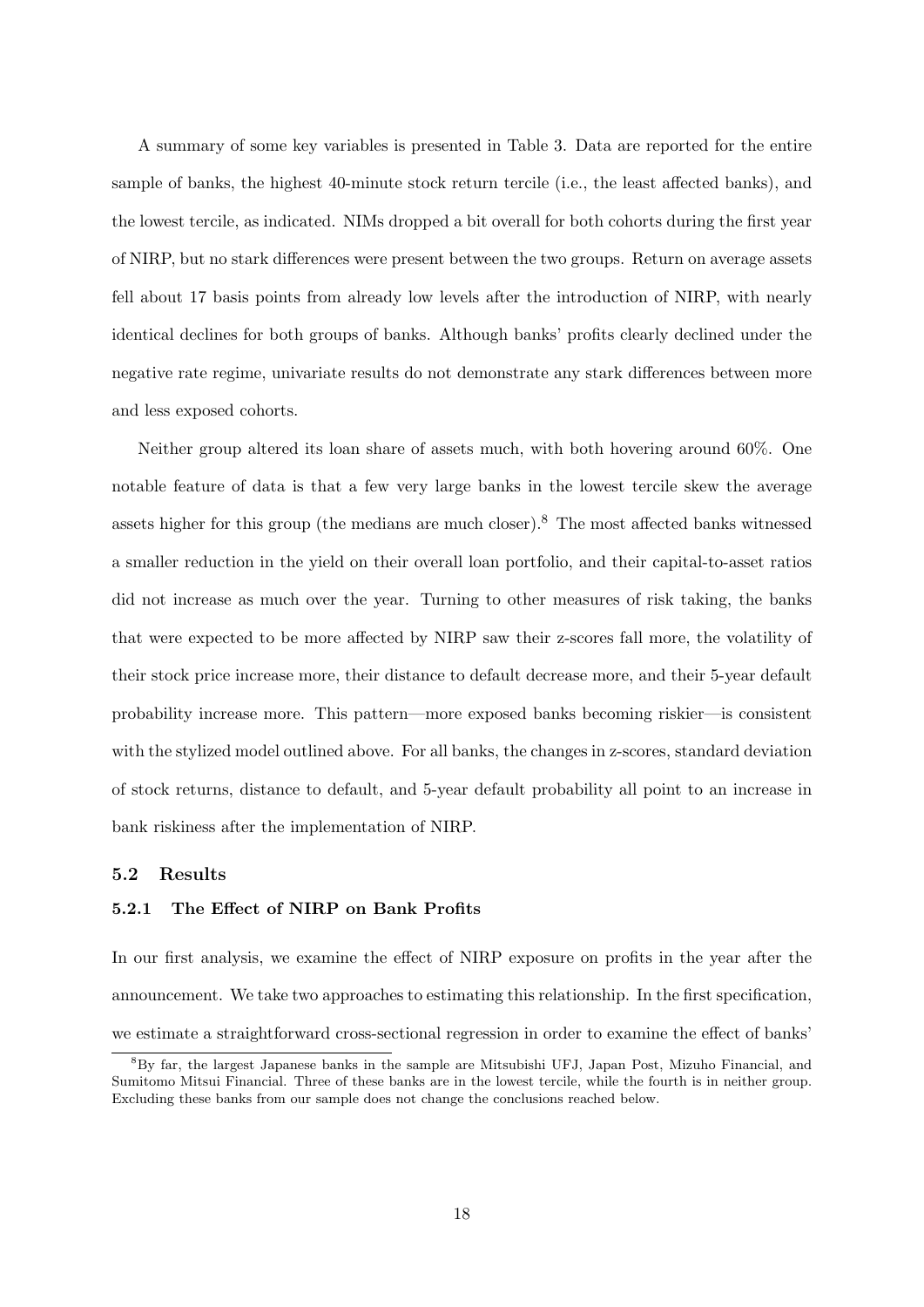exposure to NIRP on their realized profits under NIRP:

$$
\Delta y_i = \alpha + \beta \cdot \Delta \text{Price}_{i,40\text{min}} + \Phi' X_i + \varepsilon_{it}.
$$
\n(2)

In Equation (2),  $\Delta y_i$  represents the change in a measure of bank profits under NIRP (i.e. from 2015 to 2016). The coefficient of interest is  $\beta$ , which measures the extent to which the percent change in banks' stock price responses on announcement predict future profit growth. The vector of controls,  $\mathbf{X}_i$ , includes the return on assets, dividend yield, loans to total assets, risk weighted assets to total assets, leverage ratio, total assets, total assets squared, and industry loan shares. Even though all non-financial industries reacted positively to the NIRP announcement, the industry loan shares are included to account for the possibility that banks' differential responses to the announcement reflects differences in the anticipated fortunes of their borrowers.<sup>9</sup>

Our second method employs a difference-in-differences strategy wherein treatment is measured with a continuous variable that again captures banks' differential exposure to NIRP:

$$
y_{it} = \alpha + \beta \cdot (\Delta \text{Price}_{i,40\text{min}} \times D_{\text{NIRP}}) + \gamma_i + \delta_t + \Phi'(\mathbf{X}_{i,2015} \cdot D_{\text{NIRP}}) + \varepsilon_{it}.
$$
 (3)

In Equation (3),  $y_{it}$  represents the level or log-level of each measure of bank profits from 2014-2016, with  $\beta$  again being the coefficient of interest. In order to avoid a bad control problem, bank-level covariates are measured as of year-end 2015 and interacted with a post-treatment "NIRP" dummy that takes a value of one in 2016.

In Table 4, we present the results for each specification with and without bank controls, as indicated. None of our measures of bank profitability—net interest margins, earnings per share, and net income—show any clear relationship with changes in banks' stock prices around the time of the NIRP announcement.

While this may be surprising based on the contemporaneous explanations for changes in bank share prices after the NIRP announcement, our theoretical framework presented in Section 4 offers a possible explanation. In particular, it may be that banks that were more exposed to

<sup>&</sup>lt;sup>9</sup>In Section 6, we offer additional evidence that this is not the case by examining banks' abnormal returns.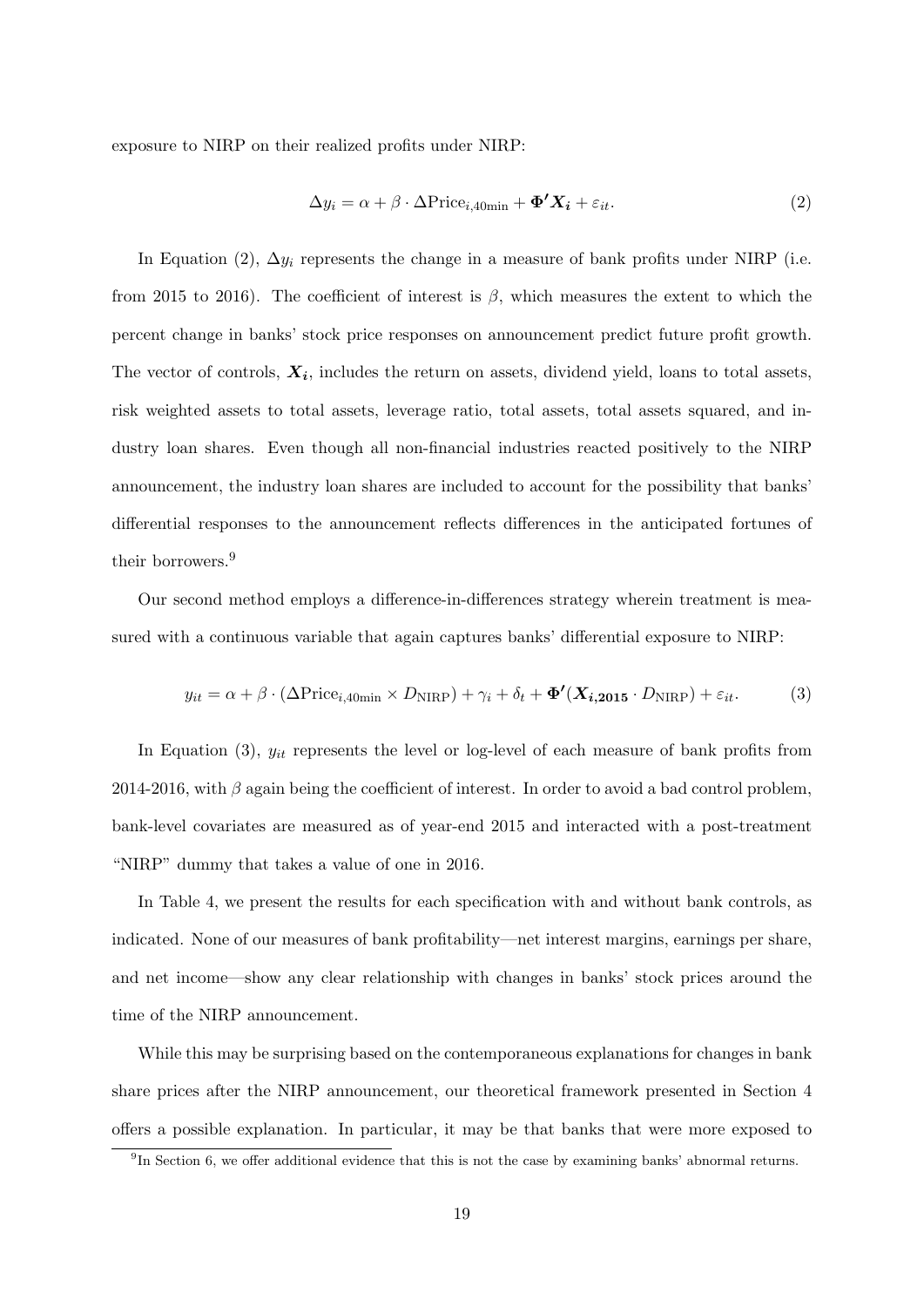NIRP took on more risk in order to at least partially offset the profit declines that NIRP would have otherwise induced. Thus, sharp stock price declines may still be justified as investors would require a higher rate of return in the event that banks insulate their profits by boosting risk taking. We now turn to an exploration of the relationship between banks' exposure to negative policy rates and changes in risk-taking under the NIRP regime.

#### 5.2.2 The Effect of NIRP on Bank Risk Taking and Lending

To measure the effect of NIRP on bank risk taking, we estimate a series of regressions that mirror those described by Equations (2) and (3) above. In our first exercise,  $\Delta y_i$  and  $y_{it}$ represent various measures of bank risk taking that are at least in part based on market-based outcomes.

The results for our first measure of bank risk, the standard deviation of daily returns, are presented on the left side of Table 5. Evidently, banks that experienced larger stock price declines immediately after NIRP was announced witnessed more volatility in their stock price in the year after the announcement. The coefficient of -0.08 in column (4) implies that a 1 percentage point decline in a bank's stock price response to the NIRP announcement resulted in a roughly 4% increase in the standard deviation of daily returns (Table 3, columnn 1).

In the middle columns of Table 5, we show the results for banks' distance to default. As expected, a larger fall in a bank's stock price at impact corresponds to a smaller distance to default by the end of the first year of NIRP. This result also suggests that banks that are more exposed to the negative effects of NIRP became riskier after its implementation.

The final result in Table 5 offers further support for this conclusion by regressing the percent change (or log-level in the difference-in-differences specification) in the 5-year Kamakura Default Probability (KDP) on banks' NIRP response. Across all specifications, the coefficients imply that a one percentage point decline in a bank's stock price resulted in between a 10 and 15% higher probability of default within the next five years. Consistent with the previous results, it appears that banks that are more exposed to NIRP increase their chances of failure. In total, our first set of market based risk taking measures offers evidence that Japanese banks became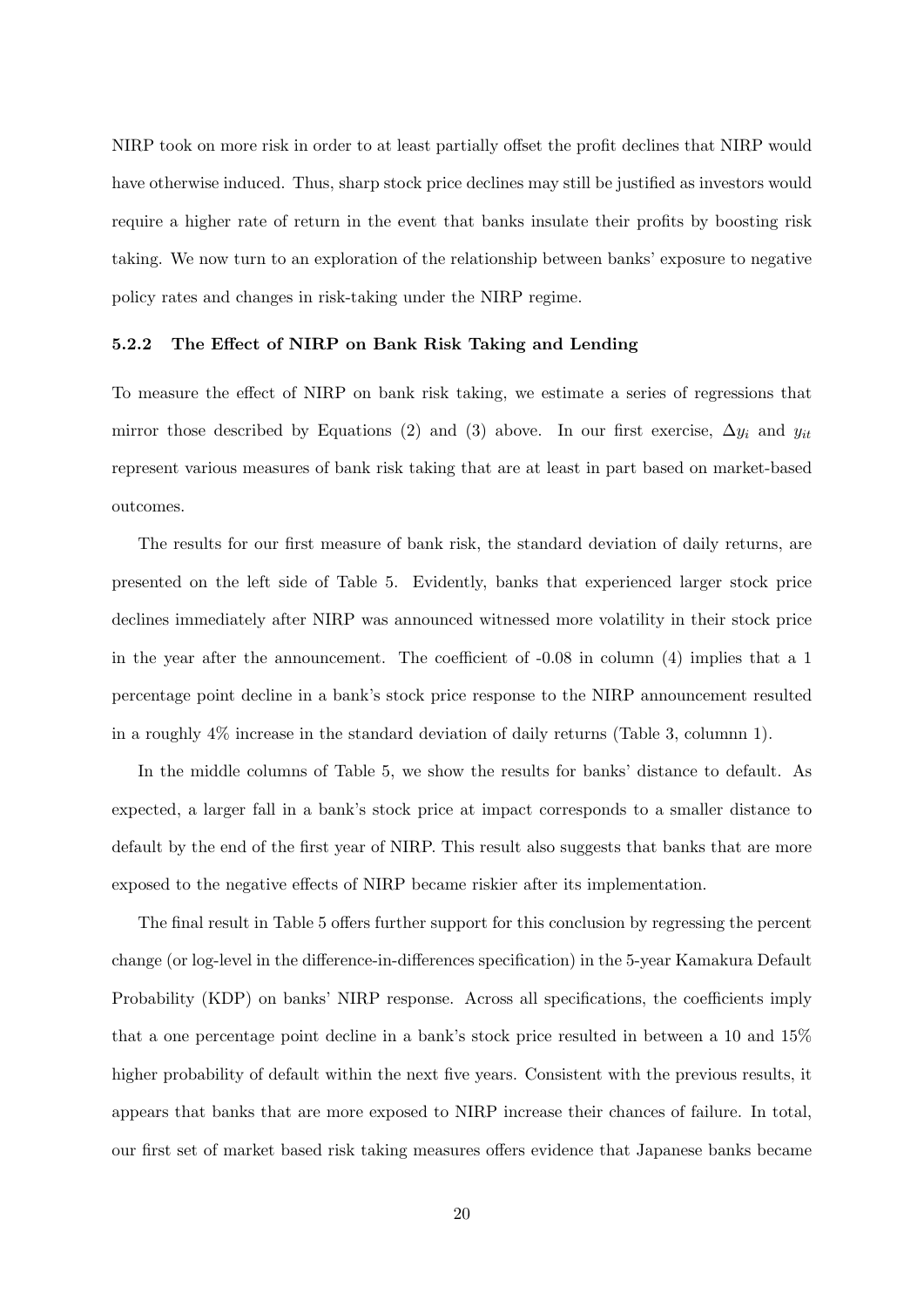riskier on average under NIRP, and the degree of riskiness increases in a bank's exposure to NIRP.

To demonstrate that banks indeed became riskier after NIRP, we next examine banks' balance sheet responses to NIRP exposure in Table 6. First, on the left side of the table, we find that z-scores decreased more for banks that were more exposed to NIRP, indicating an increase in riskiness. In the middle columns, we find some evidence that asset growth was higher for banks that were more exposed to NIRP. Attempting to outgrow profitability concerns is a strategy that has been well documented in the banking literature (Capie and Wood 1991; Beck and Casu 2017). However, we note that conventional levels of statistical significance are not achieved in the cross-sectional specifications in columns (1) and (3). Even if banks' asset growth did not differ by NIRP exposure, we show in the rightmost columns of Table 6 that capitalization levels did not improve as much for those banks that were expected to be more affected under a NIRP regime.<sup>10</sup> For context, the coefficient of 0.58 in column  $(4)$  implies that an increased exposure to NIRP characterized by a 1 percentage point decline in stock price corresponds to a 0.58%, or 0.04 percentage point, decrease in a bank's capital-to-asset ratio.

If the increase in banks' risk taking is confined to actions such as under-provisioning for loan losses and increasing leverage, then the response to NIRP may simply increase fragility in the financial sector. If, however, banks also engage in activity that would translate into faster economic growth—such as increasing the supply of lending to credit-constrained borrowers the stimulative transmission of rate cuts through the banking system would be preserved under negative rates.

To this end, we turn our focus to banks' lending activity in our next set of tests. The results for our first outcome variable—the weighted-average interest rate on each bank's loan portfolio—are presented on the left of Table 7. In columns (1) and (2), we find that banks with more exposure to NIRP wound up with a relatively higher average interest rate after NIRP was implemented. Interest rates on loans can be indicative of increased risk taking, but it could

 $10$ Recall that there was no difference in changes in profitability between banks that were differentially affected by NIRP. Also, as shown in Table 3, more-affected banks did not have higher dividend yields. Consequently, the change in capital is not likely to be explained by differences in retained earnings.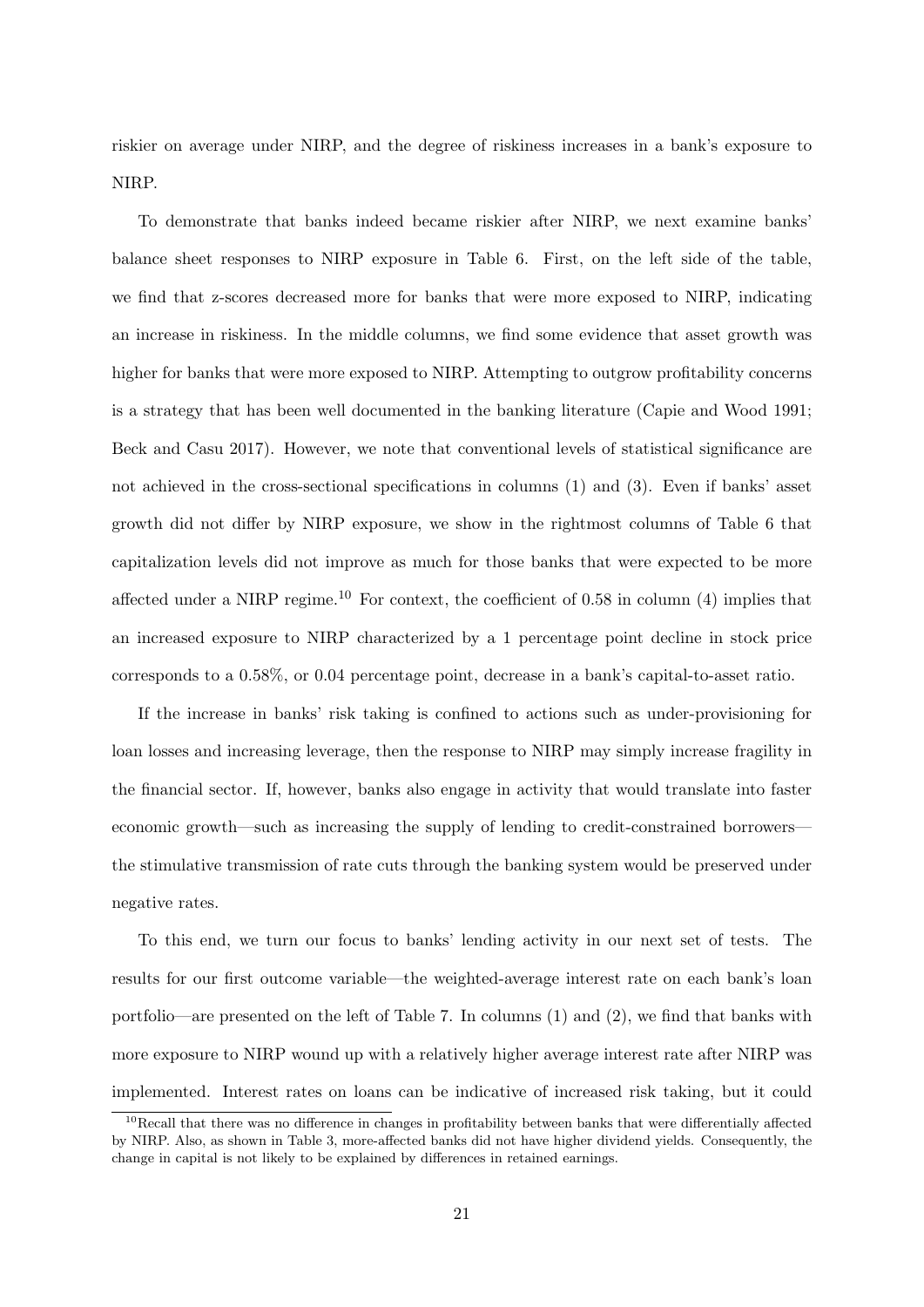also be that banks that are more exposed to NIRP were simply more exposed to industries that would fare worse under negative rates.<sup>11</sup> For this reason, we introduce industry lending shares as controls in columns  $(3)$  and  $(4)$ , along with the standard complement of bank characteristics and the 2015 loan yield. Although the point estimates are a bit lower in these specifications, the point estimates still imply that a 1 percentage point decline in a bank's stock price resulted in loan portfolio yield that was 0.6 basis points higher. This confirms the pattern evident in the univariate results reported in Table 3.

Banks can also increase risk taking through their loan portfolios by boosting their maturity risk. In fact, choosing to extend loan maturities may drive the loan portfolio yield results just described. On the right side of Table 7, we find some evidence of this behavior, with longermaturity loans expanding more for banks with business models that were most affected by NIRP.

Finally, we investigate whether NIRP exposure can explain differences in credit supply under negative rates. If institutions boosted their appetite for risk to counteract the potential hit to profits, credit standards might be relaxed, and a relative increase in credit supply would result.<sup>12</sup> To test this channel, we estimate Khwaja and Mian (2008)-style regressions, using a bank-industry credit panel. With these data, we are able to control for differences in loan demand across industries with a fixed effect for each industry  $j$  as follows:

$$
\Delta ln(Loans_{ij}) = \alpha + \beta \cdot \Delta Price_{i,40\min} + \gamma_j + \Phi'X_i + \varepsilon_{ij}.
$$
\n(4)

Each observation used in the estimation of Equation 4 contains the volume of lending between each bank-industry pair, such that  $\beta$  measures the effect of a one percentage point change in a bank i's stock price around the announcement of NIRP on the percent change in its average supply of credit after controlling for industry-level loan demand.

As before, we also estimate a difference-in-differences version of Equation 4 that uses three years of data and measures the dependent variable in log-levels, with errors again clustered at

<sup>11</sup>As documented in Section 3, however, all non-financial industries were expected to benefit from the introduction of NIRP.

<sup>&</sup>lt;sup>12</sup>We note that this could also explain the relative increase in the yield on loans that we documented above.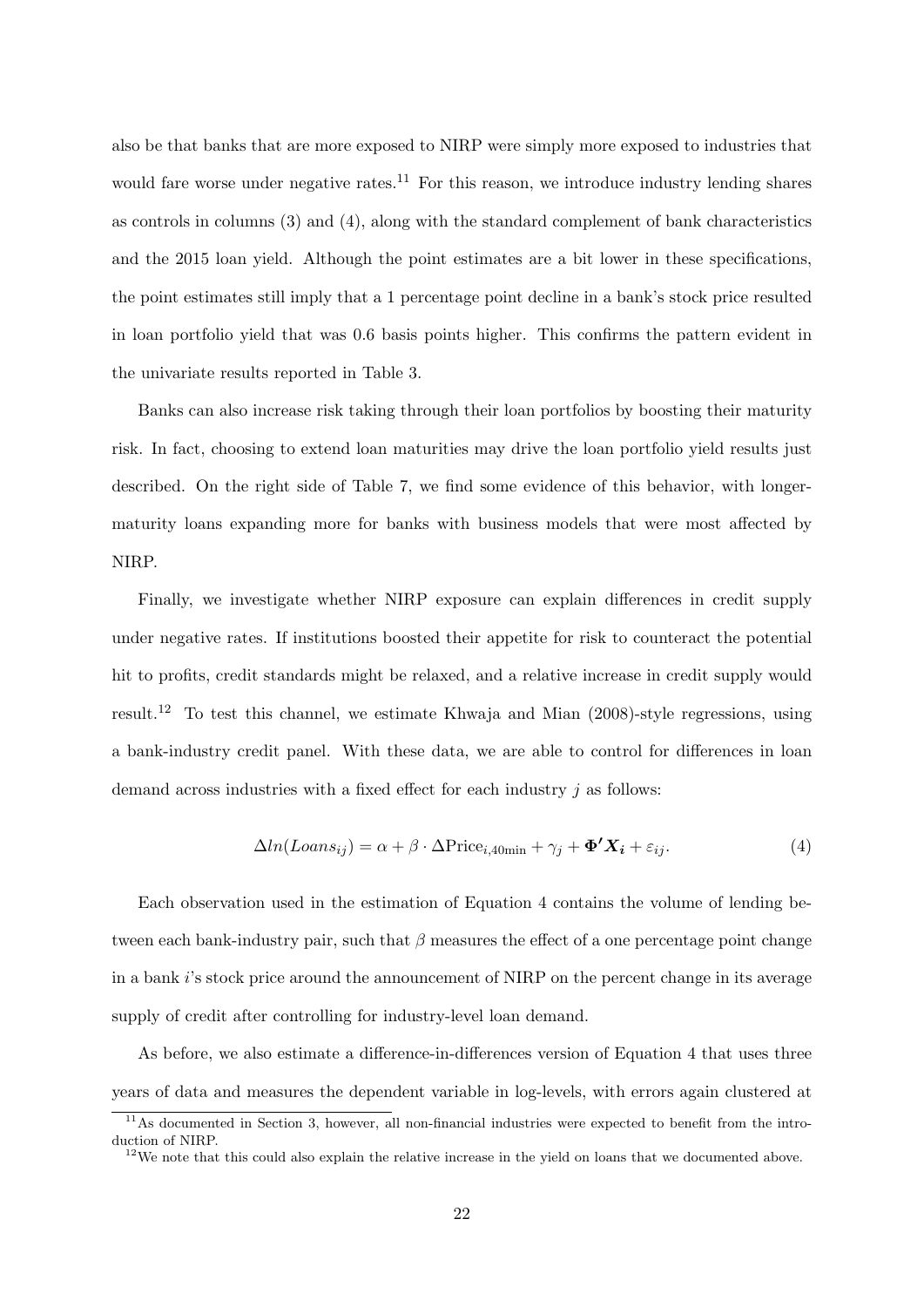the bank level. For this specification, we construct a three-dimensional (bank-industry-time) panel that allows us to include industry-year fixed effects and thus remove industry specific factors affecting loan demand in a given year:

$$
ln(Loans_{ijt}) = \alpha + \beta \cdot (\Delta \text{Price}_{i,40\text{min}} \times D_{\text{NIRP}}) + \eta_i + \gamma_j \cdot \delta_t + \Phi'(X_{i,2015} \cdot D_{\text{NIRP}}) + \varepsilon_{ijt}.
$$
 (5)

As shown in Table 8, the more that NIRP threatens a bank's business model, the more that bank increased its credit supply. The point estimates of the key coefficient in Table 8 imply that for every one percentage point change in a bank's stock price at announcement, its credit supply expanded by between 0.5 and 2.9% over the year on average. The upper end of the estimate (column 4) seems particularly large in light of the average bank-industry loan growth in 2016 of about 3%. We note that the standard deviation of bank-industry loan growth is rather large (2.9% equals about 20% of the standard deviation of annual loan growth).

### 5.3 Discussion

The results described above offer insight in how Japanese banks responded to the pressures imposed by negative rate policy. Given their high deposit funding, inability to further reduce their funding costs after decades of ZIRP, and large (and growing) central bank balances, Japanese banks stood to experience a decline in profitability owing to NIRP, as was widely reported at the time. However, banks with business models that were more susceptible to NIRP apparently counteracted the additional pressures on profit margins at least in part by taking on more risk relative to less exposed banks.

Specifically, we find that banks' stock price volatility, distance to default, and 5-year default probability all increased as their sensitivity to NIRP increased. These banks saw higher zscores and became more levered relative to less affected banks. We also find evidence that more affected banks accumulated higher interest rate loans with longer maturities. Such behavior can be explained by an easing of lending standards, which is corroborated by the results of tests showing a relative increase in loan supply by banks with business models that were more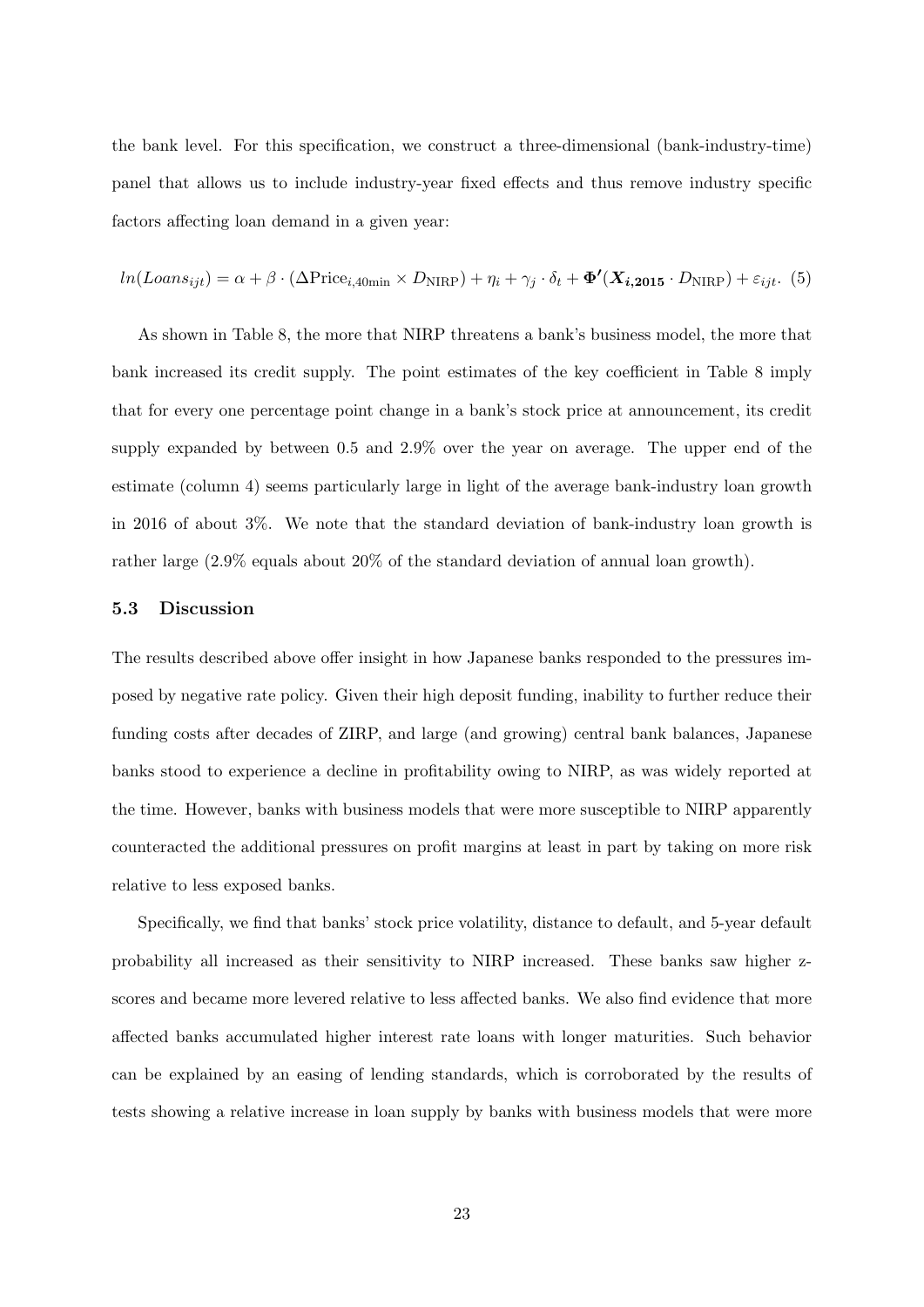exposed to NIRP. Therefore, it appears that interest rate cuts into negative territory, at least for the level of negative policy rates we observe, still positively affect credit supply.

Judging the amount of risk taking that is considered excessive is beyond the scope of this paper, but we note that such a response by banks could be desired by the central bank. This is because one of the goals of unconventional policy measures is to restore a healthy amount of risk taking to an overly timid financial system. Relative to other countries, however, excessive risk taking by banks in Japan does not presently appear to be a significant concern.

## 6 Robustness: Abnormal Returns and Longer Event Windows

In this section, we establish robustness to different formulations of our key measure of NIRP exposure. We first address the possibility that banks' stock prices responded to movements in other financial benchmarks. This may be of interest given the relatively sharp changes in stock prices and yields witnessed around the NIRP announcement. Insofar as these movements in financial markets were caused by the introduction of NIRP, it is not clear that cleansing their explanatory power from our measure of NIRP exposure is warranted if we wish to measure the effects of NIRP (broadly defined) on bank behavior. To the extent that we are interested in how the implementation of NIRP affects banks' business models on an ongoing basis, it may be useful to purge our exposure measure of effects owing to high-frequency changes in financial markets. For instance, it may be that some banks or their customers are simply more cyclically sensitive than others. If the rise in the broad stock market upon the NIRP announcement reflects an expected increase in aggregate demand, the more cyclically sensitive banks may respond accordingly.

To this end, we calculate bank-specific betas for several financial benchmarks to measure their systematic risk. Specifically, we measure the sensitivity of each stock to changes in the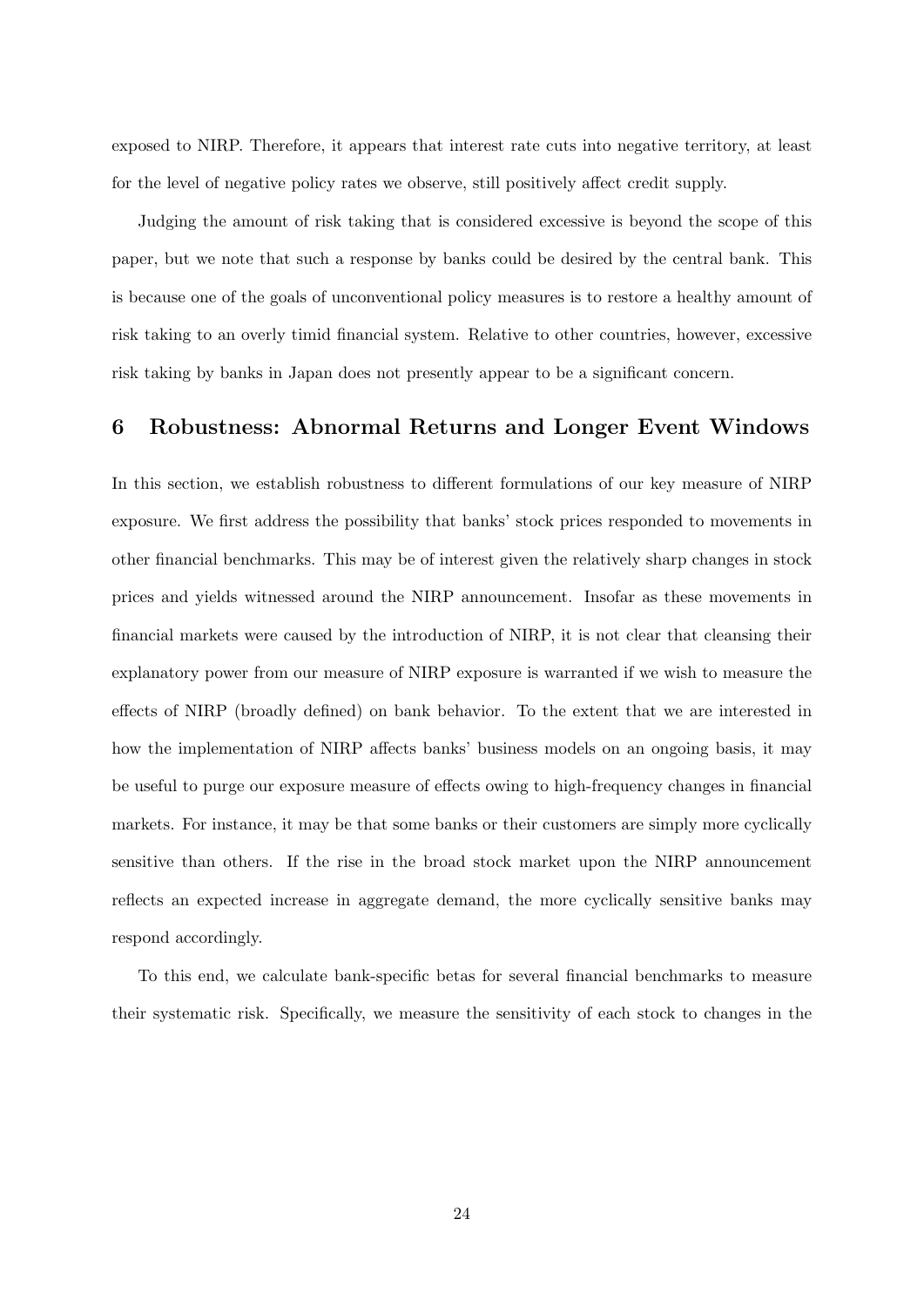stock market, 10-year JGB yields, and the U.S. dollar-Japanese Yen currency pair.<sup>13</sup>

$$
\Delta ln(\text{Price}_t) = \alpha + \beta_{Stock} \cdot \Delta ln(\text{Topic}_t) + \beta_{Bond} \cdot \Delta(\text{JGB10}_t)
$$

$$
+ \beta_{Current} \cdot \Delta ln(\text{USDJPY}_t) + \varepsilon_t
$$
(6)

Equation 6 is estimated for each stock for the calendar year prior to the NIRP announcement. We then calculate abnormal stock price responses using the estimated betas as follows:

$$
\widehat{\Delta \text{Price}}_{i,40\text{min}} = \Delta ln(\text{Price}_{i,40\text{min}}) - \hat{\beta}_{i,Stock} \cdot \Delta ln(\text{Topic}_{40\text{min}}) - \hat{\beta}_{i,Bond} \cdot \Delta(\text{JGB10}_{40\text{min}}) - \hat{\beta}_{i,Current} \cdot \Delta ln(\text{USDJPY}_{40\text{min}}). \tag{7}
$$

Having cleansed our stock price responses of the portion owing merely to their systematic risk according to equation 7, we proceed to regress our dependent variables on this new measure of NIRP exposure. For brevity, we report only the richest specifications in the left two columns of Table 6. The first column contains the coefficient estimates on NIRP exposure for cross-sectional regressions, and the second column lists the coefficient estimates from the DiD regressions. Comparing against the earlier results, it is clear that accounting for banks' systematic risk and cyclical exposure does not alter our conclusions.

Lastly, we consider a longer event window around the NIRP announcement. In the rightmost columns of Table 6, we report the results using the percent change in banks' stock prices over a two day period. As before, we observe no statistically significance using measures of profits as the dependent variable, while market-based measures of riskiness point to similar conclusions. Balance-sheet based measures of risk-taking do not achieve conventional levels of statistical significance, but the sign of the point estimates is preserved. Most importantly, as shown in the bottom two rows, we continue to find evidence that more affected banks extended the maturity of their loan portfolios, while also increasing their supply of credit relative to less affected banks.

## 7 Placebo Tests: Prior BoJ Interest Rate Cuts

In this section, we show that banks' reaction to the NIRP announcement was uncharacteristic. Specifically, we examine the reaction to the two rate cuts prior to the introduction of NIRP.

<sup>13</sup>Our results are very similar if we limit the exercise to the stock market only.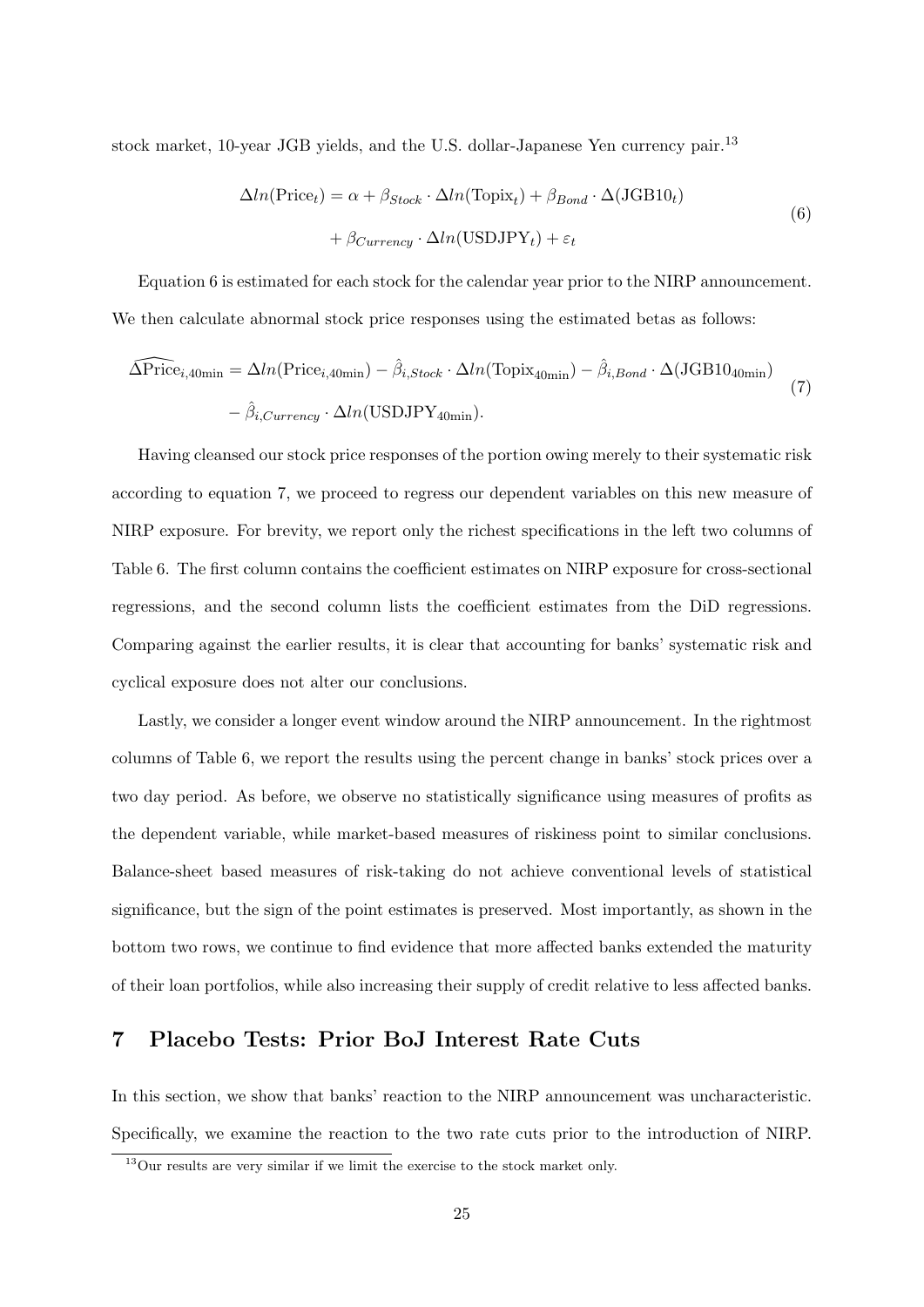We find that the effects of negative rates are indeed special, consistent with Heider et al. (2017) and Nucera et al. (2017).

First, Figure 12 shows the reaction to the December 2008 reduction in the overnight call rate by 20 bps to 0.1%. Contrary to the NIRP reaction, bank shares tracked the overall Topix Index closely. Similarly, Figure 13 shows the reaction to the October 2010 reduction in the call rate to a range of 0 to 0.1%. This policy action represented a clear accommodative surprise, and also included an announcement of a QE program. Again, Japanese bank stocks responded to policy easing in much the same way as the broader set of industries. The reaction to NIRP (Figure 2) was starkly different from the typical reaction to policy accommodation delivered through either a reduction in the call rate or a QE program.

To confirm this, we estimate stock price determinants regressions for our sample of Japanese banks for each of the two earlier policy actions. Table 10 shows key determinants that have been identified as predictors of the reaction to NIRP in 2016. The patterns evident in Panels A (2008 call rate cut) and B (2010 call rate cut and QE) do not follow the patterns that emerged upon the announcement of negative rates. Specifically, reserves do not appear to predict returns, with very imprecise estimates in general. In the one specification with a highly significant result (Panel A Column 1), the sign is reversed from that seen earlier. The share of wholesale deposit funding is also generally insignificantly different from zero. When this is not the case, the point estimates are much smaller than those observed in the wake of the NIRP announcement.

Importantly, we note that the  $R^2$  is very low in both absolute terms and compared with the values reported in Table 1. Evidently, banks' holdings of reserves and time deposits did not explain much of the variation in stock price moves at the 40 minute horizon. In both prior episodes, these characteristics explained none of the variation in stock price movements by the close of the trading day following the announcement (shown in the rightmost columns). We therefore conclude that banks face special challenges under NIRP that are not present in a nonnegative interest rate environment.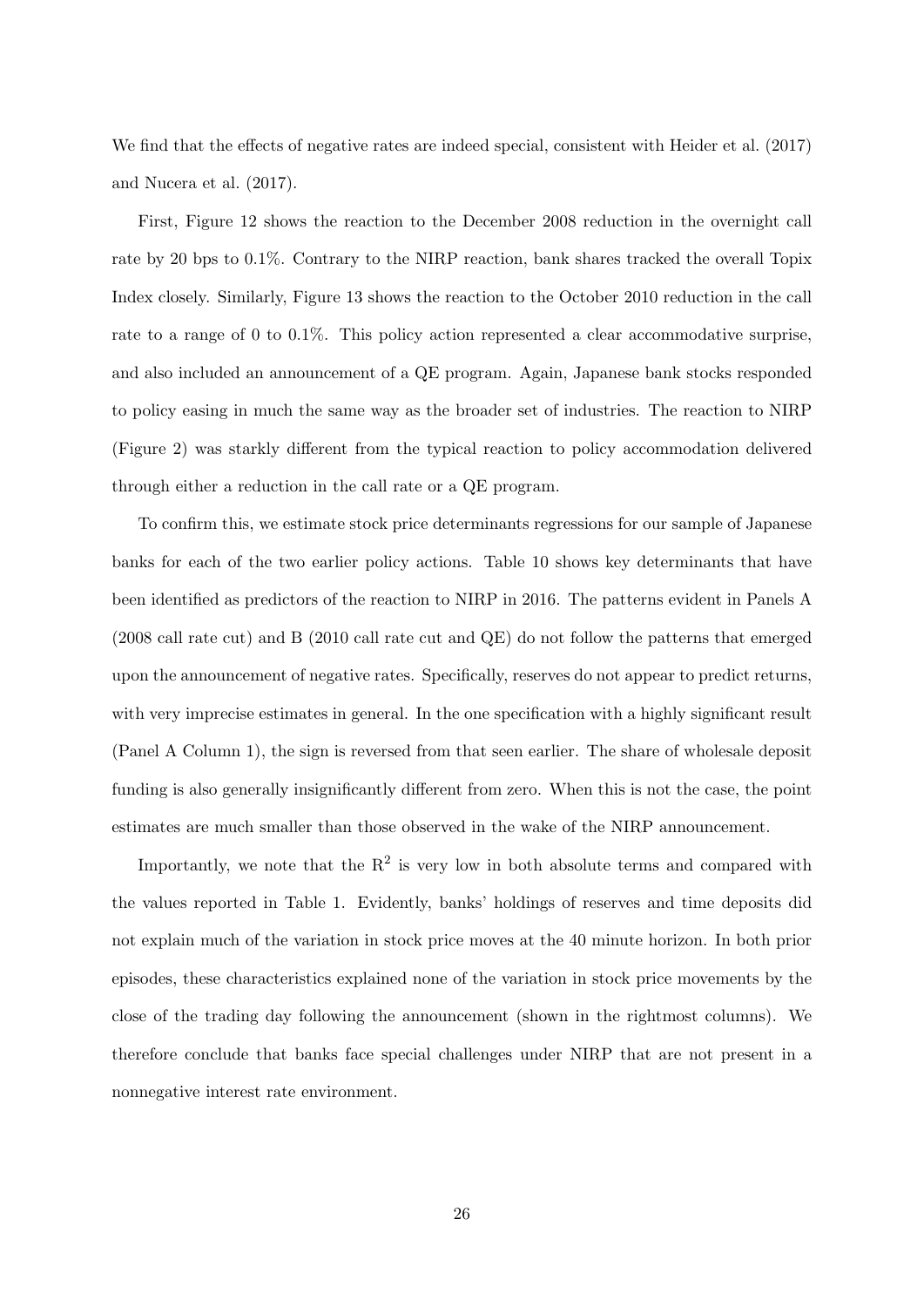## 8 Conclusion

For central banks that have imposed or considered negative interest rates to counter a weak economy, the possibly adverse effects on the banking sector are often cited as cause for caution. Complicating this matter is the fact that banks' exposure to NIRP is multifaceted and difficult to measure. Such complications frustrate attempts to study the impact of NIRP on banks.

In this paper, we overcome these problems by using a novel measure of banks' net exposure to NIRP by isolating the response of bank stock prices in the wake of an entirely unexpected NIRP announcement by the Bank of Japan. In this way, we are able to extract a single summary statistic that measures the extent to which a bank's business model is threatened by the move to negative rates.

We find that banks responded to the prospect of a NIRP-induced profit shock by broadening their appetite for risk, which included an increase in credit supply. Consequently, our results demonstrate that the transmission of monetary policy through banks is preserved when nominal rates are negative. However, central banks that are concerned about the extent of risk taking in the banking system may find reason for caution in our results. We have also begun to identify several characteristics of the banking and economic environment that contribute to an adverse effect on financial companies. However, further research is needed to identify the effective lower bound in each country, and to determine whether and at what point the strain on profits imposed by NIRP outstrips banks' ability or willingness to counteract profit pressures via additional risk taking.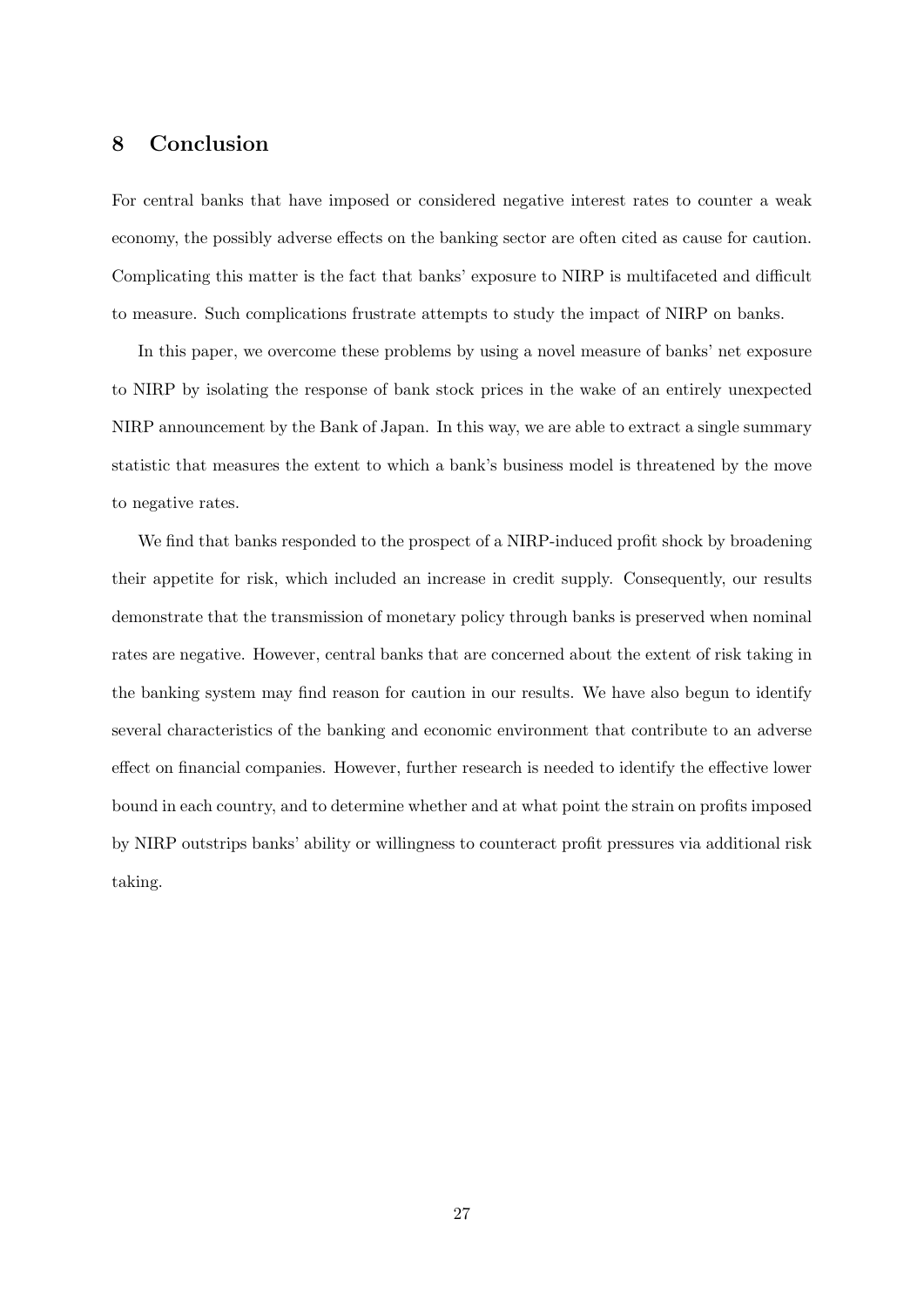## References

- Altavilla, Carlo, Miguel Boucinha, and José-Luis Peydró, 2017, Monetary policy and bank profitability in a low interest rate environment, Working Paper, European Central Bank.
- Arseneau, David M., 2017, How would US banks fare in a negative interest rate environment?, Working Paper, Finance and Economics Discussion Series.
- Basten, Christoph, and Mike Mariathasan, 2018, How banks react to negative rates: Early evidence from Japan, Working Paper.
- Beatty, Anne L., Bin Ke, and Kathy R. Petroni, 2002, Earnings management to avoid earnings declines across publicly and privately held banks, The Accounting Review 77, 547–570.
- Beck, Morten, and Aytek Malkhozov, 2016, How have central banks implemented negative policy rates? BIS Quarterly Review, March 2016, pp. 31-44.
- Beck, Thorsten, and Barbara Casu, 2017, The Palgrave Handbook of European Banking (Palgrave Macmillan UK).
- Brunnermeier, Markus K, and Yann Koby, 2017, The reversal interest rate: An effective lower bound on monetary policy, Working Paper, Princeton University.
- Capie, Forrest, and Geoffrey E. Wood, 1991, Unregulated Banking: Chaos or Order? (Palgrave Macmillan UK).
- Eggertsson, Gauti B., Ragnar E. Juelsrud, and Ella Getz Wold, 2017, Are negative nominal interest rates expansionary?, Working Paper, NBER.
- Grisse, Christian, Signe Krogstrup, and Silvio Schumacher, 2017, Lower-bound beliefs and longterm interest rates, International Journal of Central Banking 13, 165–202.
- Grisse, Christian, and Silvio Schumacher, 2017, The response of long-term yields to negative interest rates: Evidence from Switzerland, Working Paper, Swiss National Bank.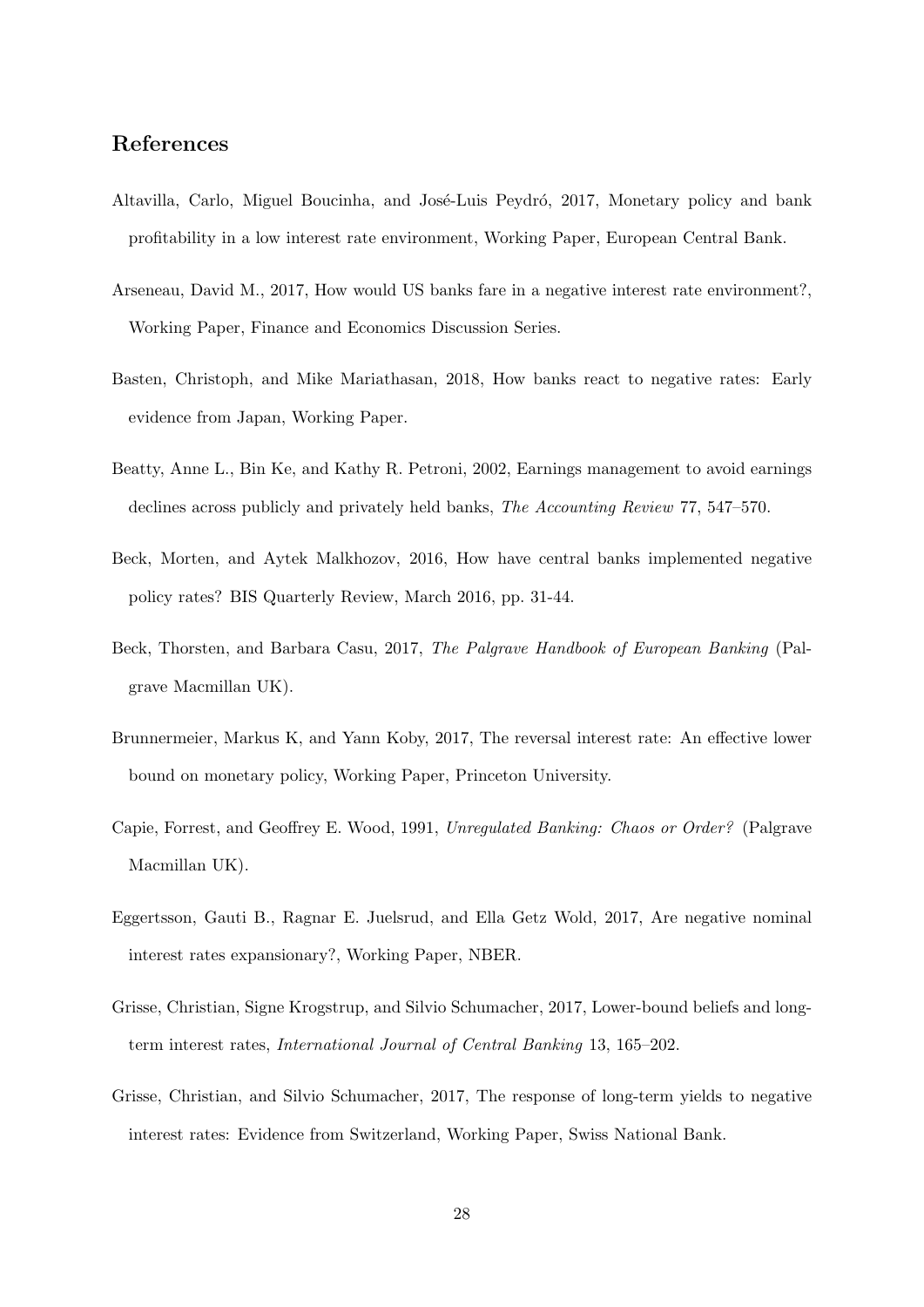- Heider, Florian, Farzad Saidi, and Glenn Schepens, 2017, Life below zero: Bank lending under negative policy rates, Working Paper, Available at SSRN: https://ssrn.com/abstract=2788204.
- Khwaja, Asim Ijaz, and Atif Mian, 2008, Tracing the impact of bank liquidity shocks: Evidence from an emerging market, The American Economic Review 98, 1413–1442.
- Kishan, Ruby P, and Timothy P Opiela, 2000, Bank size, bank capital, and the bank lending channel, Journal of Money, Credit and Banking 121–141.
- Kuroda, Haruhiko, 2016, Japan's experience of overcoming the zero lower bound, Remarks at the Farewell Symposium for Honorary Governor Christian Noyer, January 12, https: //www.boj.or.jp/en/announcements/press/koen\_2016/ko160112a.htm/.
- Nucera, Federico, Andre Lucas, Julia Schaumburg, and Bernd Schwaab, 2017, Do negative interest rates make banks less safe?, Working Paper, Tinbergen Institute Discussion Paper.
- Shirai, Sayuri, 2016, Unconventional monetary policies of the bank of japan and european central bank, Remarks at the Panel Discussion "Monetary Policy and Central Banking: A Global Outlook" at the Bruegel Annual Meeting, September 8, http://www.boj.or.jp/en/ announcements/press/koen\_2015/ko150909a.htm/.
- Van den Heuvel, Skander J, 2002, The bank capital channel of monetary policy, Working Paper, The Wharton School, University of Pennsylvania .
- Willman, Paul, Mark Fenton-O'Creevy, Nigel NIcholson, and Emma Soane, 2002, Traders, managers and loss aversion in investment banking: a field study, Accounting, Organizations and Society 27, 85–98.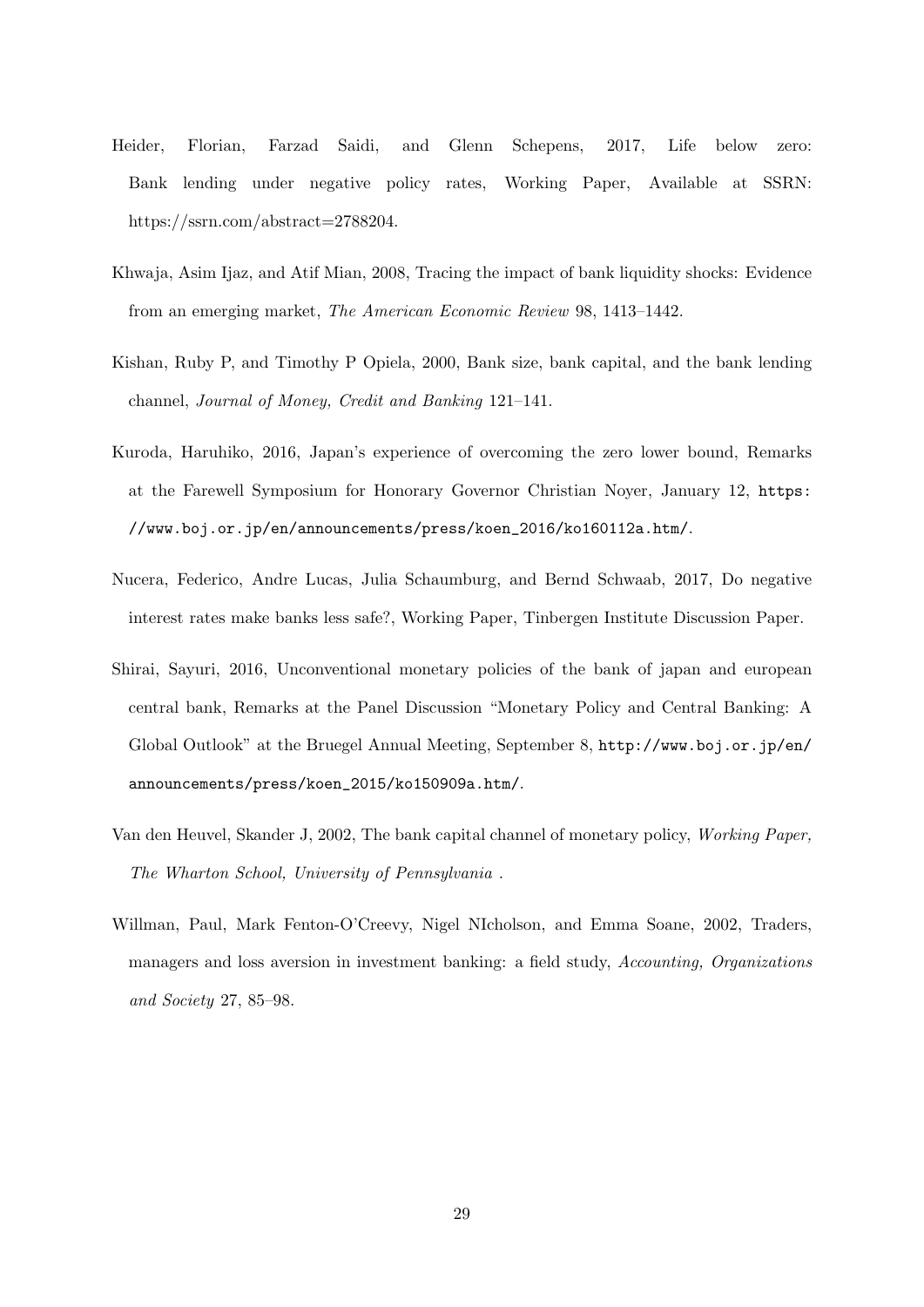

Figure 1: Unsecured overnight call rate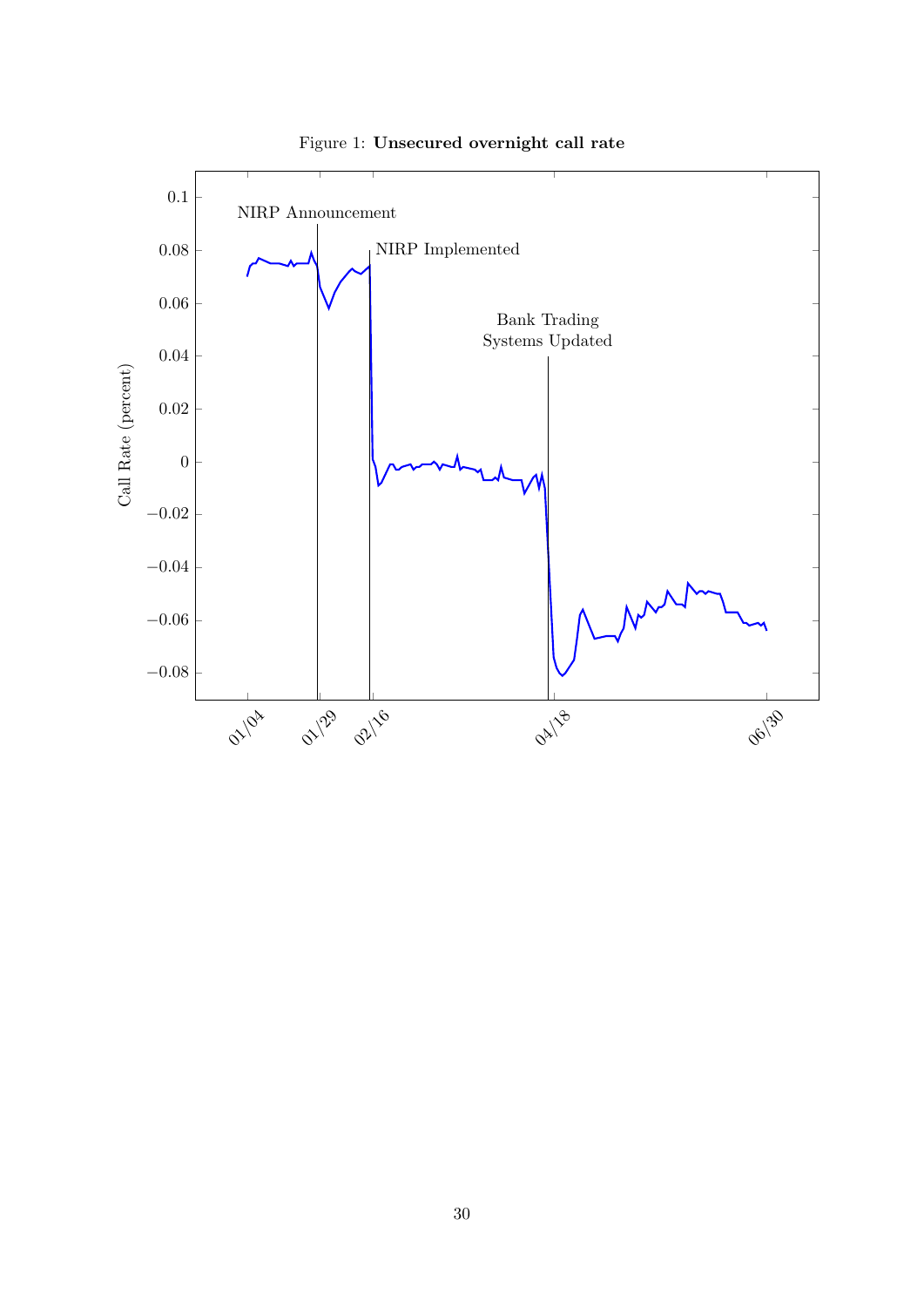

Figure 2: Topix and Topix Bank Index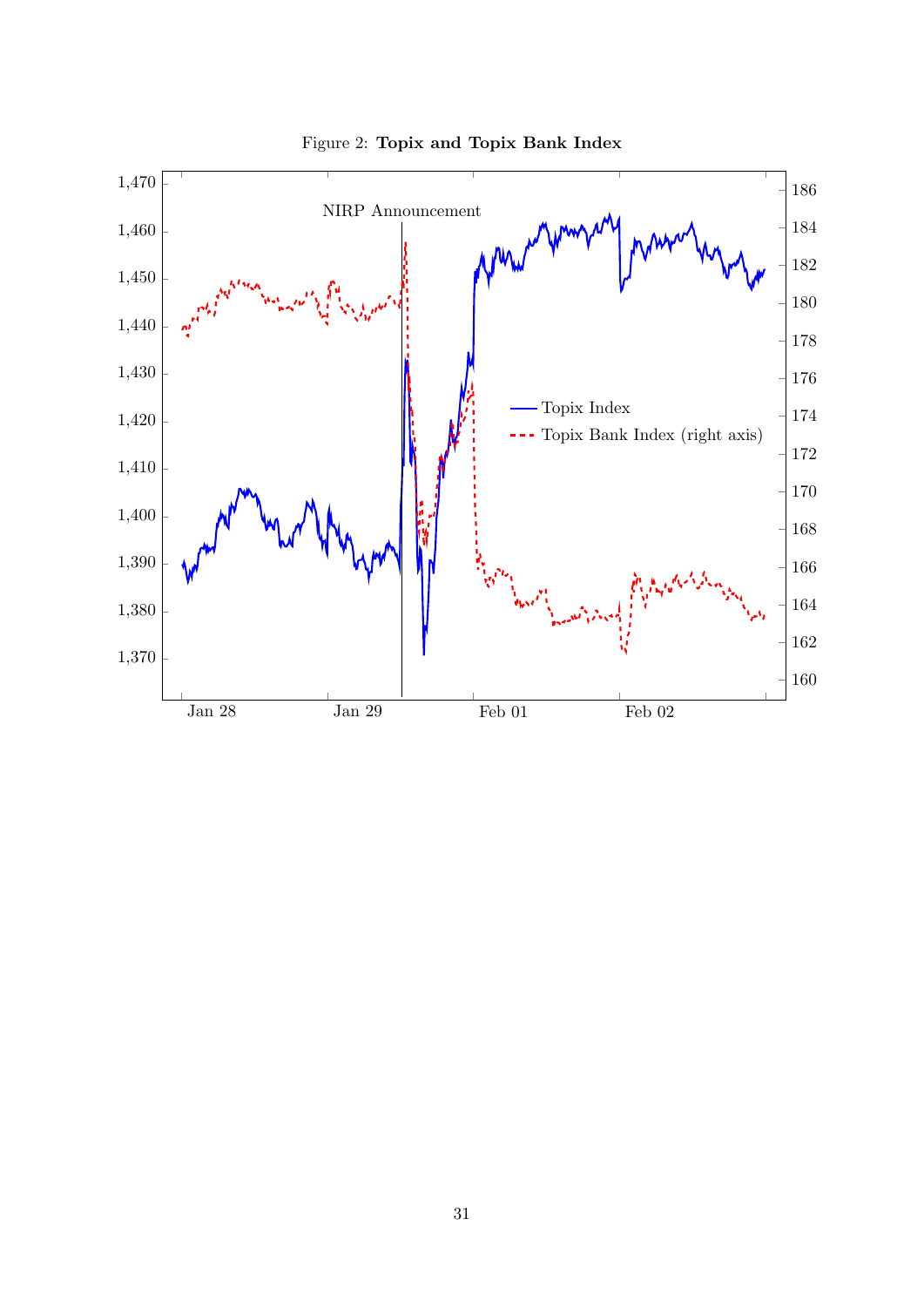

Figure 3: Nonfinancial Industry Response to NIRP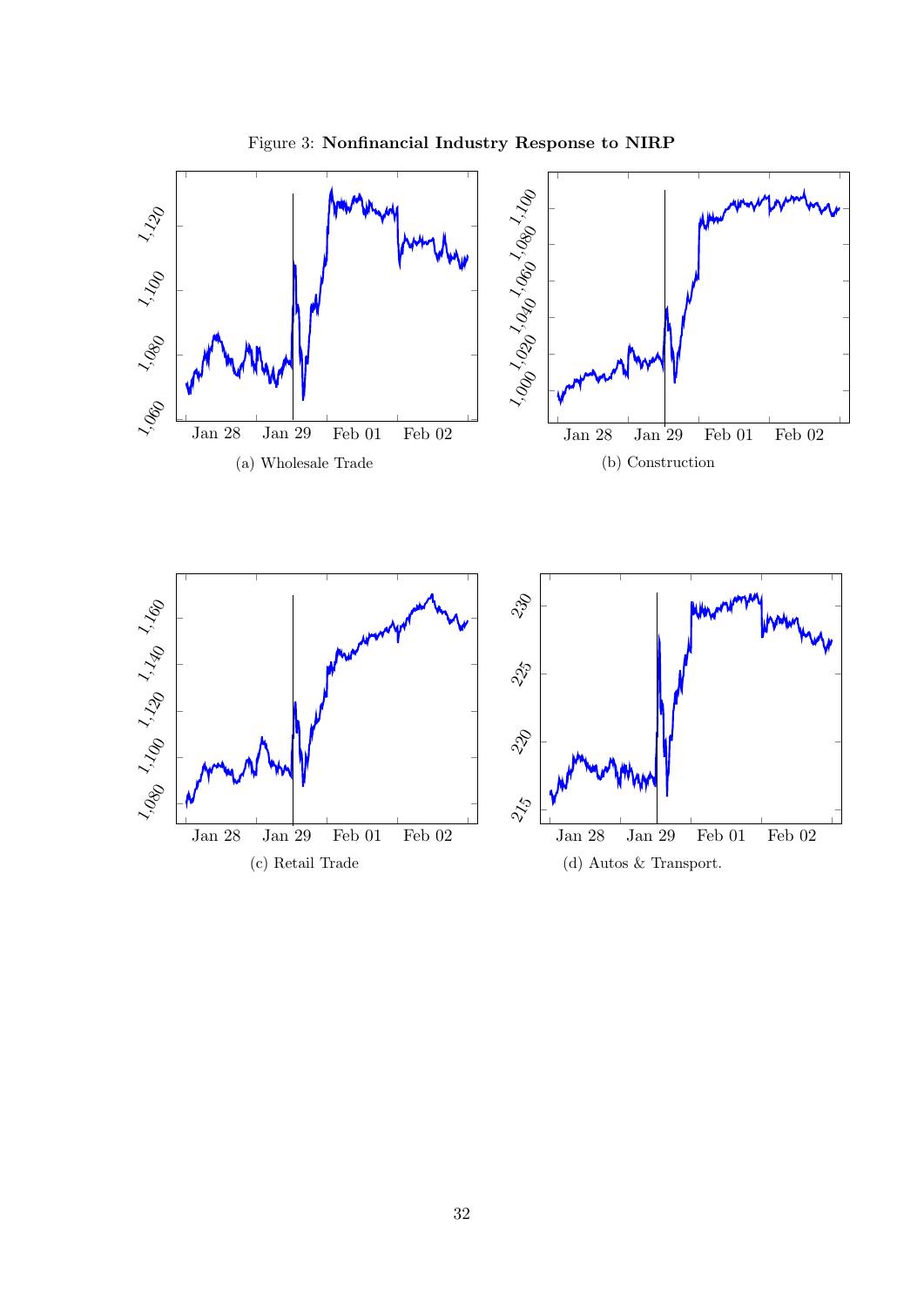

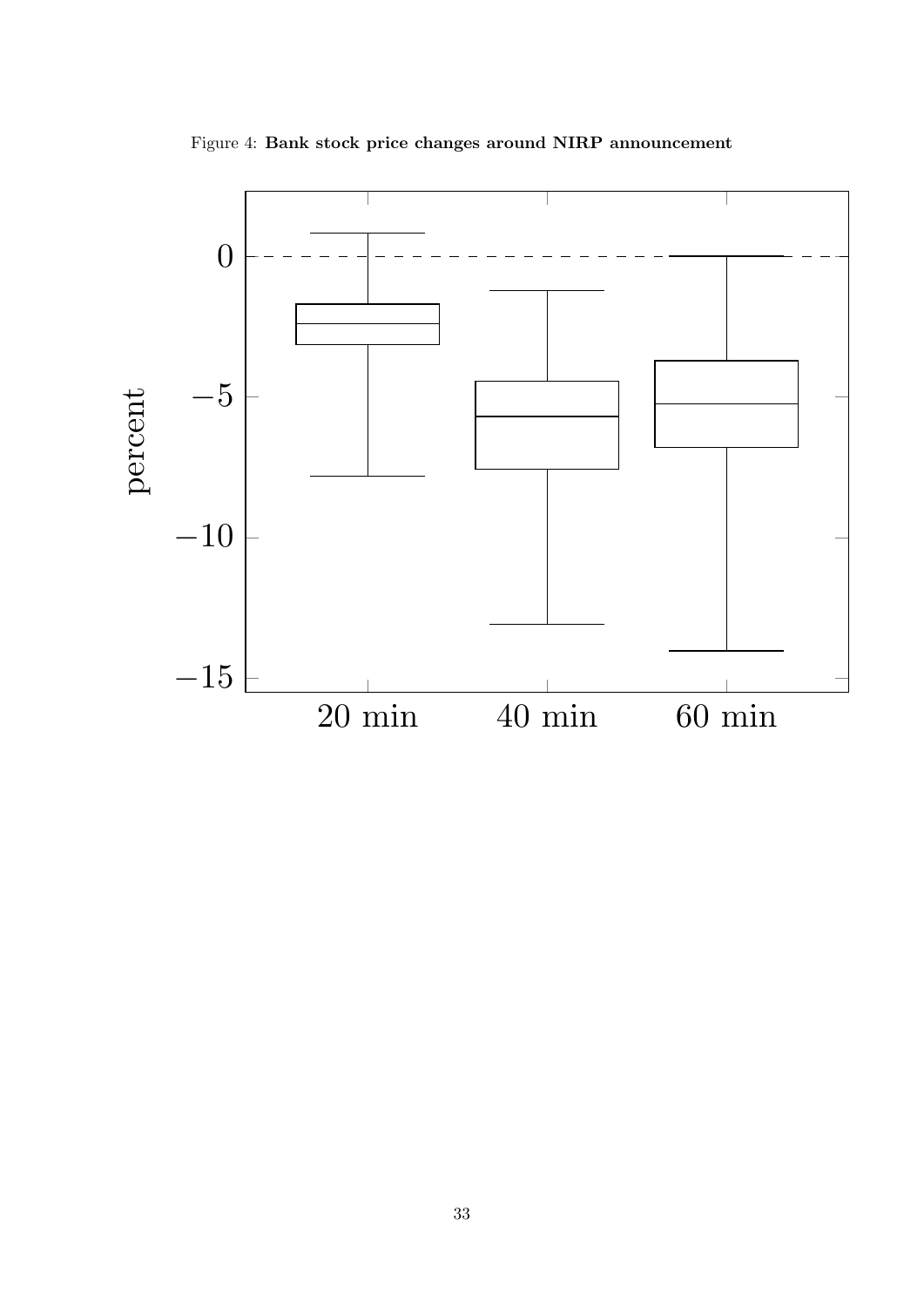

Figure 5: Deposit rates paid by Japanese banks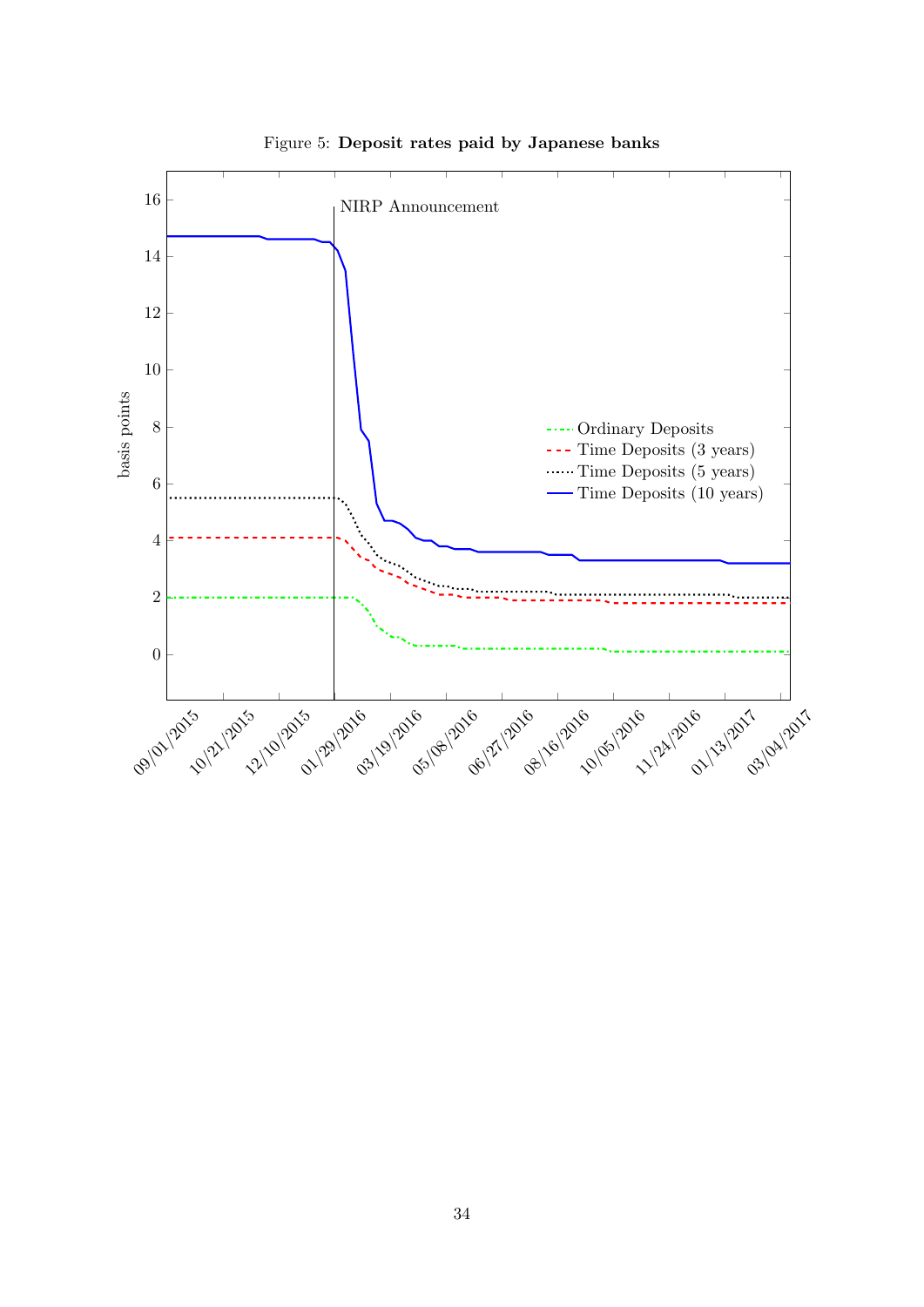

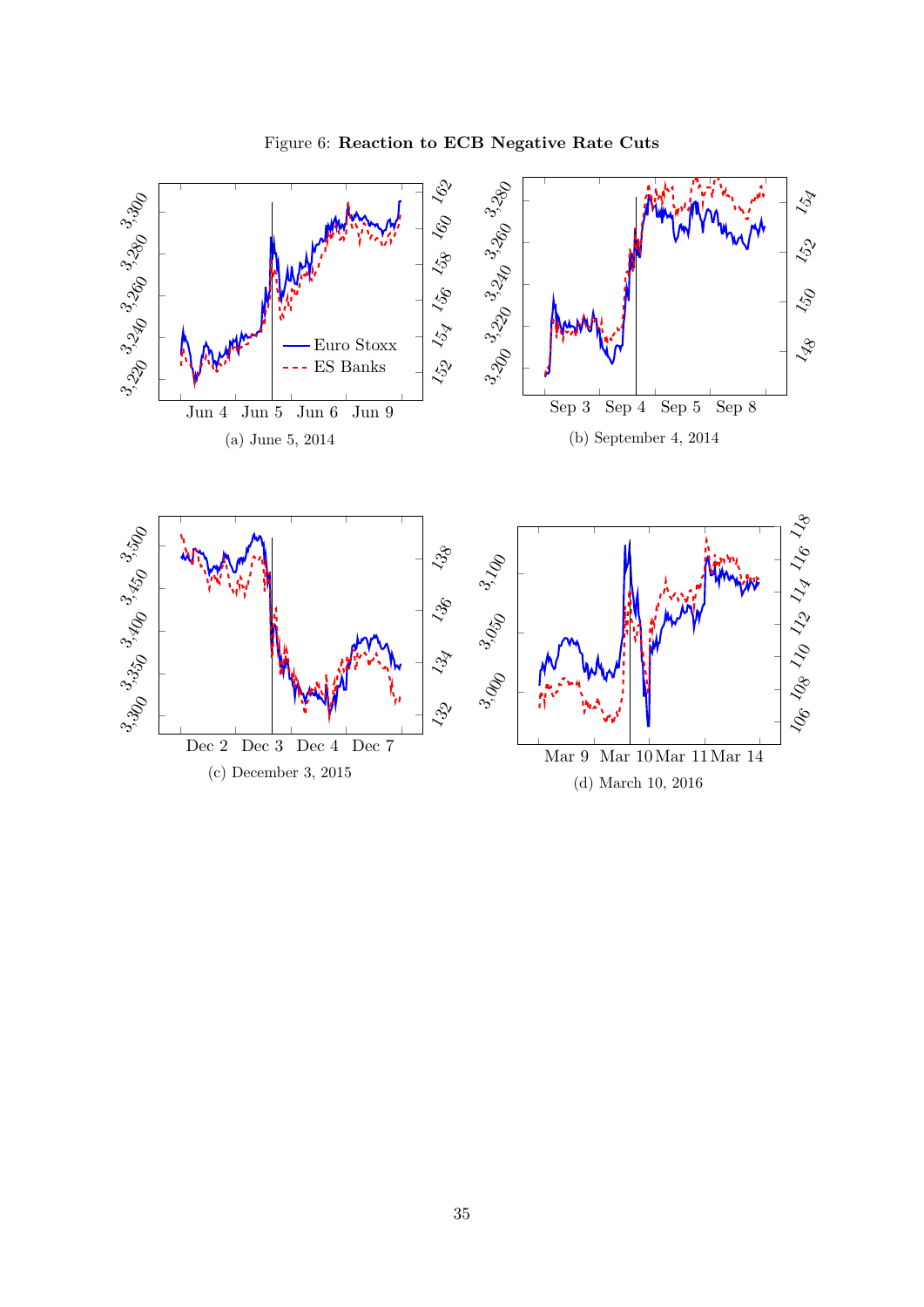

Figure 7: Reaction to SNB Negative Rate Cuts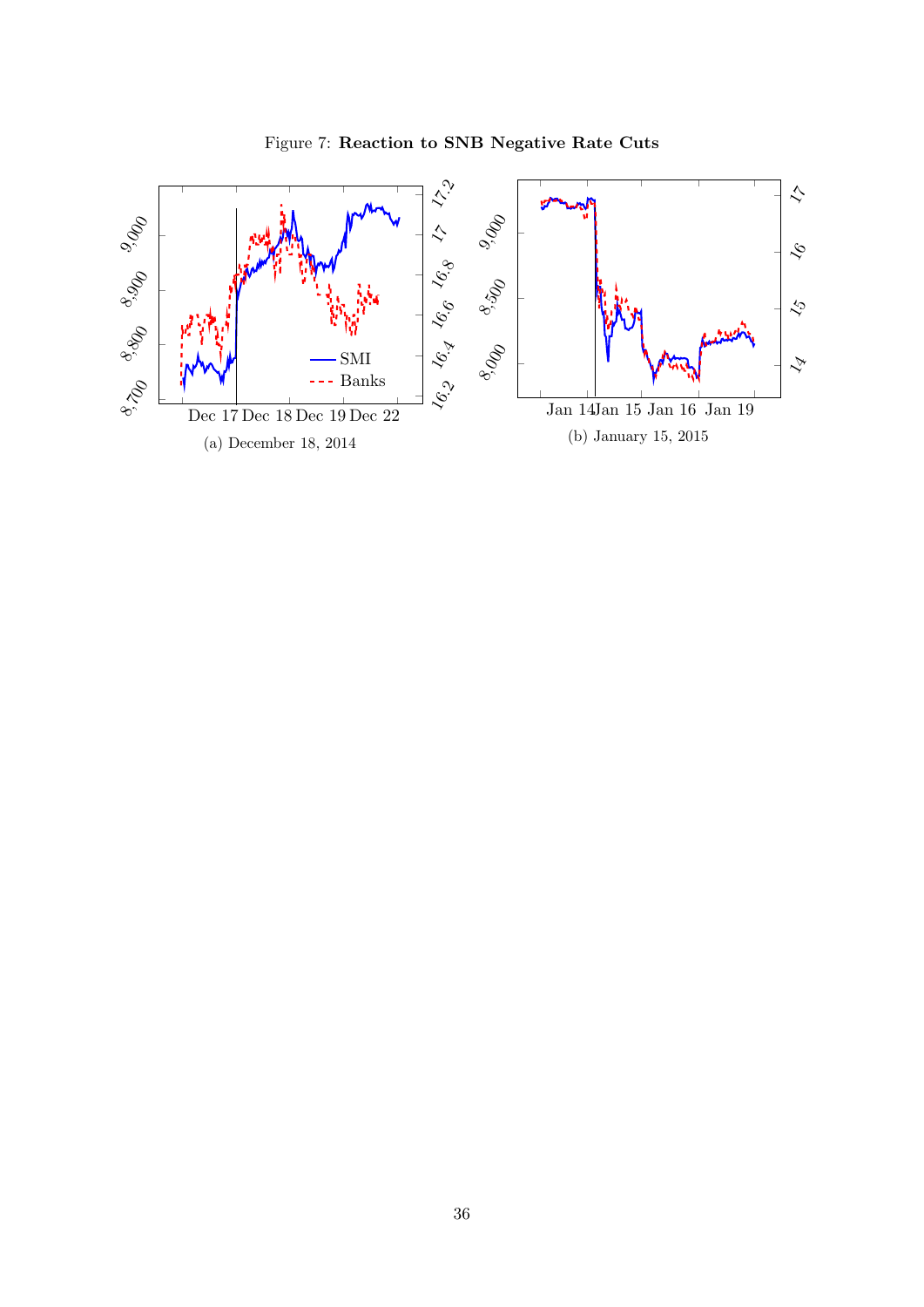

Figure 8: Reaction to DNB Negative Rate Cuts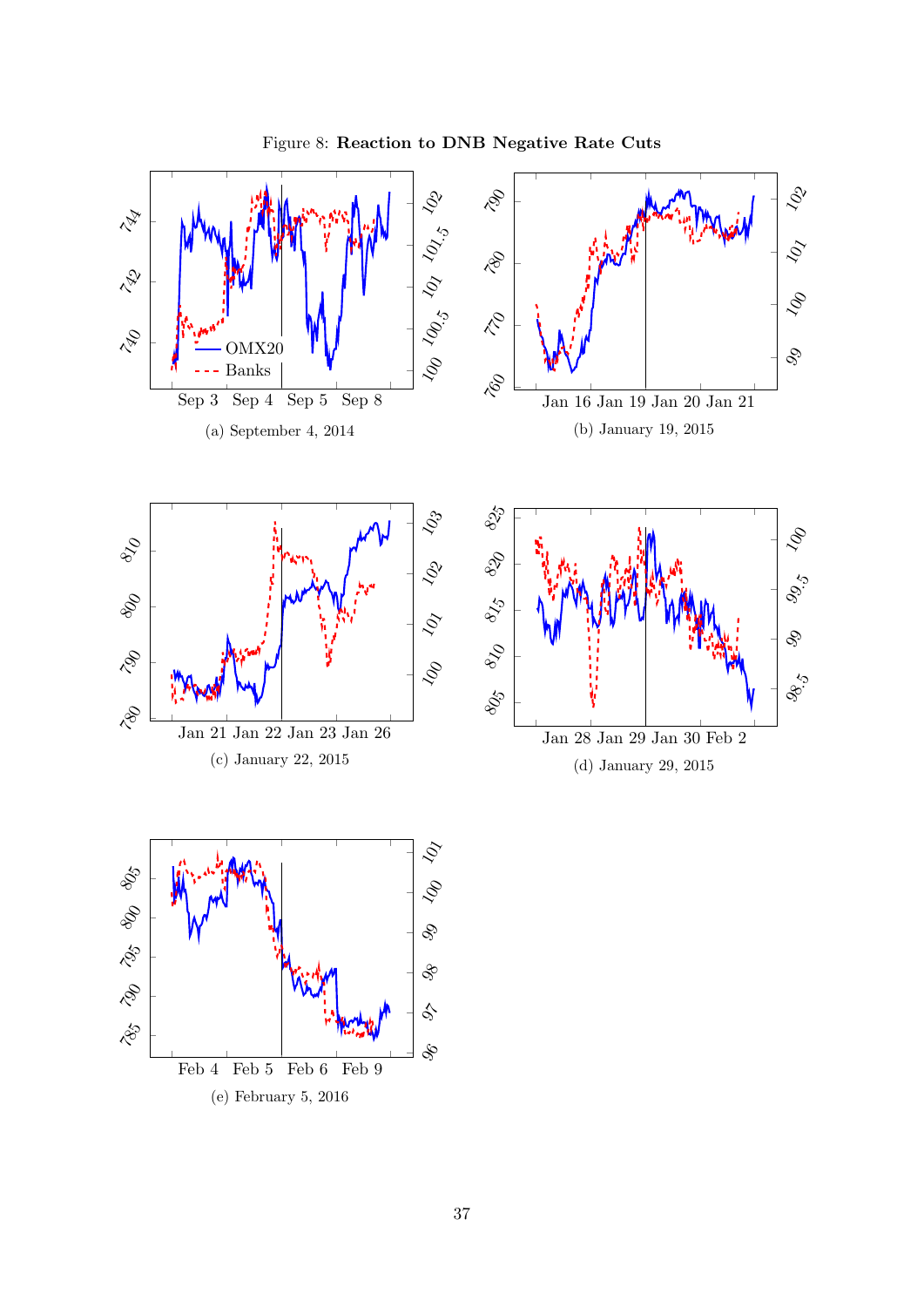

Figure 9: Reaction to Riksbank Negative Rate Cuts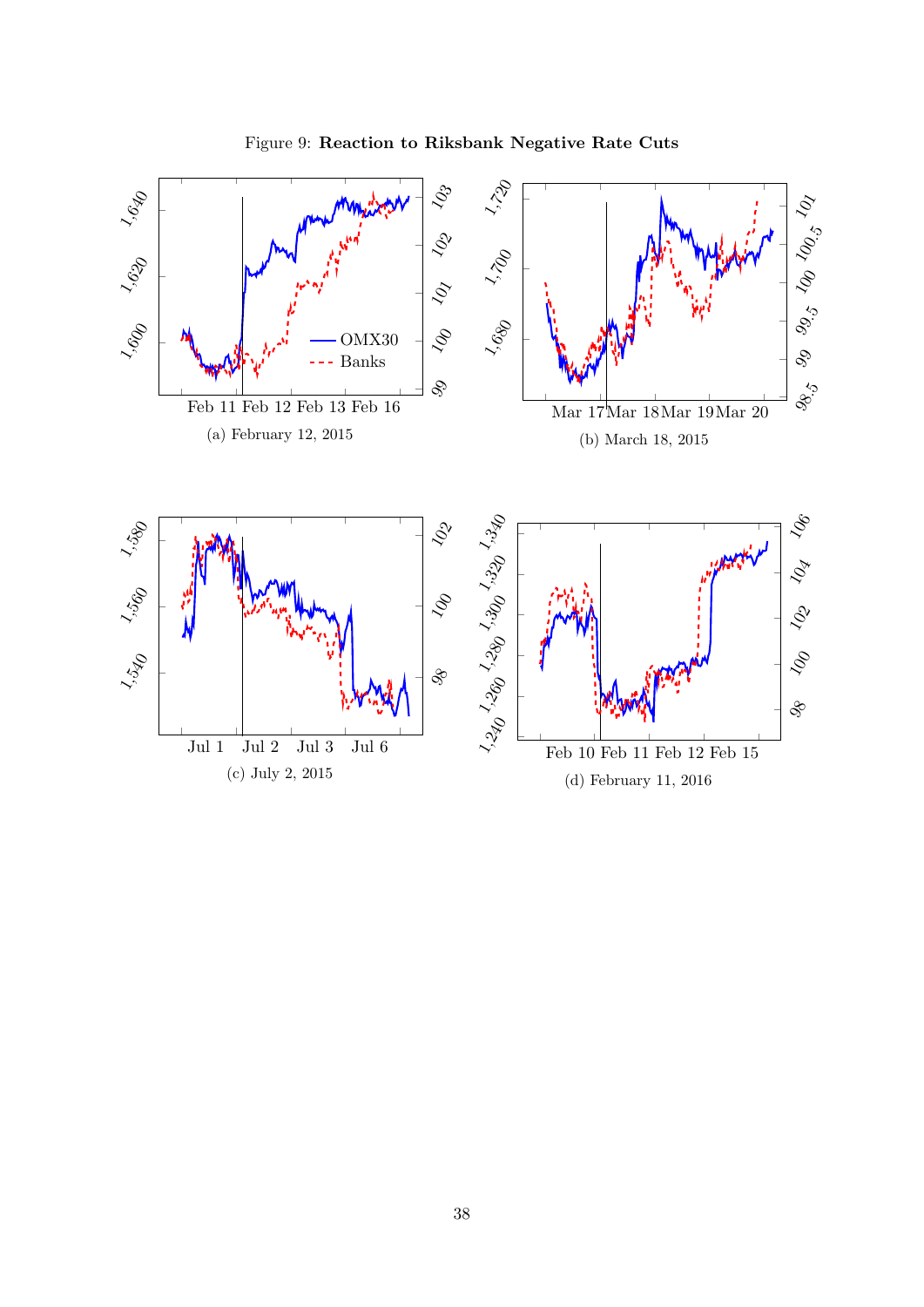

Figure 10: Central Bank Assets Minus Capital and Currency as a Percent of Banking System Assets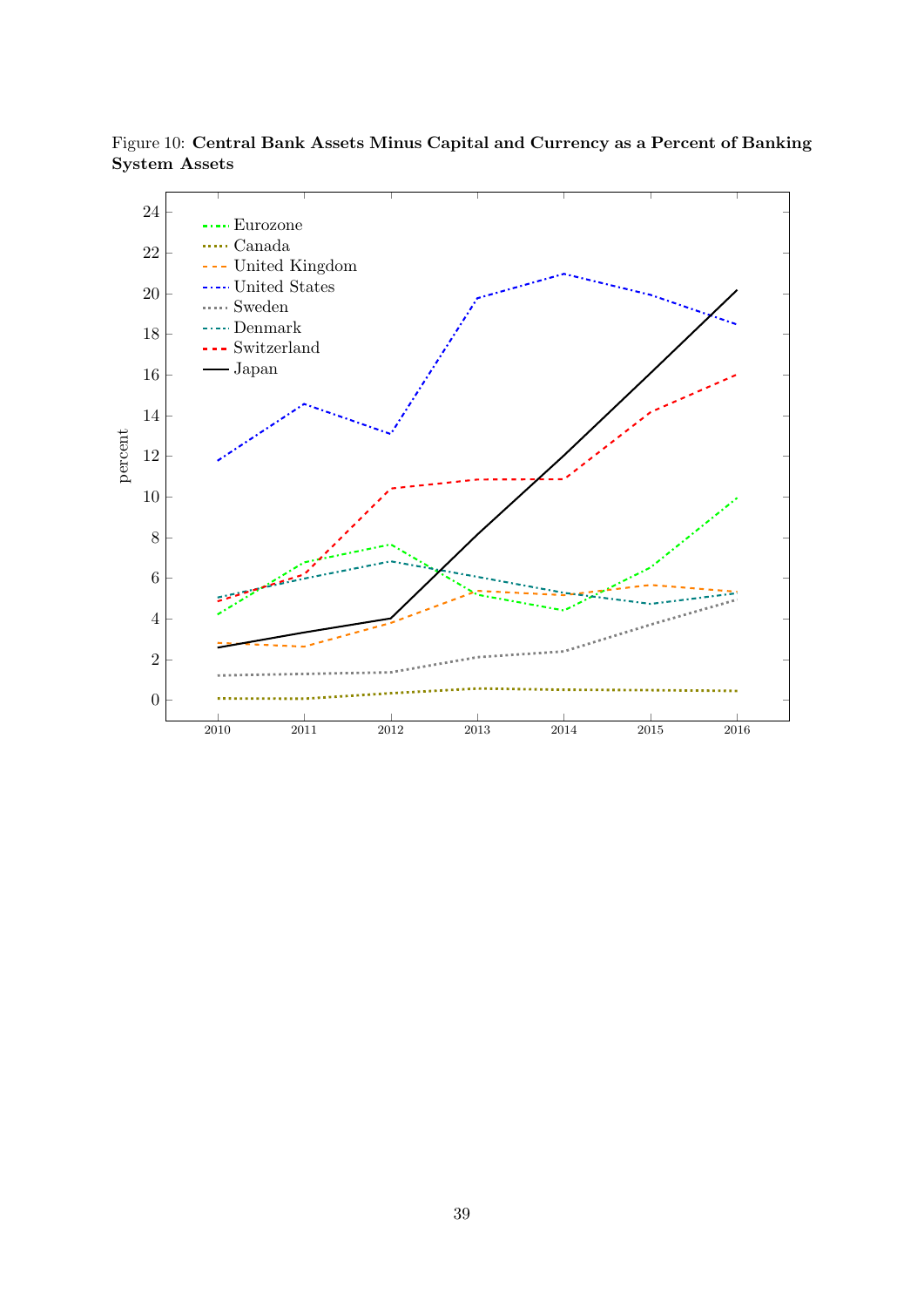



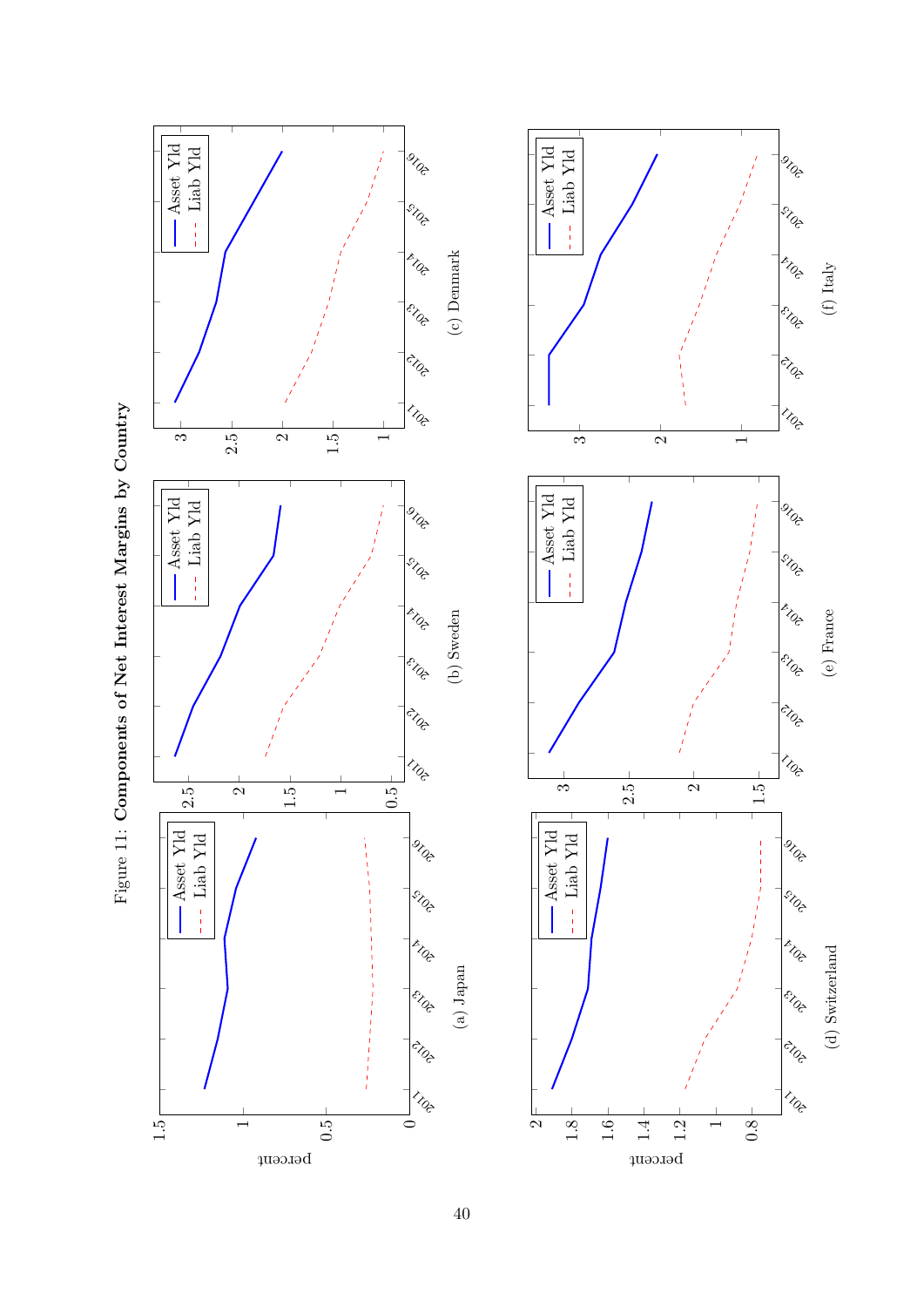

Figure 12: Topix and Topix Bank Index (December 2008)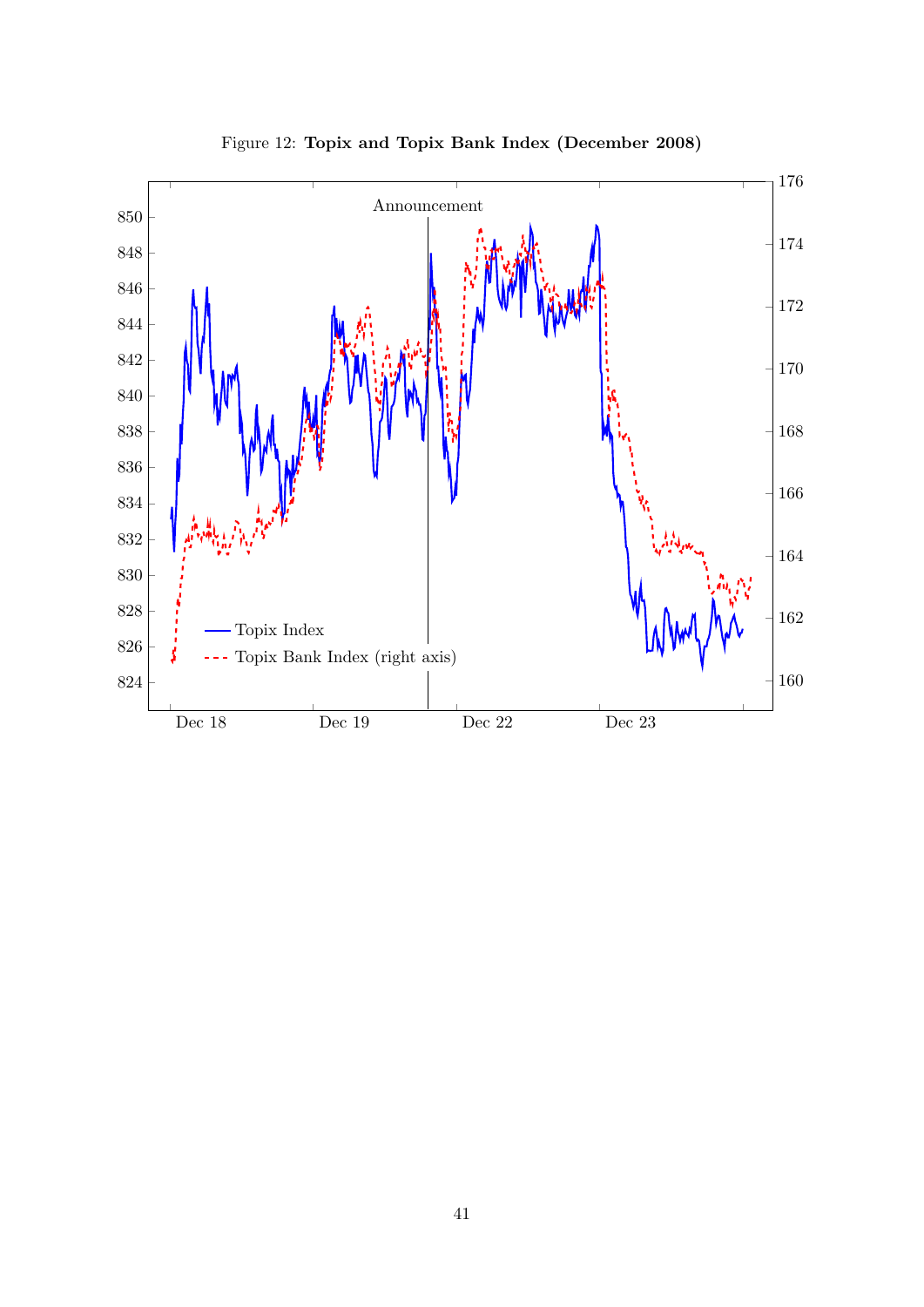

Figure 13: Topix and Topix Bank Index (October 2010)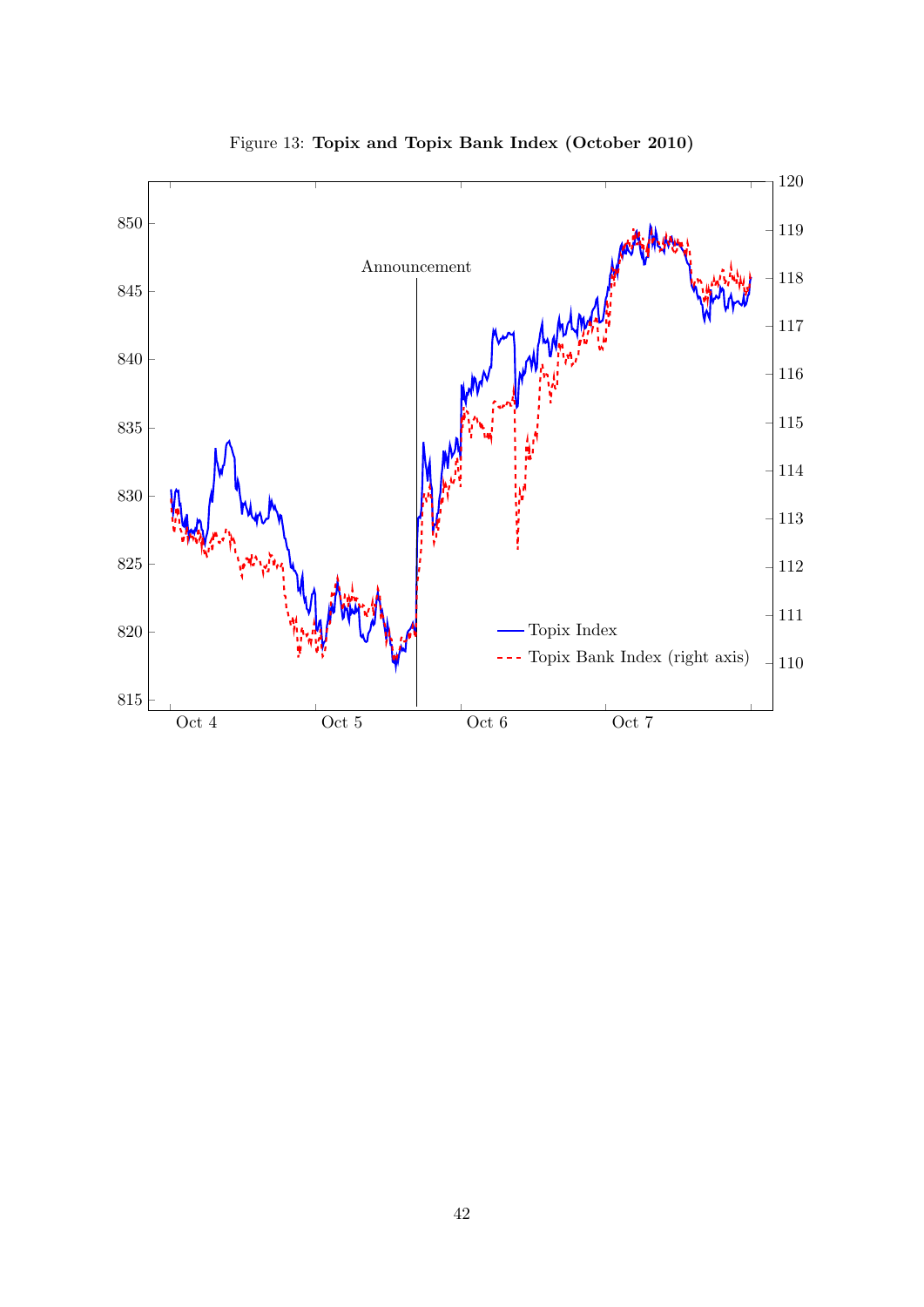|                         |            | $\Delta \text{Price}_{40\text{min}}$ |              |           | $\Delta \text{Price}_{2 \text{ day}}$ |              |
|-------------------------|------------|--------------------------------------|--------------|-----------|---------------------------------------|--------------|
|                         | (1)        | (2)                                  | (3)          | (1)       | (2)                                   | (3)          |
|                         |            |                                      |              |           |                                       |              |
| Reserves                | $-0.15***$ | $-0.16**$                            | 0.02         | $-0.21**$ | $-0.22**$                             | 0.11         |
|                         | (0.05)     | (0.07)                               | (0.08)       | (0.09)    | (0.11)                                | (0.11)       |
| Wholesale Time Deposits |            | $0.15***$                            | $0.14***$    |           | $0.21***$                             | $0.23***$    |
|                         |            | (0.03)                               | (0.03)       |           | (0.05)                                | (0.05)       |
| <b>ROA</b>              |            |                                      | $-1.42$      |           |                                       | $-3.52$      |
|                         |            |                                      | (1.72)       |           |                                       | (2.66)       |
| Dividend Yield          |            |                                      | $0.47**$     |           |                                       | 0.60         |
|                         |            |                                      | (0.21)       |           |                                       | (0.39)       |
| Risk-Weighted Assets    |            |                                      | $-0.04$      |           |                                       | $-0.07$      |
|                         |            |                                      | (0.05)       |           |                                       | (0.09)       |
|                         |            |                                      | $-0.44**$    |           |                                       | $-1.23***$   |
| Capital                 |            |                                      |              |           |                                       |              |
|                         |            |                                      | (0.22)       |           |                                       | (0.41)       |
| Assets                  |            |                                      | $-0.15***$   |           |                                       | $-0.29***$   |
|                         |            |                                      | (0.00)       |           |                                       | (0.09)       |
| $\text{Assets}^2$       |            |                                      | $0.50***$    |           |                                       | $0.87***$    |
|                         |            |                                      | (0.15)       |           |                                       | (0.27)       |
|                         |            |                                      |              |           |                                       |              |
| Industry Loan Shares    |            |                                      | $\checkmark$ |           |                                       | $\checkmark$ |
| Adj. $\mathbb{R}^2$     | 0.09       | 0.32                                 | 0.65         | 0.06      | 0.20                                  | 0.65         |
| Number of observations  | 77         | 74                                   | 74           | 77        | 74                                    | 74           |

Table 1: Determinants of Stock Price Changes Around NIRP Announcement

Notes: This table reports determinants regressions for bank stock price changes around the announcement of NIRP. All windows used to calculated stock price changes begin approximately five minutes before the announcement. The 2 day change ends on the close of trading two days after the announcement. All covariates except for assets are normalized by total assets. A constant (not shown) is included in all specifications. The coefficients on assets and assets<sup>2</sup> are multiplied by  $10^6$  and  $10^{15}$ , respectively. Robust standard errors are reported in parentheses. Statistical significance: \*\*\* $p < 0.01;$ \*\* $p < 0.05;$ \* $p < 0.10$ .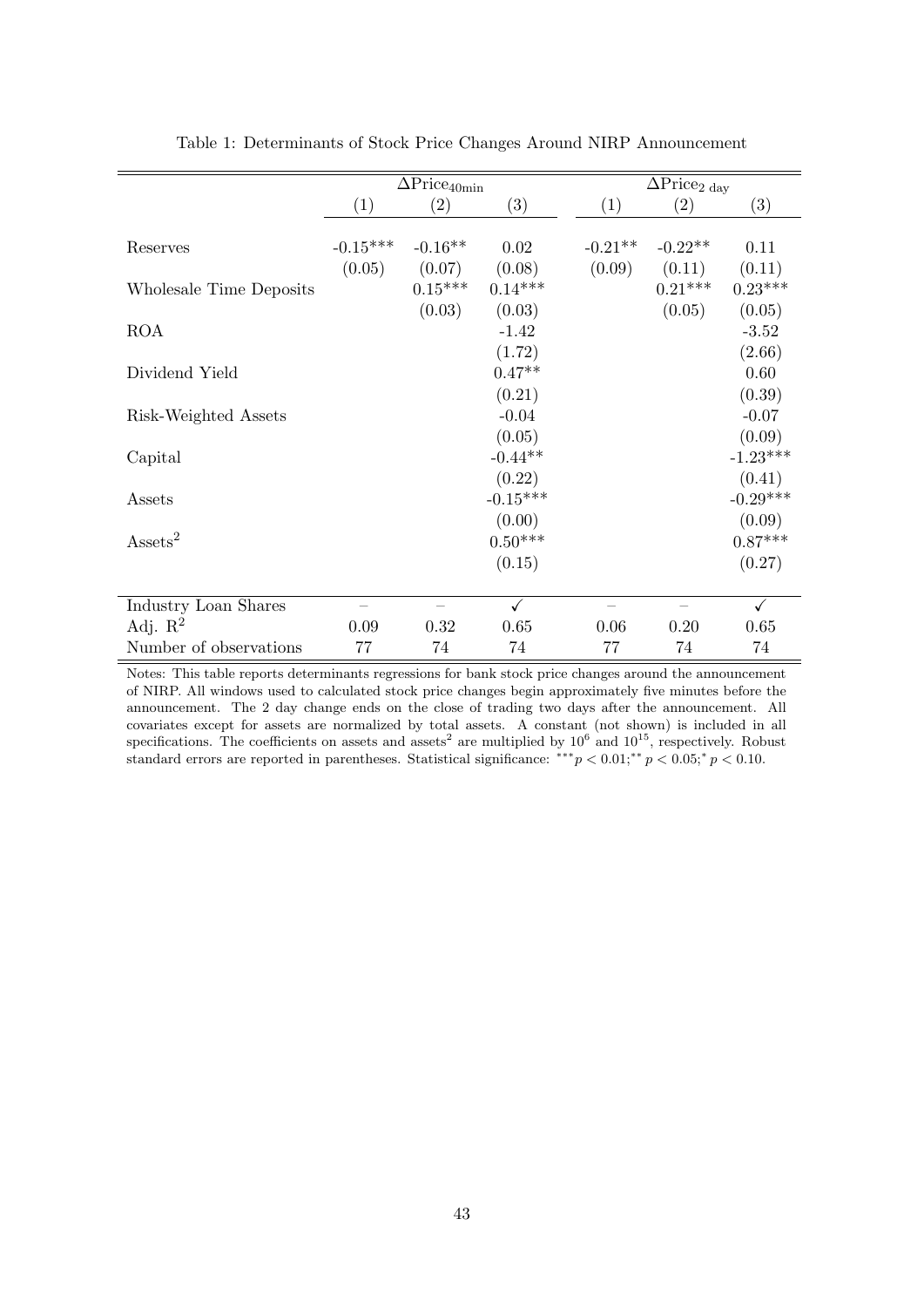|                |                  | $\frac{\text{Current}}{\text{GDP}}$ |      | Deposits<br>Liabilities |
|----------------|------------------|-------------------------------------|------|-------------------------|
|                | 2011             | 2015                                | 2011 | 2015                    |
| Japan          | 0.18             | 0.20                                | 0.80 | 0.78                    |
| Germany        | $0.09^{\dagger}$ | $0.11^{\dagger}$                    | 0.46 | 0.55                    |
| Italy          | $0.09^{\dagger}$ | $0.11^{\dagger}$                    | 0.46 | 0.56                    |
| United Kingdom | 0.03             | 0.03                                | 0.44 | 0.55                    |
| Canada         | 0.03             | 0.04                                | 0.68 | 0.72                    |
| France         | $0.09^{\dagger}$ | $0.11^{\dagger}$                    | 0.32 | 0.38                    |
| United States  | 0.07             | 0.08                                | 0.76 | 0.79                    |
| Sweden         | 0.03             | 0.02                                | 0.32 | 0.34                    |
| Denmark        | 0.03             | 0.03                                | 0.24 | 0.25                    |
| Switzerland    | 0.09             | 0.12                                | 0.45 | 0.61                    |

Table 2: Currency-to-GDP and Bank Deposit Funding Ratios

Notes: This figure shows country-level currency-to-GDP ratios and the banking sectors' aggregate deposits-to-liability ratio. Currency in circulation and capital for each country is provided in Annual Reports. GDP, deposits, and bank liabilities for each country reported by S&P Global Market Intelligence. $^\dagger$  denotes Eurozone value.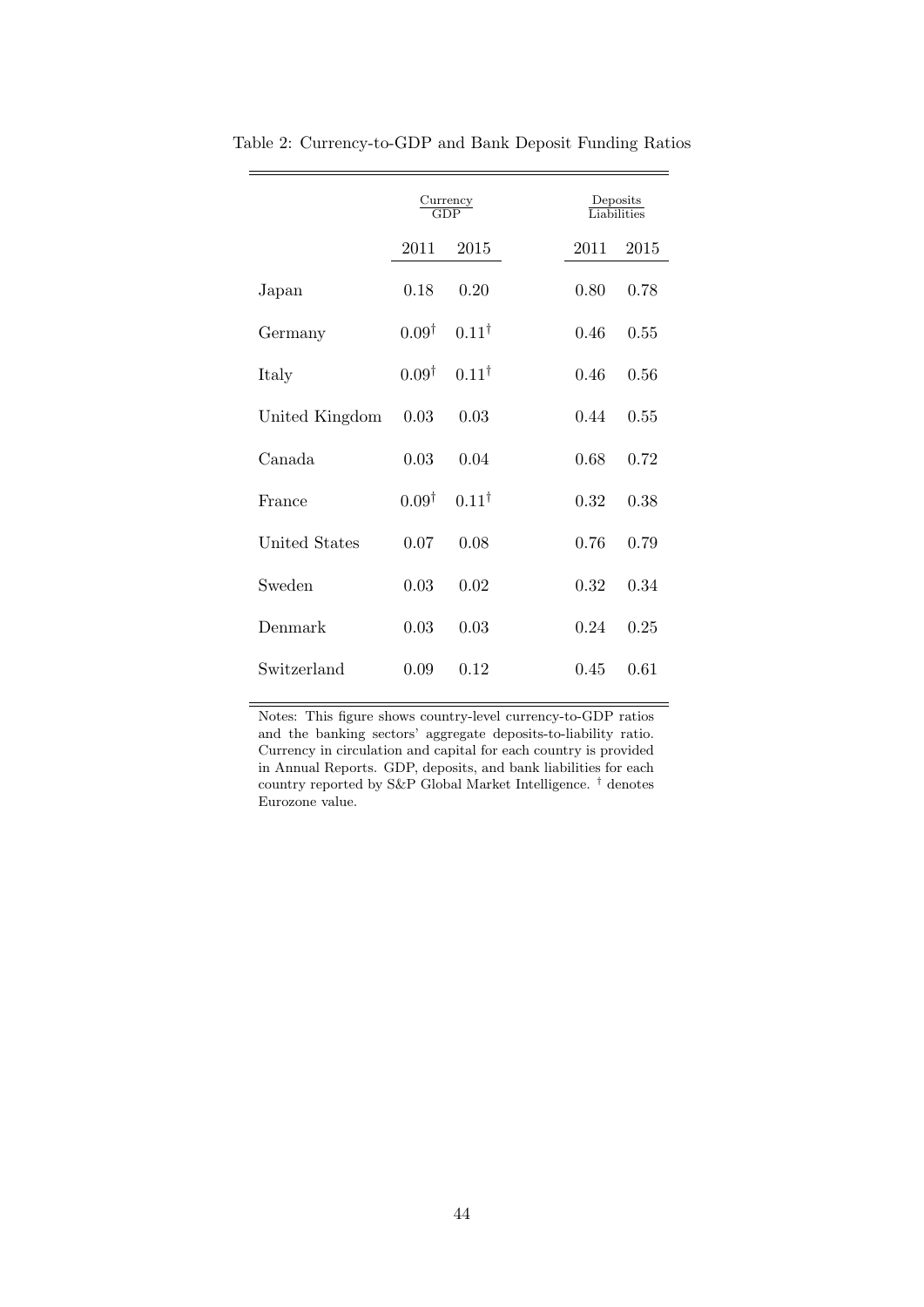|                              | Full Sample |          |        | <b>Highest Tercile</b> |         | Lowest Tercile |
|------------------------------|-------------|----------|--------|------------------------|---------|----------------|
|                              | 2015        | 2016     | 2015   | 2016                   | 2015    | 2016           |
| Net Interest Margin $(\%)$   | 1.10        | 1.06     | 1.17   | 1.09                   | 1.11    | 1.05           |
|                              | (0.31)      | (0.35)   | (0.16) | (0.16)                 | (0.43)  | (0.50)         |
| Return on Avg. Assets $(\%)$ | 0.72        | 0.55     | 0.86   | 0.59                   | 0.61    | 0.43           |
|                              | (1.19)      | (0.81)   | (1.25) | (0.79)                 | (0.75)  | (0.48)         |
| Dividend Yield $(\%)$        | 2.26        | 2.31     | 2.96   | 2.94                   | 1.99    | 2.16           |
|                              | (1.07)      | (1.29)   | (1.20) | (1.17)                 | (0.75)  | (0.79)         |
| Loan Share of Assets $(\%)$  | 58.8        | $58.4\,$ | 62.7   | 62.9                   | 58.8    | 57.4           |
|                              | (12.5)      | (12.7)   | (7.73) | (8.04)                 | (9.67)  | (9.88)         |
| Assets (¥Trillion)           | 16.6        | 15.6     | 2.15   | 1.87                   | 31.9    | 32.3           |
|                              | (48.5)      | (47.5)   | (1.27) | (1.44)                 | (68.7)  | (69.8)         |
| Loan Portfolio Yield $(\%)$  | 1.58        | 1.49     | 1.46   | 1.34                   | 1.41    | $1.35\,$       |
|                              | (1.61)      | (1.64)   | (0.22) | (0.20)                 | (0.55)  | (0.61)         |
| Loan Share >10 years $(\%)$  | 17.8        | 18.2     | 19.5   | 20.2                   | 17.7    | 17.6           |
|                              | (10.0)      | (10.4)   | (10.9) | (11.2)                 | (8.94)  | (9.32)         |
| Capital-Asset Ratio $(\%)$   | 6.11        | 10.1     | 5.06   | 11.7                   | 6.23    | 9.92           |
|                              | (2.58)      | (14.6)   | (0.91) | (16.5)                 | (1.33)  | (15.8)         |
| Z-score                      | 102.9       | 101.2    | 76.8   | 76.1                   | 123.4   | 119.2          |
|                              | (101.7)     | (98.7)   | (74.5) | (70.9)                 | (126.7) | (122.9)        |
| $\sigma_{return} (\%)$       | 1.89        | 2.49     | 1.75   | 2.20                   | 2.00    | 2.78           |
|                              | (0.33)      | (0.45)   | (0.39) | (0.50)                 | (0.19)  | (0.26)         |
| Distance to Default          | 6.90        | 5.26     | 7.21   | 5.83                   | 6.59    | 4.49           |
|                              | (2.93)      | (2.79)   | (3.96) | (3.96)                 | (1.94)  | (1.70)         |
| 5-year Default Prob. $(\%)$  | 1.48        | 1.64     | 1.84   | 1.34                   | 1.31    | 1.95           |
|                              | (1.07)      | (1.30)   | (1.09) | (1.20)                 | (1.05)  | (1.30)         |

Table 3: Summary Statistics

Notes: This table reports year-end means and standard deviations (in parentheses) for key outcome and control variables in our sample. The highest tercile banks correspond to the 33% of banks that witnessed the smallest decline in their stock prices in the 40 minute window around the NIRP announcement. The lowest tercile banks witnessed the largest declines in their stock prices after the NIRP announcement.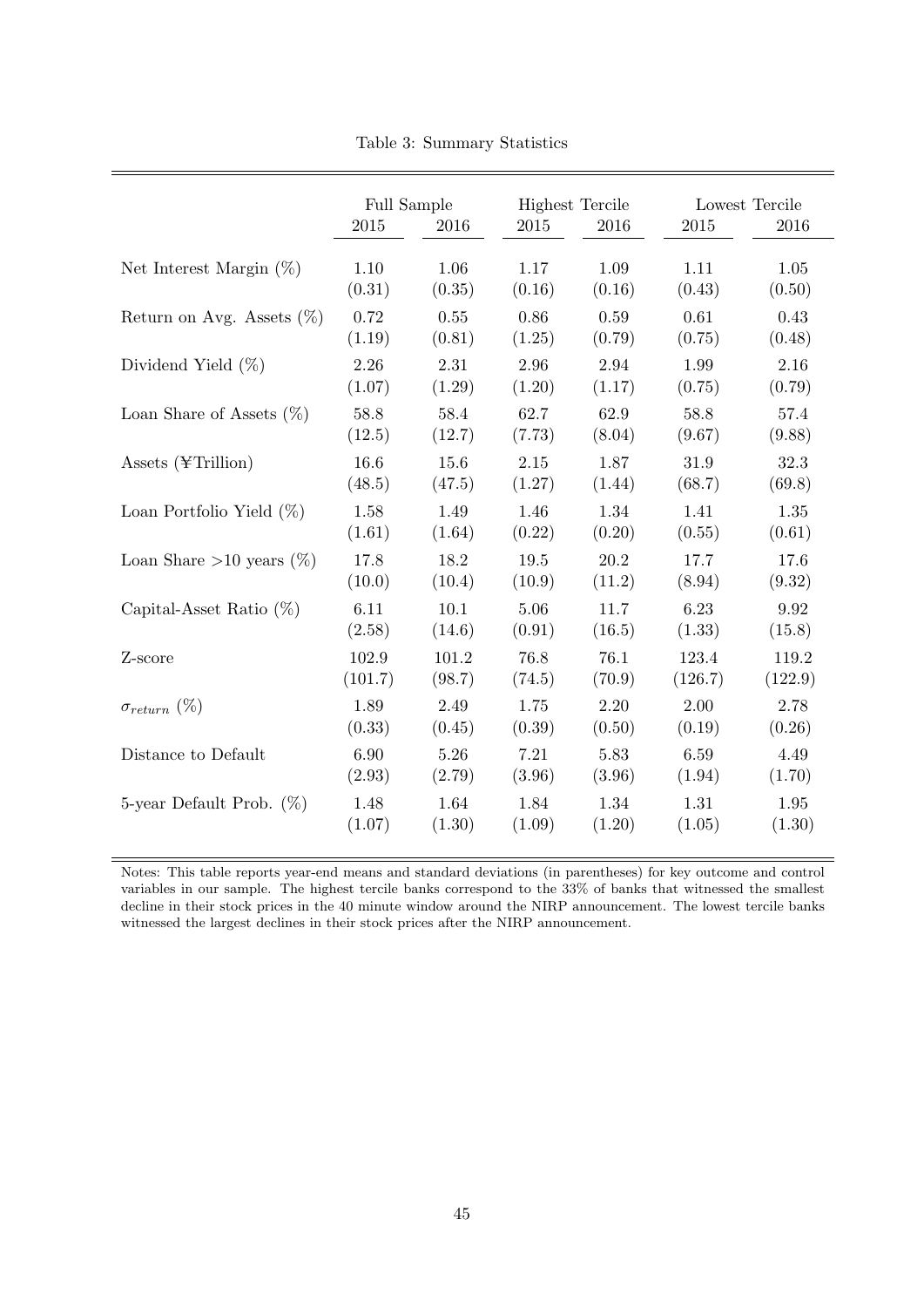|                                                          |           | $NIM ( \% \Delta)$ |               |                     |                                       |                                                                    |                               |                    |                               |                    | Net Income (% $\Delta$ ) |                                            |
|----------------------------------------------------------|-----------|--------------------|---------------|---------------------|---------------------------------------|--------------------------------------------------------------------|-------------------------------|--------------------|-------------------------------|--------------------|--------------------------|--------------------------------------------|
|                                                          |           | $(3)$              |               | $\bigoplus$         |                                       |                                                                    | EPS (% $\Delta$ )<br>(2) (3)  | $\bigoplus$        |                               | $\boxed{2}$        | $\frac{(3)}{1.54}$       |                                            |
| $\Delta \mathrm{Price}_{40\mathrm{min}}$                 | $-0.08$   |                    | 0.53          |                     |                                       | $\overline{\phantom{a}}$                                           |                               |                    |                               |                    |                          |                                            |
|                                                          | (0.33)    |                    | (0.39)        | $\pm 1$             | $\frac{(1)}{0.83}$<br>(1.62)          | $\vert$                                                            | $\frac{(3)}{-2.25}$<br>(2.96) | $\pm 1$            | $\frac{(1)}{-2.05}$<br>(1.34) | $\bar{\Gamma}$     |                          | $\vert$                                    |
| $\Delta \mathrm{Price_{40min}} \times D_{\mathrm{NIRP}}$ |           | 0.18               |               |                     | $\begin{array}{c} \hline \end{array}$ |                                                                    | $\overline{\phantom{a}}$      |                    | $\overline{\phantom{a}}$      |                    | $\bigg\vert$             |                                            |
|                                                          |           | (0.44)             |               | $\frac{0.79}{0.58}$ |                                       | $\frac{-0.06}{(0.98)}$                                             | $\overline{\phantom{a}}$      | $\frac{1}{(1.69)}$ | $\overline{1}$                | $-0.87$<br>(1.24)  | $\mathbf{L}$             | $\frac{(1.45)}{\sqrt{ }}$                  |
| <b>Bank Controls</b>                                     |           |                    |               |                     |                                       | $\begin{array}{c} \begin{array}{c} \hline \end{array} \end{array}$ |                               |                    |                               | $\bar{\mathbb{L}}$ |                          |                                            |
| Adj. R <sup>2</sup>                                      | 0.0000087 |                    | 0.67          | 0.93                | $\frac{0.00}{82}$                     |                                                                    | 0.28                          | 0.95               | $0.04$<br>93                  | $0.95\,$           | 0.16                     | $\begin{array}{c} 0.98 \\ 240 \end{array}$ |
| Number of observations 79                                |           | 241                | $\frac{8}{2}$ | 238                 |                                       | $\frac{0.91}{246}$                                                 | $80\,$                        | 240                |                               | 278                | 80                       |                                            |

Table 4: NIM and Profit Growth Under NIRP Table 4: NIM and Profit Growth Under NIRP

using 2015 and 2016 values. Columns 2 and 4 correspond to DiD regressions in levels when  $(\Delta)$  is indicated, or log levels when  $(\% \Delta)$  is indicated. All DiD Notes: This table reports the 1 and the growth plane profit plane profit profit profit profit profit profit profit profit profit profit profit profit profit profit profit profit profit profit profit profit profit profit pr regressions include year time and bank fixed effects. Bank controls include return on assets, dividend yield, the loan-to-assets ratio, the risk-weighted-assets-toassets ratio, the capital-to-assets ratio, assets, assets squared, and industry loan shares. A constant (not shown) is included in all specifications. Robust standard Notes: This table reports the relationship between bank stock price changes and future profit growth. Columns 1 and 3 correspond to cross-sectional regressions using 2015 and 2016 values. Columns 2 and 4 correspond to DiD regressions in levels when (△) is indicated, or log levels when (% △) is indicated. All DiD regressions include year time and bank fixed effects. Bank controls include return on assets, dividend yield, the loan-to-assets ratio, the risk-weighted-assets-toassets ratio, the capital-to-assets ratio, assets, assets squared, and industry loan shares. A constant (not shown) is included in all specifications. Robust standard errors are reported in parentheses. Statistical significance: \*\*\*  $p < 0.01$ ; \*\*  $p < 0.05$ ; \*  $p < 0.10$ . errors are reported in parentheses. Statistical significance: \*\*\* $p < 0.01$ ;\*\* $p < 0.05$ ;\* $p < 0.10$ .

|           |   | return $\cup$        |                                |                         |                          | $Dist-to-Default (\Delta)$ |                      |                                                                           |                    | $5yr$ Pr<br>(Default) $(\%$ $\Delta)$ |                |
|-----------|---|----------------------|--------------------------------|-------------------------|--------------------------|----------------------------|----------------------|---------------------------------------------------------------------------|--------------------|---------------------------------------|----------------|
|           |   |                      | $\widehat{H}$                  | $\frac{1}{2}$<br>.<br>С | $\widehat{\mathfrak{S}}$ | $\widehat{S}$              | $\frac{4}{\sqrt{2}}$ |                                                                           | $\widehat{\Omega}$ | $\widehat{\mathfrak{S}}$              | $\overline{+}$ |
| $0.06***$ | I | $0.06***$            | $\begin{array}{c} \end{array}$ | $0.13***$               | I                        | $0.14***$                  | I                    | $\frac{(1)}{-13.1***}$                                                    | I                  | $-13.5***$                            | I              |
|           |   | $\ddot{\phantom{0}}$ |                                |                         |                          |                            |                      | $\begin{array}{c}\n\bullet \\ \bullet \\ \bullet \\ \bullet\n\end{array}$ |                    |                                       |                |

(0.01) – (0.01) – (0.03) – (0.04) – (3.60) – (4.79) –

 $(0.03)$ 

 $(0.01)$ 

 $(0.01)$ 

 $(0.04)$ 

 $-16.8***$ 

 $-14.6***$  $(3.95)$ 

 $0.09***$  $(0.04)$ 

 $(62.4)$ 

 $(3.60)$ 

 $\left( 4\right)$ 

 $(6.25)$ 

 $0.74$ 

 $0.61$ 

0.69

0.16

0.96

0.39

0.96

∆Price40min × DNIRP – -0.09\*\*\* – -0.07\*\*\* – 0.09\*\*\* – 0.09\*\*\* – -14.6\*\*\* – -16.8\*\*\*

 $-0.07***$  $(0.01)$ 

 $-0.09***$  $(0.02)$ 

 $\Delta \mathrm{Price_{40min}} \times D_{\mathrm{NIRP}}$ 

Bank Controls

Adj. R<sup>2</sup>

 $0.09***$  $(0.02)$  Bank Controls – – X X – – X X – – X X Adj. R<sup>2</sup> 0.21 0.51 0.56 0.88 0.88 0.96 0.96 0.96 0.96 0.96 0.96 0.16 0.69 0.61 0.74

 $0.14$ 

 $0.88$ 

 $0.56$ 

 $0.61\,$ 

 $0.21$ 

–  $(0.02)$  –  $(0.01)$  –  $(0.02)$  –  $(0.04)$  –  $(3.95)$  –  $(6.25)$ 

| $\begin{array}{c}\n\bullet \\ \bullet \\ \bullet\n\end{array}$<br>$\frac{1}{1}$                               |
|---------------------------------------------------------------------------------------------------------------|
| $\ddot{\phantom{a}}$<br>,<br>;                                                                                |
| ֚֚֬<br>$\begin{array}{c} \hline \end{array}$<br>$\frac{1}{2}$                                                 |
| $\ddot{\phantom{a}}$<br>$\frac{1}{4}$                                                                         |
| ≀<br>;<br>;                                                                                                   |
| - contest - contest - conte<br>i<br>Si<br>$\frac{1}{2}$<br>I<br>)<br>)                                        |
| i<br>ļ                                                                                                        |
| ļ<br>l                                                                                                        |
| くこく<br>֧ׅ֧ׅ֧ׅ֧֧֧֧֧֧֧֧֧֧֧֧֧֧֧֧֧֚֚֚֚֚֚֚֚֚֚֚֚֚֚֚֚֚֚֚֚֚֚֚֚֚֚֚֡֝֝֝֝֓֝֓֝֓֝֬֝֓֝֬֝֬֝֬֝֝֬֝֬֝֬֝֬֝֬                      |
| $\ddot{\phantom{a}}$<br>֦֦֦֦֦֦֦֦֦֦֖֖֚֚֚֚֡֕֝֝֝֝֝֝֝֝֝֝֟֜֝֓֝<br>֧֧֧ׅ֧֪֪֪֪֪֪֪֪֪֪֪֪֪֪ׅ֦֚֚֚֚֚֚֚֚֚֚֚֚֚֚֚֚֚֚֚֚֚֚֜֝֜֝֟ |
| į<br>Ï<br>j<br>֖֖֖֖ׅׅ֪ׅ֚֚֚֚֚֚֚֚֚֚֚֚֚֚֚֚֚֚֚֚֚֚֚֚֚֚֚֬֝֝֡֡֓֞<br>j<br>)<br>i<br>l<br>i<br>i                       |
| ١<br>I<br>j<br>1                                                                                              |

regressions using 2015 and 2016 values. Columns 2 and 4 correspond to DiD regressions in levels when  $(\Delta)$  is indicated, or log levels when  $(\% \Delta)$  is indicated. All DiD regressions include Notes: This table reports the relationship between bank stock price changes and changes in market-based measures of bank riskiness. Columns 1 and 3 correspond to cross-sectional year time and bank fixed effects. Bank controls include return on assets, dividend yield, the loan-to-assets ratio, the risk-weighted-assets-to-assets ratio, the capital-to-assets ratio, assets, and assets squared. A constant (not shown) is included in all specifications. Robust standard errors are reported in parentheses. Statistical significance: \*\*\*  $p < 0.01$ ; \*\*  $p < 0.16$ ; \*  $p < 0.10$ . Notes: This table reports the relationship between bank stock price changes and changes in market-based measures of bank riskiness. Columns 1 and 3 correspond to cross-sectional regressions using 2015 and 2016 values. Columns 2 and 4 correspond to DiD regressions in levels when (∆) is indicated, or log levels when (% ∆) is indicated. All DiD regressions include year time and bank fixed effects. Bank controls include return on assets, dividend yield, the loan-to-assets ratio, the risk-weighted-assets-to-assets ratio, the capital-to-assets ratio, assets, ratio, assets and assets squared. A constant (not shown) is included in all specifications. Robust standard errors are reported in parentheses. Statistical significance: \*\*\*p < 0.01;\*\* p < 0.05;\* p < 0.10. 223 Number of observations 93 278 80 239 90 270 79 237 86 259 74 223  $\overline{74}$ 259 86 237  $62$ 270  $\overline{6}$ 239 80 278 93 Number of observations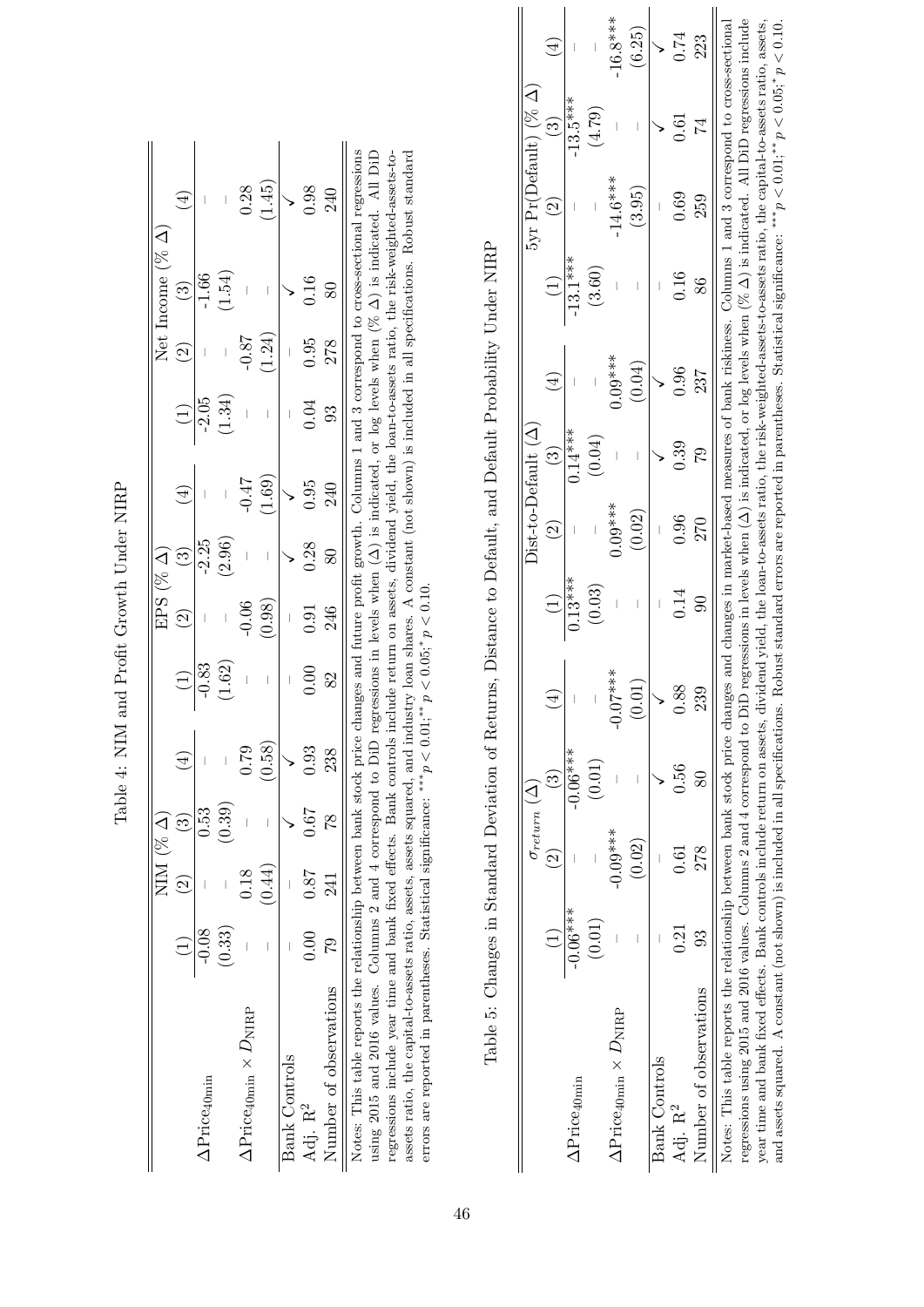|                                                                                                                                                                        |           | Z-score<br>$\widehat{\mathfrak{S}}$ | $(\% \Delta)$<br>ၹ | $\widehat{4}$                                                                         |                      | Assets (% $\Delta$ )<br>$\widehat{\mathfrak{O}}$ | స్      | $\hat{\pm}$ | $\widehat{\Xi}$      | $\widehat{\mathfrak{D}}$ | Capital-to-Asset Ratio $(% \Delta)$<br>$\widehat{\mathbb{C}}$ | $\hat{\pm}$                           |
|------------------------------------------------------------------------------------------------------------------------------------------------------------------------|-----------|-------------------------------------|--------------------|---------------------------------------------------------------------------------------|----------------------|--------------------------------------------------|---------|-------------|----------------------|--------------------------|---------------------------------------------------------------|---------------------------------------|
| $\Delta \mathrm{Price}_{40\mathrm{min}}$                                                                                                                               | $0.46***$ |                                     | 0.21               |                                                                                       | $-1.41$              | I                                                | $-2.91$ |             | $0.51*$              |                          | 0.33                                                          | $\overline{\phantom{a}}$              |
|                                                                                                                                                                        | (0.24)    |                                     | (0.28)             |                                                                                       | (0.91)               | I                                                | (2.26)  |             | (0.30)               |                          | (0.37)                                                        | $\begin{array}{c} \hline \end{array}$ |
| $\Delta \text{Price}_{40\text{min}} \times D_{\text{NIRP}}$                                                                                                            |           | $0.53**$                            |                    | $0.74**$                                                                              |                      | $-1.15**$                                        |         | $-1.87*$    |                      | $0.61**$                 |                                                               | 0.50                                  |
|                                                                                                                                                                        |           | (0.27)                              |                    | (0.32)                                                                                |                      | (0.53)                                           |         | (1.03)      |                      | (0.31)                   |                                                               | (0.35)                                |
|                                                                                                                                                                        |           |                                     |                    |                                                                                       |                      |                                                  |         |             |                      |                          |                                                               |                                       |
| <b>Bank Controls</b>                                                                                                                                                   |           |                                     |                    |                                                                                       |                      |                                                  |         |             |                      |                          |                                                               |                                       |
| Adj. R <sup>2</sup>                                                                                                                                                    | 0.05      | 0.99                                | 0.33               | 0.99                                                                                  | 0.04                 | 0.99                                             | 0.18    | 0.99        | 0.05                 | 0.99                     | 0.31                                                          | <b>16:0</b>                           |
| Number of observations                                                                                                                                                 | 33        | 279                                 | $80\,$             | 240                                                                                   | $\overline{\text{}}$ | 255                                              | 82      | 239         | $\overline{\text{}}$ | 255                      | 62                                                            | 239                                   |
| Notes: This table reports the relationship between bank stock price changes and changes in measures of bank risk taking from banks' balance sheets. Columns            |           |                                     |                    |                                                                                       |                      |                                                  |         |             |                      |                          |                                                               |                                       |
| and 3 correspond to cross-sectional regressions using 2015 and 2016 values. Columns 2 and 4 correspond to DiD regressions in levels when $(\Delta)$ is indicated,      |           |                                     |                    |                                                                                       |                      |                                                  |         |             |                      |                          |                                                               |                                       |
| or log levels when $(\% \Delta)$ is indicated. All DiD regressions include year time and bank fixed effects. Bank controls include return on assets, dividend yield,   |           |                                     |                    |                                                                                       |                      |                                                  |         |             |                      |                          |                                                               |                                       |
| the loan-to-assets ratio, the risk-weighted-assets-to-assets ratio, the capital-to-assets ratio, assets, and assets squared. A constant (not shown) is included in all |           |                                     |                    |                                                                                       |                      |                                                  |         |             |                      |                          |                                                               |                                       |
| specifications. Robust standard errors are reported                                                                                                                    |           |                                     |                    | in parentheses. Statistical significance: *** $p < 0.01$ , ** $p < 0.05$ , $p < 0.10$ |                      |                                                  |         |             |                      |                          |                                                               |                                       |

| ı                                                   |
|-----------------------------------------------------|
| ı                                                   |
| くく くうじょう<br>١                                       |
| c<br>Sp<br>i                                        |
| $C + C$<br>$\frac{1}{2}$                            |
| $\frac{1}{2}$<br>COCO CO<br>֦<br>ľ<br>$\frac{1}{2}$ |
| $\mathbf{i}$<br>こくさい へい<br>į<br>ۯٙ                  |
| ļ                                                   |

specifications. Robust standard errors are reported in parentheses. Statistical significance: \*\*\* $p < 0.01$ ;\*\* $p < 0.05$ ;\* $p < 0.10$ .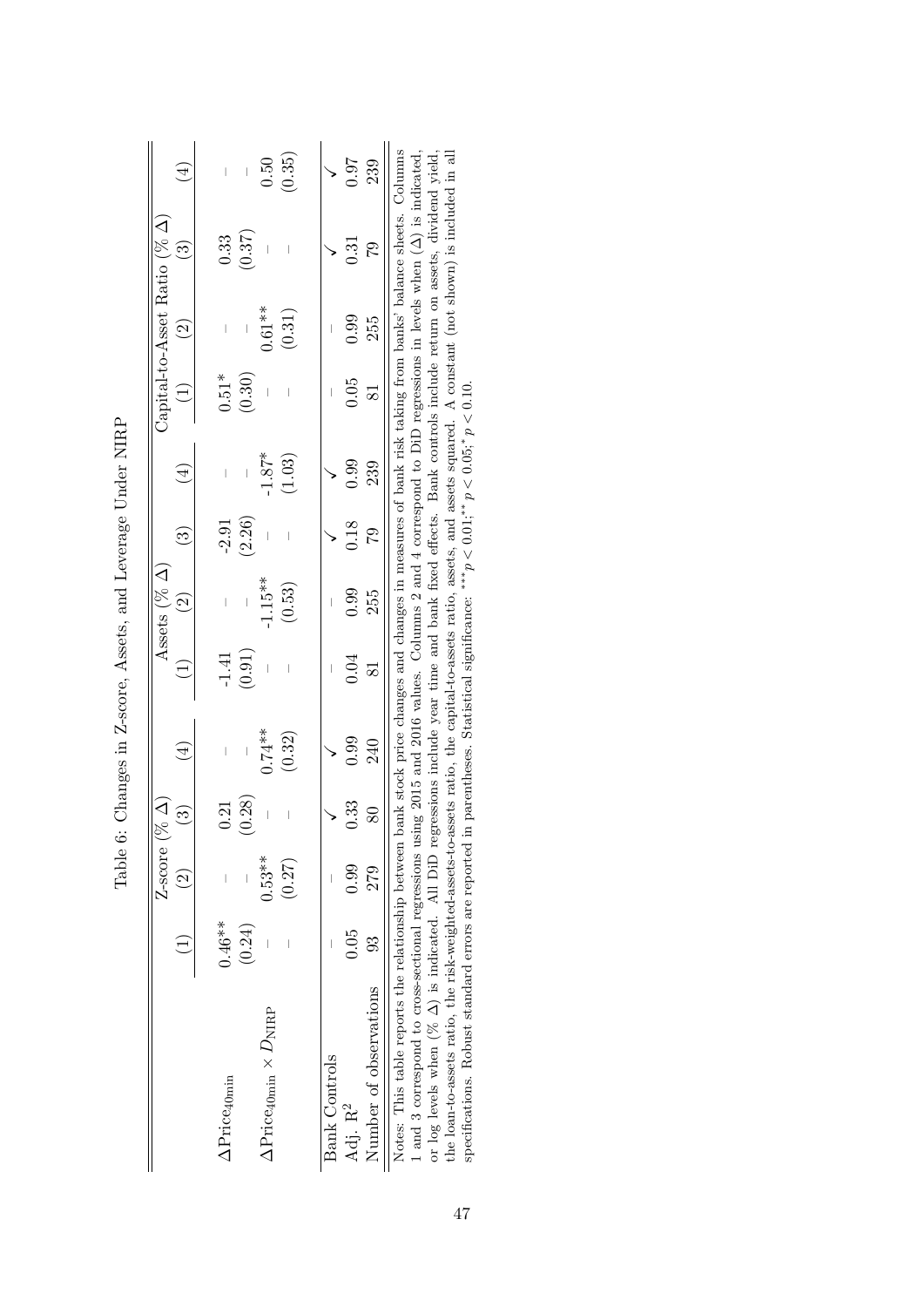|                                                             |                  | Loan Portfolio Interest Rate $(\Delta)$ |                   |                  |                          |                          | Loans >10 Yr Maturity (% $\Delta$ ) |                  |
|-------------------------------------------------------------|------------------|-----------------------------------------|-------------------|------------------|--------------------------|--------------------------|-------------------------------------|------------------|
|                                                             | $\left[1\right]$ | $^{\prime}2)$                           | $\left( 3\right)$ | $\left(4\right)$ | $\left(1\right)$         | $\left( 2\right)$        | $\left(3\right)$                    | $\left(4\right)$ |
|                                                             |                  |                                         |                   |                  |                          |                          |                                     |                  |
| $\Delta \text{Price}_{40\text{min}}$                        | $-1.09***$       |                                         | $-0.63**$         |                  | $-0.27$                  | $\overline{\phantom{0}}$ | $-0.46*$                            |                  |
|                                                             | (0.39)           |                                         | (0.29)            |                  | (0.19)                   | $\overline{\phantom{m}}$ | (0.25)                              |                  |
| $\Delta \text{Price}_{40\text{min}} \times D_{\text{NIRP}}$ |                  | $-1.07***$                              |                   | $-0.60**$        | $\overline{\phantom{m}}$ | $-0.21$                  |                                     | $-0.59**$        |
|                                                             |                  | (0.34)                                  |                   | (0.30)           | $\overline{\phantom{m}}$ | (0.21)                   | $\qquad \qquad -$                   | (0.29)           |
|                                                             |                  |                                         |                   |                  |                          |                          |                                     |                  |
| Bank Controls                                               |                  |                                         |                   |                  |                          |                          |                                     |                  |
| Adj. $\mathbb{R}^2$                                         | 0.11             | 0.99                                    | 0.66              | 0.99             | 0.01                     | 0.99                     | 0.48                                | 0.99             |
| Number of observations                                      | 78               | 238                                     | 78                | 238              | 93                       | 257                      | 80                                  | 231              |

Table 7: Interest Rate and Maturity Changes on Loan Portfolio Under NIRP

Notes: This table reports the relationship between bank stock price changes and changes in characteristics of banks' loan portfolios. Columns 1 and 3 correspond to cross-sectional regressions using 2015 and 2016 values. Columns 2 and 4 correspond to DiD regressions in levels when  $(\Delta)$  is indicated, or log levels when  $(\% \Delta)$  is indicated. All DiD regressions include year time and bank fixed effects. Bank controls include the 2015 loan portfolio yield, the lagged return on assets, dividend yield, the loan-to-assets ratio, the risk-weighted-assets-to-assets ratio, the capital-to-assets ratio, assets, assets squared, and industry loan shares. A constant (not shown) is included in all specifications. Robust standard errors are reported in parentheses. Statistical significance: \*\*\* $p < 0.01$ ;\*\* $p < 0.05$ ;\* $p < 0.10$ .

|                                                             |          | Industry Lending Volume ( $\% \Delta$ ) |           |           |
|-------------------------------------------------------------|----------|-----------------------------------------|-----------|-----------|
|                                                             | (1)      | $\left( 2\right)$                       | (3)       | 4)        |
|                                                             |          |                                         |           |           |
| $\Delta \text{Price}_{40\text{min}}$                        | $-0.46*$ |                                         | $-0.54**$ |           |
|                                                             | (0.26)   |                                         | (0.26)    |           |
| $\Delta \text{Price}_{40\text{min}} \times D_{\text{NIRP}}$ |          | $-1.31**$                               |           | $-2.87**$ |
|                                                             |          | (0.60)                                  |           | (1.37)    |
|                                                             |          |                                         |           |           |
| <b>Bank Controls</b>                                        |          |                                         |           |           |
| Industry Fixed Effects                                      |          |                                         |           |           |
| Industry-Time Fixed Effects                                 |          |                                         |           |           |
| Adj. $\mathbb{R}^2$                                         | 0.09     | 0.82                                    | 0.10      | 0.82      |
| Number of observations                                      | 940      | 3,028                                   | 940       | 3,028     |

Table 8: Loan Supply Growth Under NIRP

Notes: This table reports the relationship between bank stock price changes and changes in loan supply. Columns 1 and 3 correspond to cross-sectional regressions using 2015 and 2016 values to compute changes. Columns 2 and 4 correspond to DiD regressions in the log-level of bank loans. Bank controls include the 2015 loan portfolio yield, the lagged return on assets, dividend yield, the loan-to-assets ratio, the risk-weighted-assets-to-assets ratio, the capital-toassets ratio, assets, and assets squared. A constant (not shown) is included in all specifications. Standard errors clustered at the bank level are reported in parentheses. Statistical significance: \*\*\* $p < 0.01$ ;\*\* $p < 0.05$ ;\* $p < 0.10$ .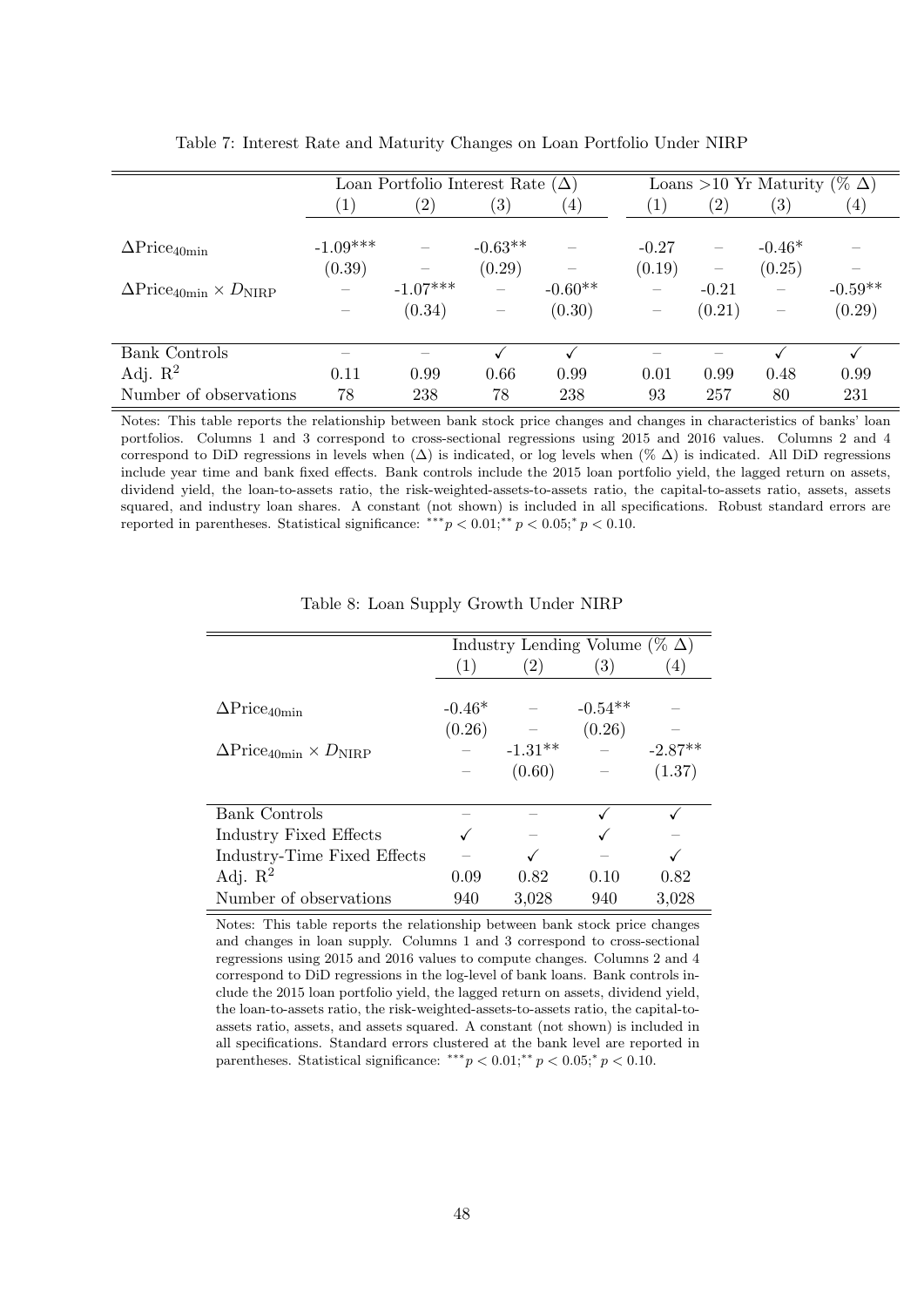| Abnormal Returns                     |                                      |                       | Longer Event Window                       |                                                   |  |  |
|--------------------------------------|--------------------------------------|-----------------------|-------------------------------------------|---------------------------------------------------|--|--|
|                                      | $\Delta \text{Price}_{40\text{min}}$ |                       |                                           | $\widehat{\Delta} \mathrm{Price}_{2 \text{ day}}$ |  |  |
| Dependent Variable:                  | $\Delta \text{Price}_{40\text{min}}$ | $\times D_{\rm NIRP}$ | $\widehat{\Delta}$ Price <sub>2 day</sub> | $\times D_{\rm NIRP}$                             |  |  |
| NIM (% $\Delta$ )                    | 0.54                                 | 0.71                  | 0.34                                      | $0.88*$                                           |  |  |
|                                      | (0.40)                               | (0.58)                | (0.23)                                    | (0.43)                                            |  |  |
| EPS (% $\Delta$ )                    | $-2.81$                              | $-0.64$               | $0.14\,$                                  | $0.50\,$                                          |  |  |
|                                      | (3.25)                               | (1.78)                | (0.89)                                    | (0.89)                                            |  |  |
| Net Income (% $\Delta$ )             | $-2.06$                              | 0.00                  | 0.10                                      | 0.78                                              |  |  |
|                                      | (1.65)                               | (1.51)                | (0.60)                                    | (0.79)                                            |  |  |
| $\sigma_{return}(\Delta)$            | $-0.06***$                           | $-0.06***$            | $-0.03***$                                | $-0.04***$                                        |  |  |
|                                      | (0.01)                               | (0.01)                | (0.01)                                    | (0.01)                                            |  |  |
| Dist-to-Default $(\Delta)$           | $0.14***$                            | $0.09***$             | $0.06***$                                 | $0.04*$                                           |  |  |
|                                      | (0.04)                               | (0.04)                | (0.02)                                    | (0.02)                                            |  |  |
| 5yr Pr(Default) (% $\Delta$ )        | $-12.9***$                           | $-16.3***$            | $-5.26**$                                 | $-8.38***$                                        |  |  |
|                                      | (4.95)                               | (6.26)                | (2.55)                                    | (3.79)                                            |  |  |
| Z-score (% $\Delta$ )                | 0.22                                 | $0.79**$              | 0.00                                      | 0.22                                              |  |  |
|                                      | (0.30)                               | (0.34)                | (0.15)                                    | (0.20)                                            |  |  |
| Assets (% $\Delta$ )                 | $-3.19$                              | $-2.02*$              | $-1.16$                                   | $-0.75**$                                         |  |  |
|                                      | (2.52)                               | (1.15)                | (0.96)                                    | (0.31)                                            |  |  |
| Capital-to-Asset Ratio (% $\Delta$ ) | 0.29                                 | 0.46                  | 0.16                                      | 0.15                                              |  |  |
|                                      | (0.40)                               | (0.38)                | (0.21)                                    | (0.18)                                            |  |  |
| Loan Interest Rate $(\Delta)$        | $-0.63**$                            | $-0.63**$             | $-0.10$                                   | $-0.09$                                           |  |  |
|                                      | (0.31)                               | (0.32)                | (0.16)                                    | (0.18)                                            |  |  |
| Loans >10 Yrs. (% $\Delta$ )         | $-0.46*$                             | $-0.58**$             | $-0.28*$                                  | $-0.29$                                           |  |  |
|                                      | (0.26)                               | (0.30)                | (0.14)                                    | (0.22)                                            |  |  |

Table 9: Robustness to Longer Horizons and Abnormal Returns

Notes: This table reports robustness checks of the regressions reported in Tables 4 through 8. Each coefficient in the table reflects the outcome of a separate regression, with the dependent variable reported to the left. The coefficients reported in the leftmost columns use the abnormal returns (i.e. accounting for the effects of marketwide movements in stock prices, bonds, and currency markets). The coefficients reported in the rightmost columns use a longer event window than that in the main analysis. The specifications correspond to columns 3 (for the cross sectional specifications,  $\Delta$ Price) or 4 (for the DiD specifications,  $\Delta$ Price ×  $D_{\text{NIRP}}$ ) of the relevant tables, including the full set of controls with sample sizes identical to those reported in the prior tables. Statistical significance: \*\*\* $p < 0.01;$ \*\* $p < 0.05;$ \* $p < 0.10$ .